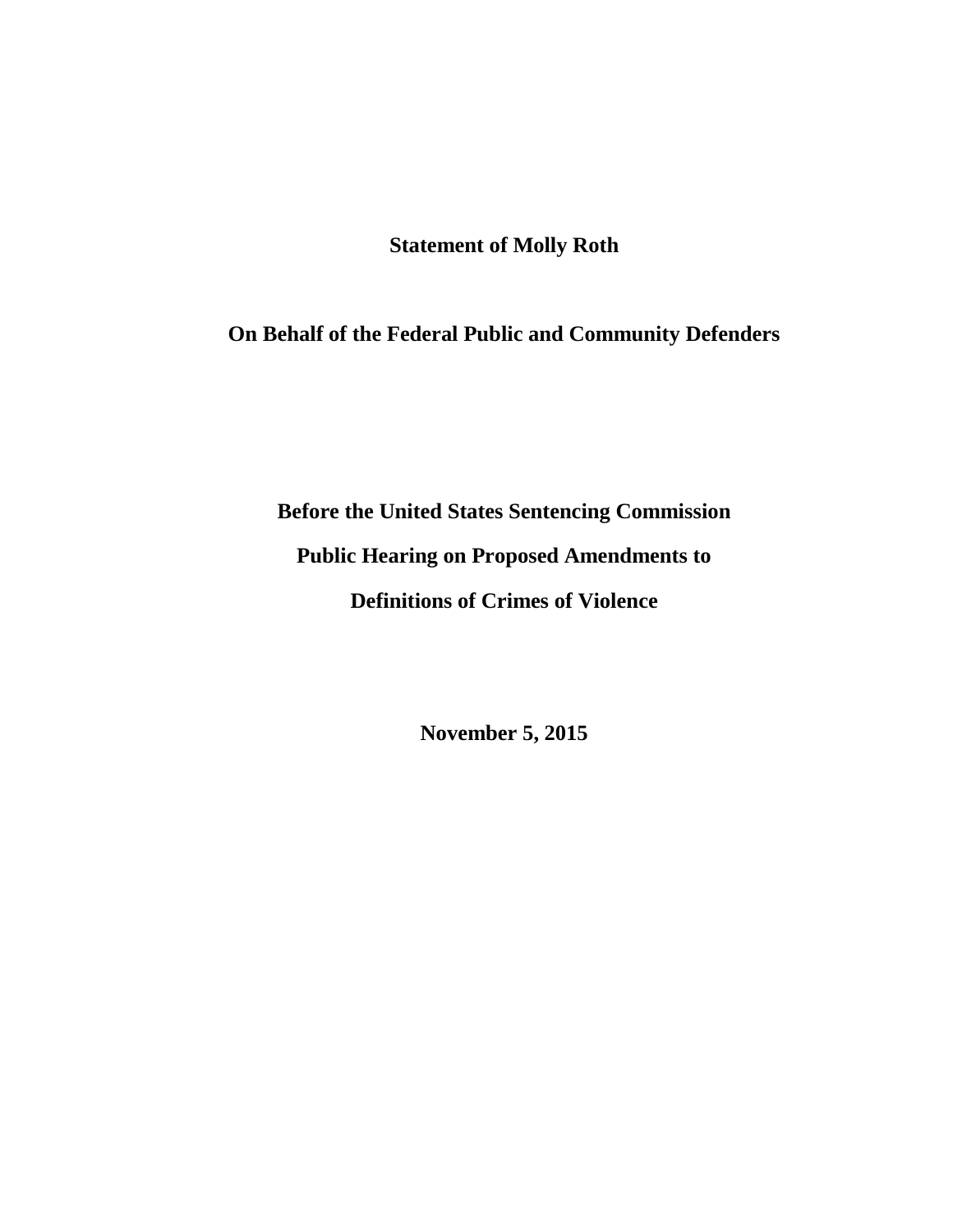My name is Molly Roth. I am an Assistant Federal Public Defender for the Western District of Texas. I thank the Commission for holding this hearing and giving me the opportunity to testify on behalf of the Federal Public and Community Defenders regarding the proposed amendments to the definitions of crime of violence.

Defenders believe the Commission should:

- reconsider whether the purposes of sentencing are served by enhancing offense levels based upon prior convictions
- instead of focusing on redefining crimes of violence and using prior convictions to increase offense levels in §2K1.1, §2L1.2, and other guidelines, prioritize simplifying the guidelines and leaving Chapter 4 to address prior convictions
- narrow the reach of the career offender guideline to satisfy only the minimum requirements of 28 U.S.C.  $\S$  994(h)<sup>1</sup> and the elements clause in 18 U.S.C.  $§ 924(e)(2)(B)(i);$  if state drug offenses must be included, count only those that are analogous to the required federal offenses and punishable by a maximum term of ten years or more, consistent with 18 U.S.C. § 924(e)(2); count only convictions that are classified as felonies by the convicting jurisdiction, *see* 21 U.S.C. § 802(13), receive three points under §4A1.1(a), unless the only reason they receive three points is because of a sentence imposed on revocation pursuant to §4A1.2(k), and for which the defendant actually served at least one year and one month in prison. 2
- issue a report to Congress about the need to repeal the career offender provision of the Sentencing Reform Act, 28 U.S.C. § 994(h), because it is incompatible with the empirical research, the feedback the Commission receives from the courts, and the purposes of sentencing set forth in 18 U.S.C. § 3553(a).

To the extent the Commission thinks it necessary to use prior convictions to increase offense levels, it should do so only for those offenses that have as an element the use, attempted

 <sup>1</sup> *United States v. Knox*, 573 F.3d 441, 449 (7th Cir. 2009) (discussing how Congress did not intend to include § 846 conspiracy offenses in the career offender guideline); *United States v. Piper*, 35 F.3d 611, 618 (1st Cir. 1994) (discussing cases recognizing that the Commission included within the career offender guideline offenses not required under § 994(h)).

 $2^2$  The Commission may make such a change to the career offender guideline for the same reason that it chose to apply the time period limitations and related cases rules in §4A1.2(a) and (e). Congress anticipated that the Commission would place appropriate limitations on the qualifying offenses when it opted to issue a directive to the Commission rather than adopt a fixed mandatory minimum. S. Rep. 98- 225, at 176 (1983).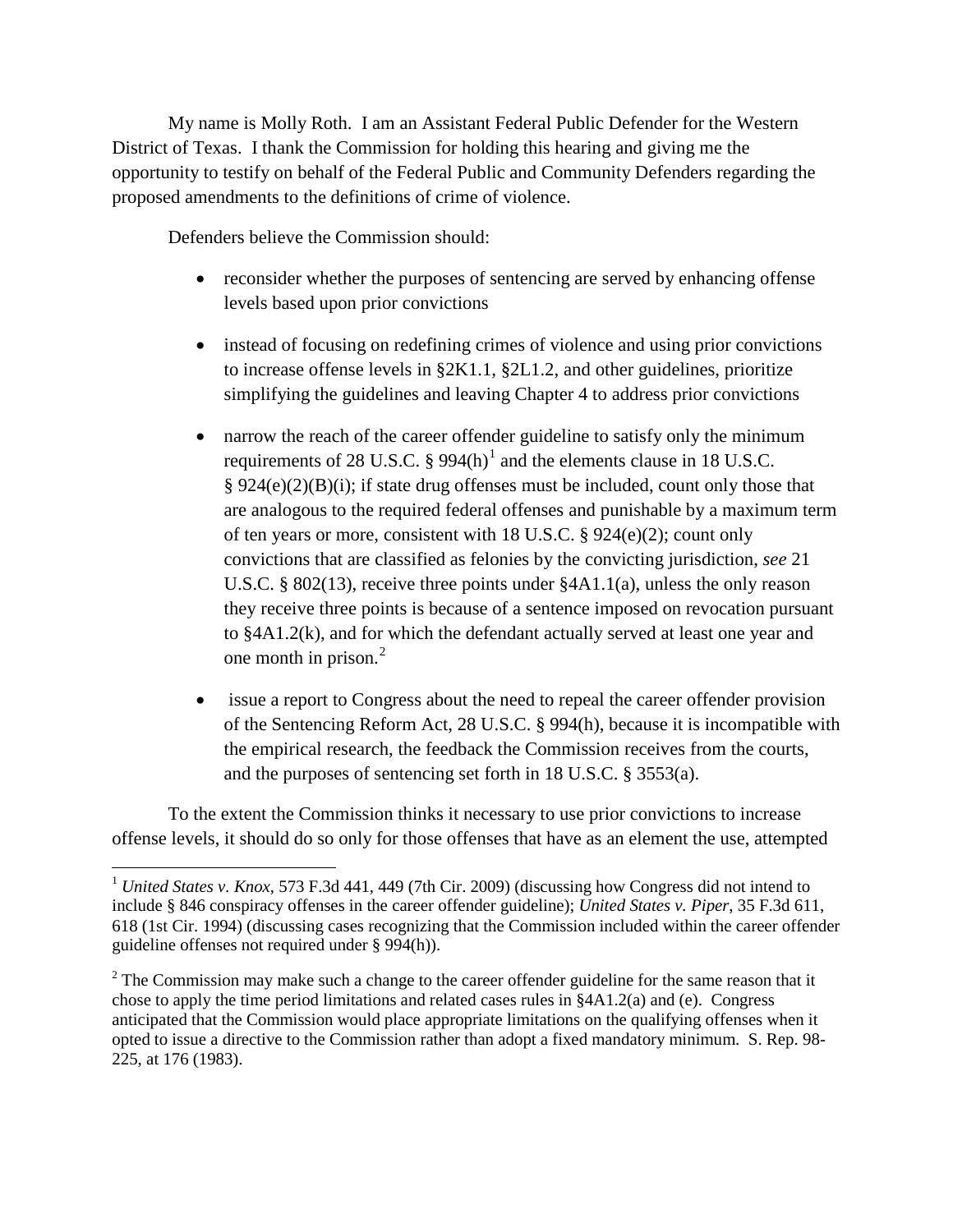use, or threatened use of physical force against the person of another. If it believes that enumerated offenses are necessary, the Commission should not promulgate new definitions that will lead to more complexity and litigation. Instead, it should keep the current list in place, but remove burglary because it is a crime against property that rarely results in any physical injury. A narrower set of enumerated offenses will help foster some level of proportionality in guideline calculations. If the defendant's prior conviction actually involved a physical injury and that conviction warrants a longer period of incarceration, the court is always free to depart upwardly and impose a longer sentence under §4A1.3(a).

The Commission also should only count those convictions that are considered felonies or classified at a higher grade under state law, receive three points under §4A1.1(a), unless the only reason they receive three points is because of a sentence imposed on revocation pursuant to §4A1.2(k), and for which the defendant actually served at least one year and one month in prison.

#### **I. Neither Empirical Evidence nor the Purposes of Sentencing Support Offense Level Enhancements for Crimes of Violence.**

Defenders believe that rather than focus on defining the prior crimes used to increase sentence length, the Commission should seek to mitigate the cumulative impact of criminal history by reassessing the scope and severity of guidelines that use past offenses to enhance offense levels, and advise Congress to remove, or at least narrow, 28 U.S.C. § 994. We think it is time to cease punishing individuals multiple times for the same conduct by "placing such heavy emphasis on the defendant's prior record – which is already accounted for in the defendant's criminal history category."<sup>3</sup> The Commission should also acknowledge that enhancing sentences for prior "crimes of violence" often results in sentences that do not appropriately balance the multiple purposes of sentencing and result in sentences higher than necessary, in violation of 18 U.S.C. § 3553(a).

Individuals who received lengthy terms of imprisonment for violent crimes are often placed in higher criminal history categories. Even if they are not, the guidelines encourage judges to impose upward departures in cases where the criminal history "substantially underrepresents the seriousness of the defendant's criminal history or the likelihood that the defendant will commit other crimes." USSG  $\frac{84A1.3(a)(1)}{1}$ . To add additional points as specific offense characteristics, or to treat individuals as career offenders, results in sentences greater than necessary to achieve the purposes of sentencing.

 <sup>3</sup> Lynn Adelman & Jon Deitrich, *Improving the Guidelines Through Critical Evaluation: An Important New Role for District Courts*, 57 Drake L. Rev. 575, 589 (2009).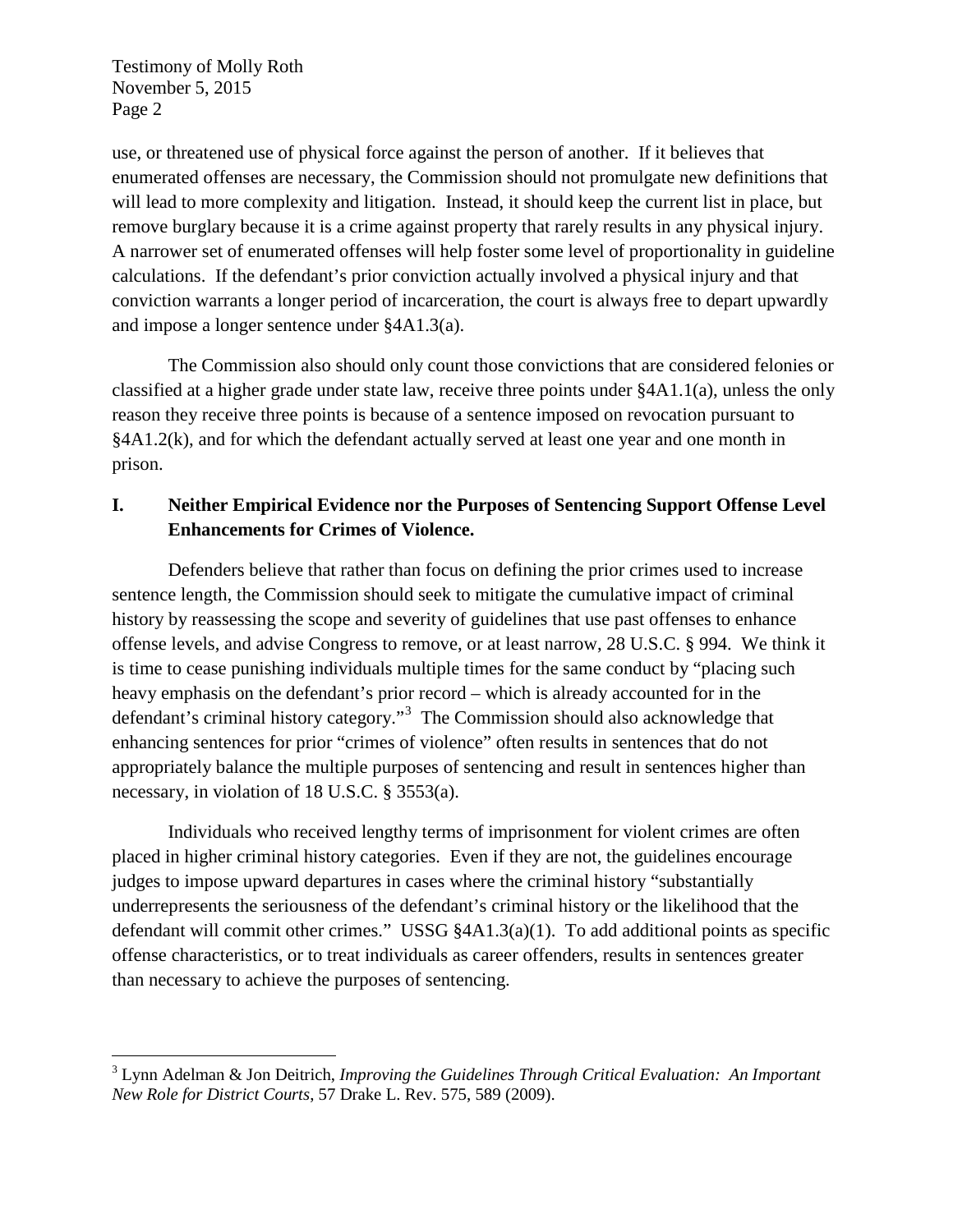#### **A. No empirical evidence supports using prior convictions to increase offense levels.**

Congress did not base the career offender directive on empirical evidence. Nor has the Commission provided any empirical support for enhancements under §2K2.1, §2L1.2, or other guidelines that increase offense levels based upon prior convictions.

Congress originally considered enacting career offender provisions as a statute directed toward judges. *United States v. Sanchez*, 517 F.3d 651, 663-64 (2d Cir. 2008) (discussing history behind 28 U.S.C. § 994(h)). Instead, Congress chose to delegate the matter to the Commission, anticipating that the Commission would "rational[ly] implement" a career-offender guideline that the Commission could revise "over time." *Id*. at 664 (quoting S. Rep. No. 98-225 (1983)).

History shows that the Commission did not base the guideline on empirical evidence. Unlike other guidelines, the career offender guideline was not based on past practice.<sup>4</sup> And the Commission's own data show that the guideline is too harsh.<sup>5</sup> Yet the Commission has failed to revise the Guideline to reflect those studies or data from the courts,<sup>6</sup> even though such revision is what Congress anticipated when it enacted § 994(h) rather than a mandatory statute directed at courts.

Section  $2K2.1(a)(2)$  also lacks support in the empirical data. The base offense level of 24 in §2K2.1(a)(2) for a defendant with at least two felony convictions for a crime of violence or a controlled substance offense is double that of the original base offense level of 12, which applies if the defendant had previously been convicted of any felony offense. That dramatic increase, added to the guidelines in 1991, $<sup>7</sup>$  was contrary to empirical evidence the Commission had</sup> produced, which concluded that "[t]he length of sentence imposed does not seem strongly correlated with the existence of prior firearms or drug-related offense or convictions for crimes of violence."<sup>8</sup> The reason for amendment merely stated that the offense levels were changed to "more adequately reflect the seriousness of such conduct, including enhancements for defendants previously convicted of felony crimes of violence or controlled substances offenses."<sup>9</sup> The

 <sup>4</sup> *See* USSC, *Supplementary Report on the Initial Sentencing Guidelines and Policy Statements* 44 (1987) ("much larger increases are provided for certain repeat offenders" under §4B1.1 than under pre-Guideline practice).

<sup>5</sup> *See* part III, *infra*.

<sup>6</sup> Amy Baron-Evans et al., *Deconstructing the Career Offender Guidelines*, 32-40 (June 2008).

 $7$  USSG, App. C, Amend. 374 (Nov. 1, 1991).

<sup>8</sup> USSC, *Firearms and Explosive Materials Working Group Report* 19 (Dec. 1990).

 $9^9$  USSG, App. C, Amend. 374 (Nov. 1, 1991).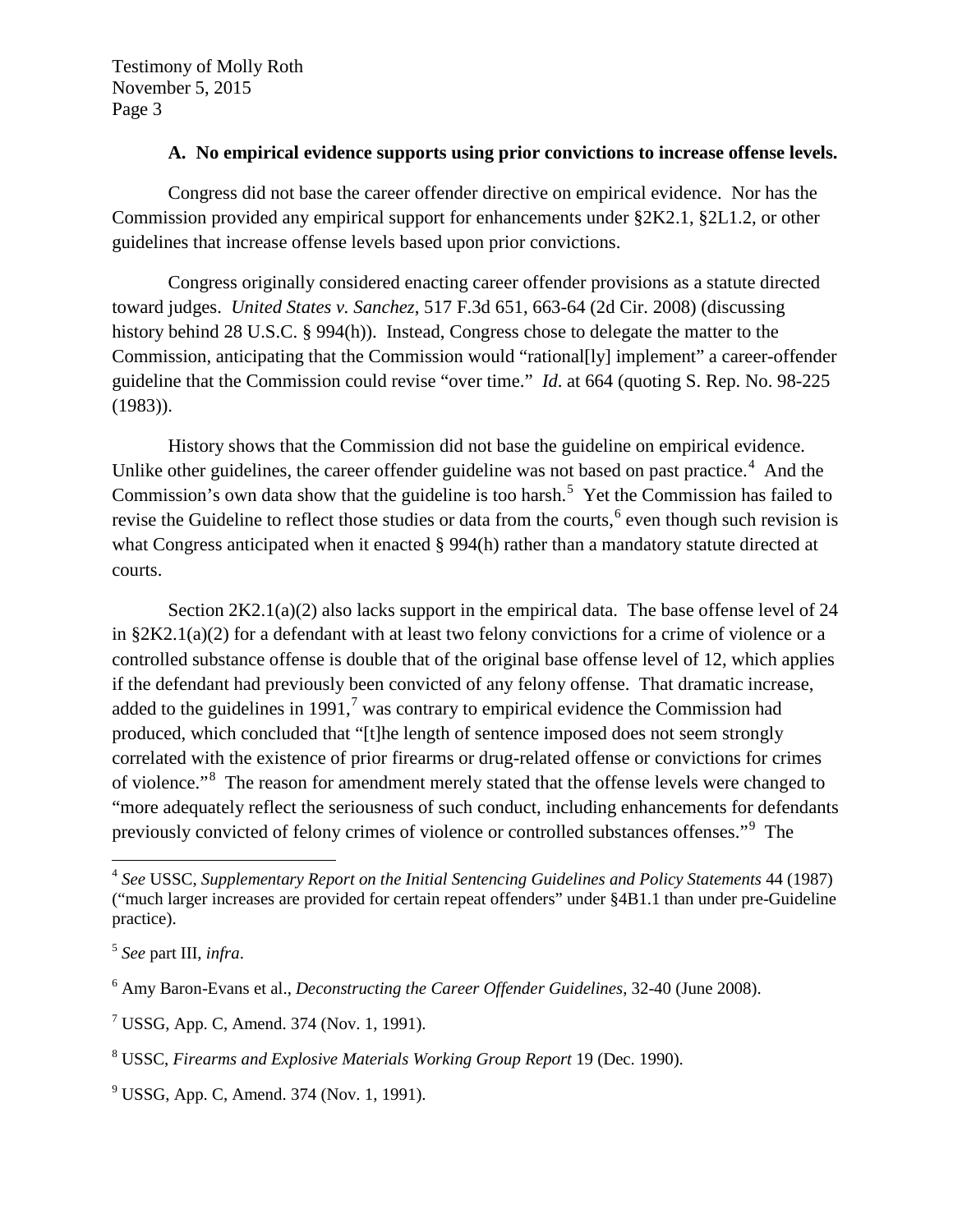Commission made no mention of the other statutory purposes of sentencing and provided no explanation as to how the increase resulted in sentencing ranges "consistent with the purposes of sentencing" in 18 U.S.C. § 3553(a)(2). 28 U.S.C. § 994(m).

Even assuming the 1991 amendment was designed to promote proportionality between the guidelines and the Armed Career Criminal Act, the Commission's current proposal would do the opposite. Under *Johnson,* the only offenses that may now qualify a person for an ACCA mandatory minimum sentence are those that have "as an element the use, attempted use, or threatened use of physical force against the person of another; or is burglary, arson, or extortion, or involves use of explosives." Yet, the Commission's proposal would expand the reach of §2K2.1 by adding more enumerated offenses than are set forth in 18 U.S.C. § 924(e). Under the Commission's proposal, a person convicted of possessing a firearm after having been convicted of a felony who has three prior convictions for reckless assault would have a higher guideline range (77-96 months) than a person with two prior convictions for murder (63-78 months).<sup>10</sup>

The 16-level enhancement in §2L1.2 based on a crime of violence and other offenses also lacks empirical support and is not justified by the purposes of sentencing.<sup>11</sup> As several commentators have explained:

> The Commission did no study to determine if such sentences were necessary – or desirable from any penal theory. Indeed, no research supports such a drastic upheaval. No Commission studies recommended such a high level, nor did any other known grounds warrant it. Commissioner Michael Gelacak suggested the 16-level increase and the Commission passed it with relatively little discussion. The 16-level increase, therefore, is a guideline anomaly – an anomaly with dire consequences.

 $10$  The individual with the reckless assault convictions would have an offense level of 24 and Criminal History category of IV (assuming 3 points for each offense), whereas the individual with two murder convictions would have an offense level of 24 and Criminal History category of III.

 $11$  In the reason for amendment, the Commission stated:

This amendment adds a specific offense characteristic providing an increase of 16 levels above the base offense level under §2L1.2 for defendants who reenter the United States after having been deported subsequent to a conviction for an aggravated felony. Previously, such cases were addressed by a recommendation for consideration of an upward departure. The Commission has determined that these increased offense levels are appropriate to reflect the serious nature of these offenses.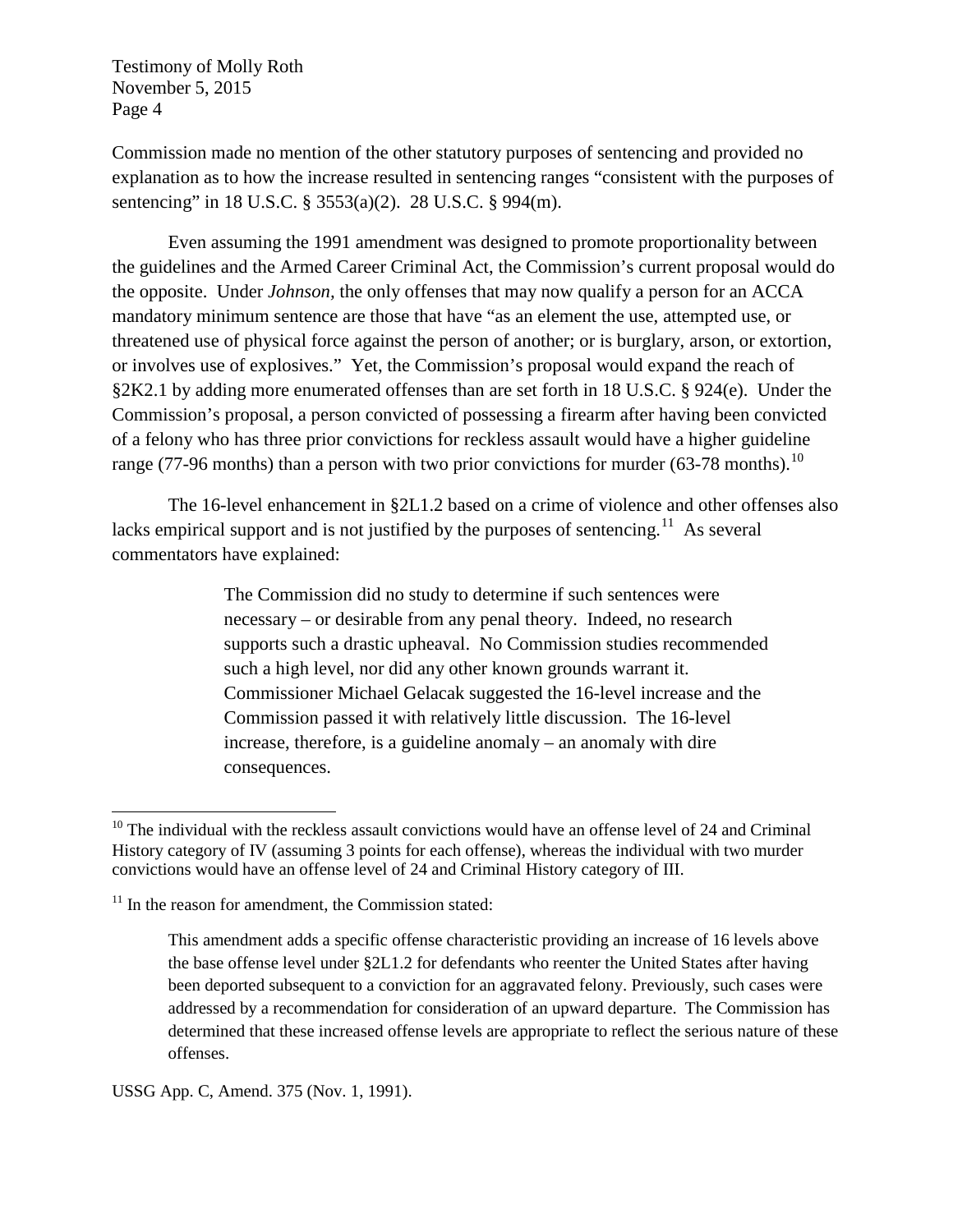> Subsequently, the Commission attempted to diminish "some of the harshness of [this guideline] by providing gradations of enhancements, from 8 to 16 levels depending on the perceived seriousness of the prior felony." Today, the sixteen-level enhancement is reserved for drugtrafficking offenses for which the sentence imposed exceeded thirteen months, crimes of violence, firearms offenses, child-pornography offenses, national-security or terrorism offenses, human-trafficking offenses, or alien-smuggling offenses. Nevertheless, application of the guideline remains problematic for many defendants. First, by placing such heavy emphasis on the defendant's prior record – which is also accounted for in the defendant's criminal history category – the guideline effectively punishes the defendant twice for the same misconduct. The Commission has never explained what penological goals are furthered by such double counting. Second, a sixteen-level enhancement – which increases the sentence by anywhere from five to fourteen times – seems far out of proportion to any reasonable assessment of dangerousness.

Lynn Adelman & Jon Deitrich, *Improving the Guidelines Through Critical Evaluation: An Important Role for District Courts*, 57 Drake L. Rev. 575, 590-91 (2009) (quoting *United States. v. Galvez-Barrios*, 355 F. Supp. 2d 958 (E.D. Wis. 2005) and Robert J. McWhirter & Jon M. Sands, *Does the Punishment Fit the Crime?: A Defense Perspective on Sentencing in Aggravated Felon Re-entry Cases*, 8 Fed. Sent'g Rep. 275, 275 (1996)). 12

Because neither §2K2.1 nor §2L1.2 are grounded in empirical evidence or national experience, the Commission should not feel bound to continue double counting prior convictions in criminal history and offense level.<sup>13</sup> Instead of focusing on redefining crimes of violence, the Commission should prioritize simplifying the guidelines and leaving Chapter 4 to address prior convictions.14 As to the career offender guideline, the Commission should narrow its reach in accordance with empirical data and seek the repeal of 28 U.S.C. § 994(h).

 <sup>12</sup> *See also United States v. Garcia-Jaquex*, 807 F. Supp. 2d 1005, 1011-1015 (discussing lack of empirical support for  $\S 2L1.2(B)(1)$  and how double-counting of prior convictions by using them to enhance criminal history and offense level "places excessive and unwarranted emphasis on the defendant's prior acts instead of placing the focus where it should be – on the instant offense."). *See also* Doug Keller, *Why the Prior Conviction Sentencing Enhancements in Illegal Reentry Cases are Unjust and Unjustified (and Unreasonable Too)*, 51 B.C.L. Rev. 719, 748 (2010) (discussing Commission's failure to articulate a purpose for its prior conviction scheme in §2L1.2).

<sup>13</sup> *Kimbrough v. United States*, 552 U.S. 85, 96 (2007).

<sup>&</sup>lt;sup>14</sup> The Commission is not obliged to model a guideline after statutory language or pile on specific offense characteristics to reach the statutory maximum sentence. While Congress directed the Commission to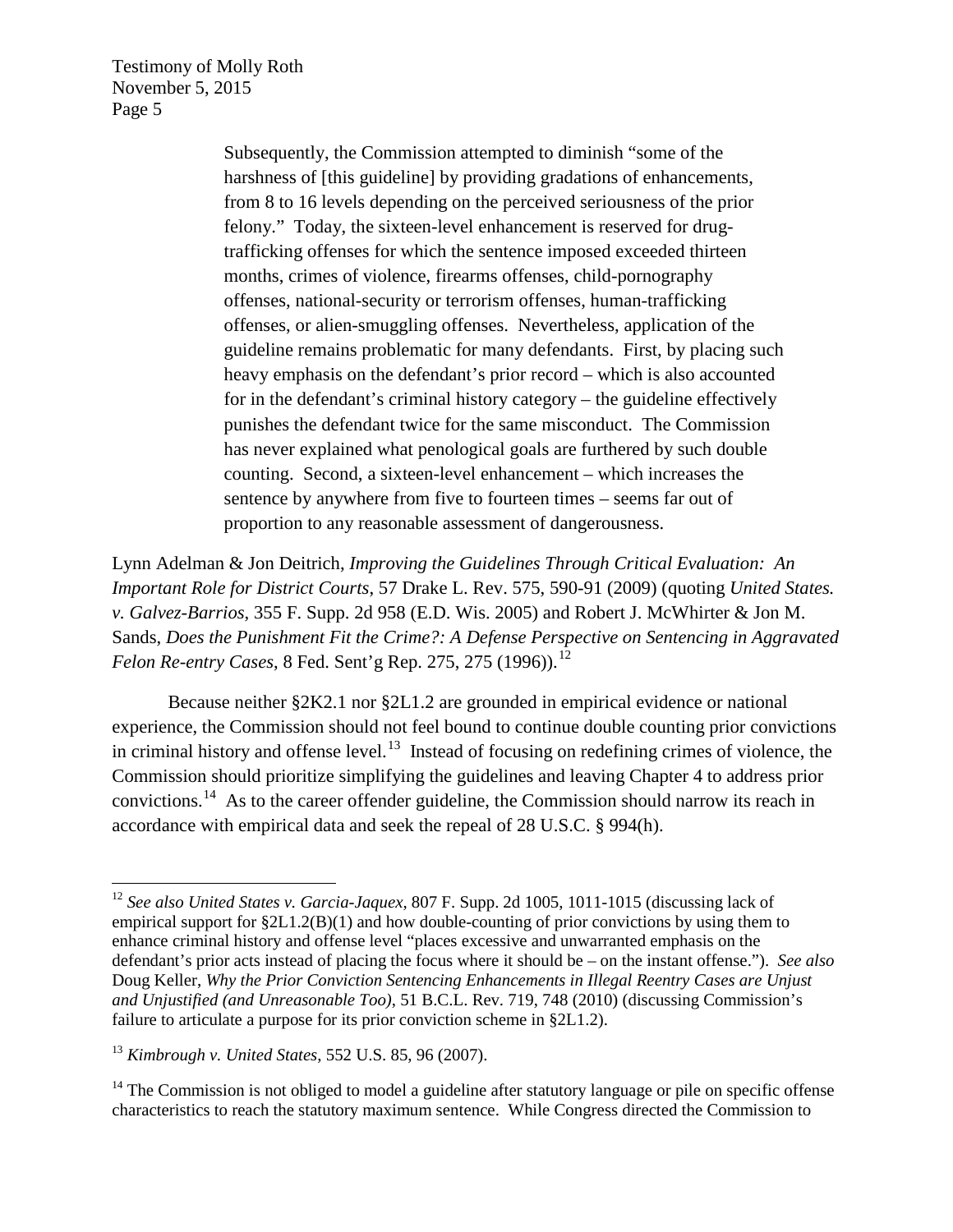## **B. Counting criminal history in the offense level does not serve the purposes of sentencing.**

From the first version of the guidelines to the present day, the introductory commentary to Chapter Four sets forth how the criminal history score is relevant to the four purposes of sentencing:

> The Comprehensive Crime Control Act sets forth four purposes of sentencing. (*See* 18 U.S.C. § 3553(a)(2)). A defendant's record of past criminal conduct is directly relevant to those purposes. A defendant with a record of prior criminal behavior is more culpable than a first offender and thus deserving of greater punishment. General deterrence of criminal conduct dictates that a clear message be sent to society that repeated criminal behavior will aggravate the need for punishment with each recurrence. To protect the public from further crimes of the particular defendant, the likelihood of recidivism and future criminal behavior must be considered. Repeated criminal behavior is an indicator of a limited likelihood of successful rehabilitation.

USSG Ch. 4, Pt. A, intro. comment.

 $\overline{a}$ 

Because the criminal history category was designed to promote the four purposes of sentencing, early versions of the guidelines contained few offense level enhancements for prior convictions.15 Those that did were minuscule compared to the present day. For example, §2L1.2, had a base offense level of 6 and a 2-level increase if the defendant previously had

promulgate guidelines that are "consistent with all pertinent provisions of any Federal statute," 28 U.S.C. § 994, that directive is satisfied by §5G1.1, which addresses how the "statutory authorized maximum sentence, or a statutorily authorized minimum sentence, may affect the determination of a sentence under the guidelines." USSG §5G1.1 comment. *See also Kimbrough*, 552 U.S. at 103 (Sentencing Reform Act "says nothing about the appropriate sentences within [statutory maximum and minimum sentences], and we decline to read any implicit directive into that congressional silence"). When Congress wanted the Commission to set penalties "at or near" the statutory maximum, it knew how to say so. *Id*. at 103. Nowhere in the legislation that increased penalties for 8 U.S.C. § 1326 or 18 U.S.C. § 924(e) did Congress direct the Commission to set specific penalties. The Commission implicitly recognized how much discretion it had on setting offense levels when, in 1988, Congress set a maximum term of imprisonment of 15 years for a person who reentered after being convicted of an aggravated felony. Pub. L . No. 100-690 (1988). In response, the Commission added an upward departure provision, but did not add offense level enhancements for aggravated felonies. USSG App. C, Amend. 193 (Nov. 1, 1989).

<sup>15</sup> The criminal history score has a long history of producing sentences longer than necessary to serve the purposes of sentencing. The Commission's data shows that criminal history issues have been the number one reason given for downward departures from the guidelines for years. USSC, *Interactive Sourcebook* tbl. 25, FY 2006-2014 ("criminal history issues" cited in 36.6% of downward departure cases).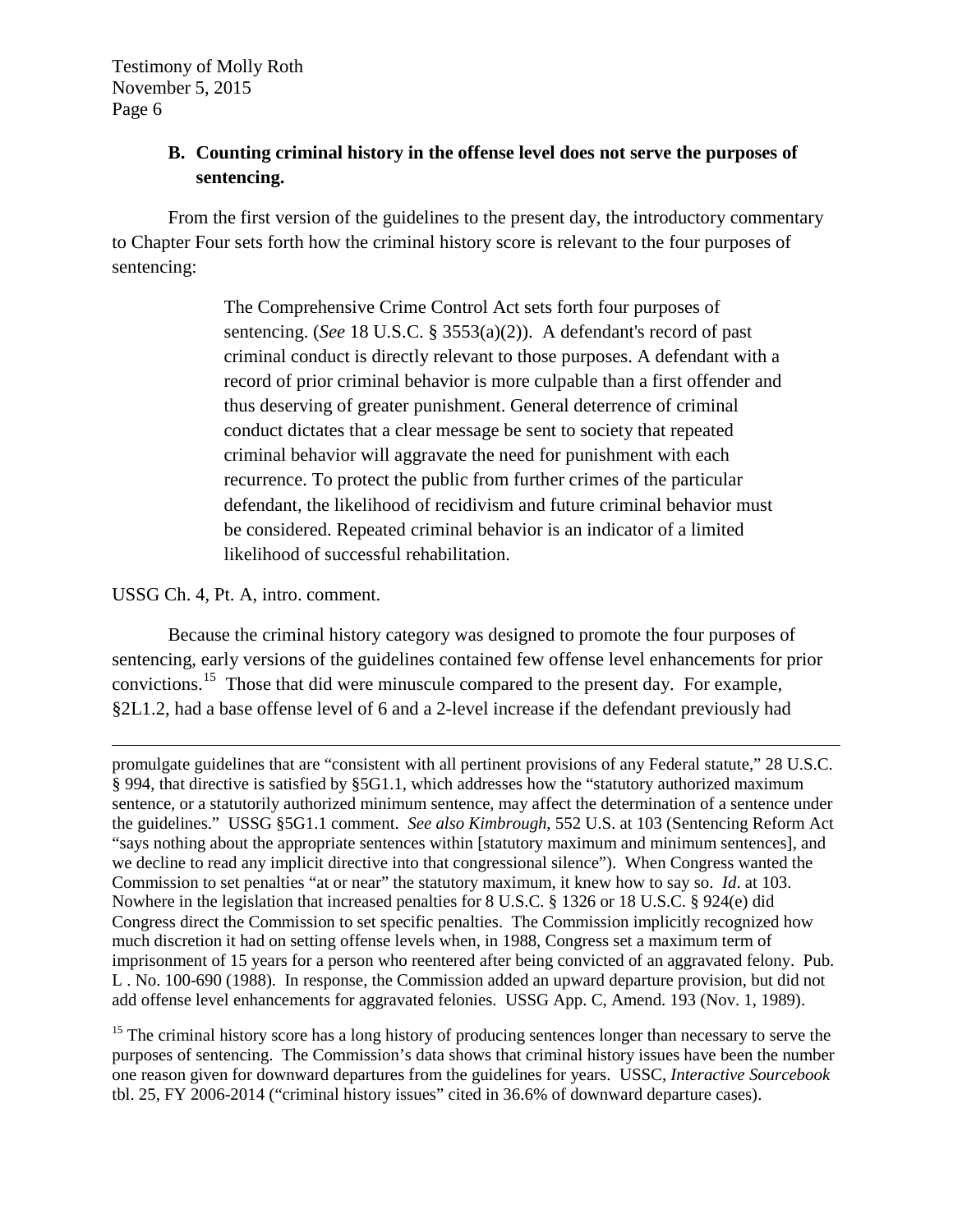unlawfully entered or remained in the United States. The 2-level enhancements applied when the previous entry resulted in deportation with or without a conviction. The commentary noted the adjustment applied in addition to any points added to the criminal history score. USSG §2L1.2, comment. (n.1). Section 2K2.1 contained no offense level enhancement for prior convictions.

#### **C. General deterrence is not served by longer sentences.**

The most recent empirical evidence shows no support for the proposition that longer sentences deter others from committing crimes. As the Commission is well aware, "[t]he certainty of being caught is a vastly more powerful deterrent than the punishment."<sup>16</sup> And a recent comprehensive research study by the Brennan Center for Justice found that "increased incarceration had no statistically significant effect on reducing violent crimes."<sup>17</sup>

Three National Research Council studies concluded that "insufficient evidence exists to justify predicating policy choices on the general assumption that harsher punishments yield measurable deterrent effects."18 "Newly published research, which considered a multitude of theories and collected extensive data on the entire population of North Carolina between 2001 and 2005 also shows that "severity of punishment seems to have no influence at all" on deterring violent crimes.19 The study's authors conclude: "Instead of focusing on expensive prison sentences, which to a large extent are not significant, government focus should be on rehabilitation, decreasing poverty, and improving social controls."<sup>20</sup>

 <sup>16</sup> National Institute of Justice, *Five Things About Deterrence* (Sept. 2014),

http://www.nij.gov/fivethings/pages/deterrence.aspx. *See also* Daniel S. Nagin, *Deterrence in the Twenty-First Century*, 42 Crime & Just. 199, 201 (2013) ("[T]here is little evidence that increases in the length of already long prison sentence yield general deterrent effects that are sufficiently large to justify their social and economic costs."); Gary Kleck & J.C. Barnes, *Deterrence and Macro-Level Perceptions of Punishment Risks: Is There a "Collective Wisdom"?*, 59 Crime & Delinq. 1006, 1031-33 (2013) (deterrent effect of punishment "does not consistently increase with punishment levels or diminish with decreased punishment levels").

<sup>&</sup>lt;sup>17</sup> Brennan Center For Justice, *What Caused the Crime Decline* 22 (2015).

<sup>18</sup> National Research Council, *The Growth of Incarceration in the United States: Exploring Causes and Consequences* 90 (2015).

<sup>19</sup> Pater-Jan Engelen, et al., *What Determines Crime Rates? An Empirical Test of Integrated Economic and Sociological Theories of Criminal Behavior*, Soc. Sci. J. (Article in Press) (2015).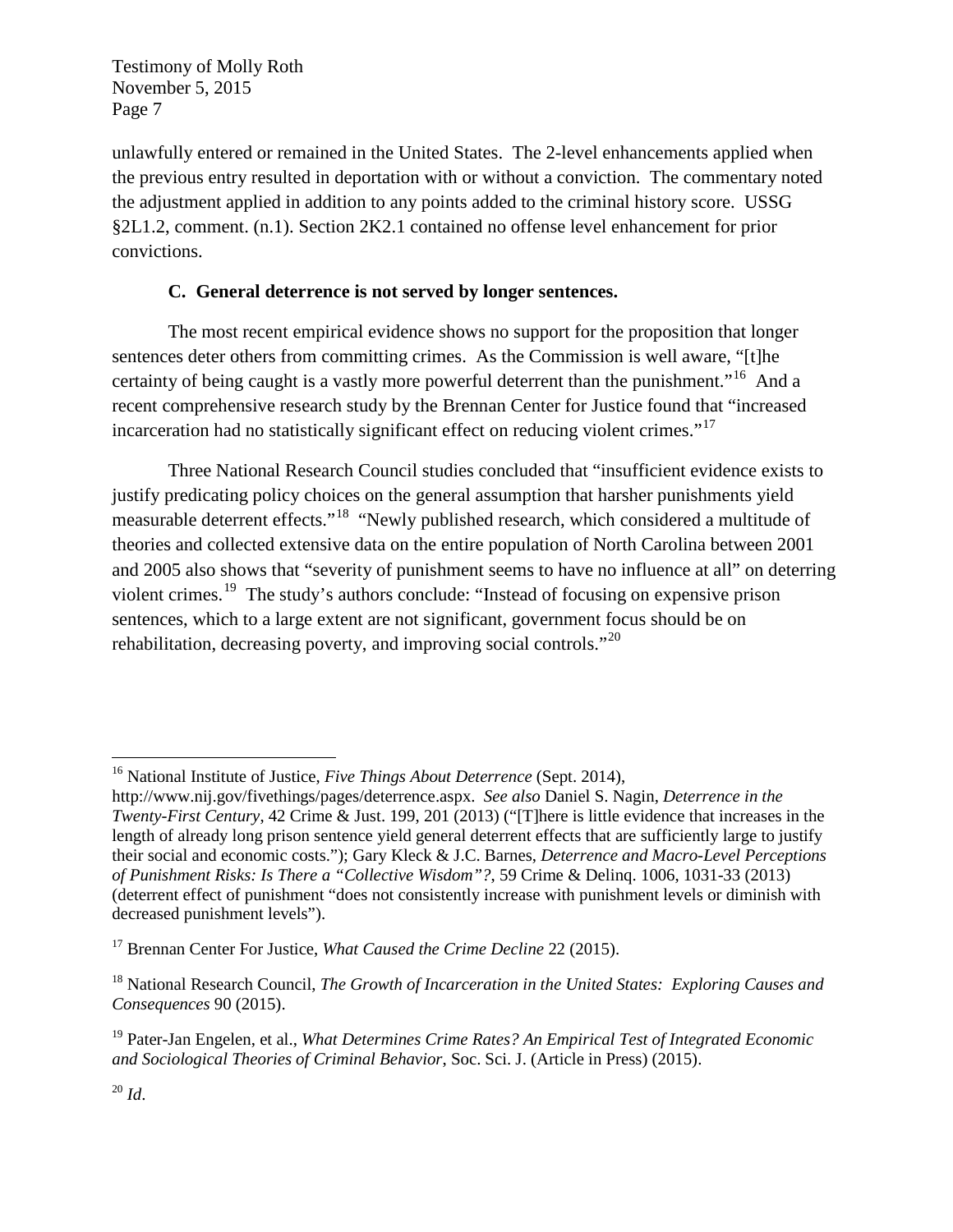# **D. Increasing offense levels based upon prior convictions does not serve the goal of specific deterrence or protect the public.**

The need for selective incapacitation to protect the public from further crimes of the defendant is served by the criminal history score, not the offense level. The Commission's research shows that the criminal history score is a good measure of the risk of recidivism.<sup>21</sup> We are not aware of any research that links prior conviction offense level increases to recidivism.

The Commission's data also shows that individuals with prior convictions that qualify for career offender status do not have high rates of recidivism for violent crime. In its Fifteen Year review, the Commission reported that only 12.5% of the recidivating events for all individuals falling with Category VI were a "serious violent offense," defined as homicide, kidnapping, robbery, sexual assault, aggravated assault, domestic violence, and weapons offenses.<sup>22</sup> The largest proportion of recidivating events (38.3%) for individuals in Category VI was probation or supervised release revocations, which can be anything from failing a drug test to failing to file a monthly report or to report a change of address.<sup>23</sup>

Research shows that "imprisonment does not have special powers in persuading the wayward to go straight."<sup>24</sup> A selective incapacitation theory should be aimed at incarcerating a person only as long he or she can reasonably be expected to continue to pose a danger. The age/crime correlation shows that keeping individuals over 30 locked away for long period of time is unnecessary. Young adults, specifically those between the ages of 15 and 24, commit the vast majority of crimes. As individuals grow older, especially as they reach middle age and older, the likelihood of engaging in crime declines.<sup>25</sup>

The idea that incapacitation is needed to protect the public is particularly questionable given that the vast majority  $-73\%$  in FY 2014 – of individuals receiving the career offender enhancement were convicted of a drug offense.<sup>26</sup> The enhancements sweep too broadly and fail to focus on the most dangerous individuals.

<sup>22</sup> *Id*. at Ex. 13.

<sup>23</sup> *Id*.

 <sup>21</sup> USSC, *Measuring Recidivism: The Criminal History Computation of the Federal Sentencing Guidelines* 13 (2004).

<sup>24</sup> Francis Cullen, et al., *Prisons Do Not Reduce Recidivism: The High Cost of Ignoring Science*, 91 Prison J. 48S, 51S (2012).

<sup>25</sup> Brennan, *supra* note 17, at 58; National Research Council, *supra* note 18, at 145.

<sup>26</sup> USSC, *2014 Sourcebook of Federal Sentencing Statistics* tbl. 22 (2014).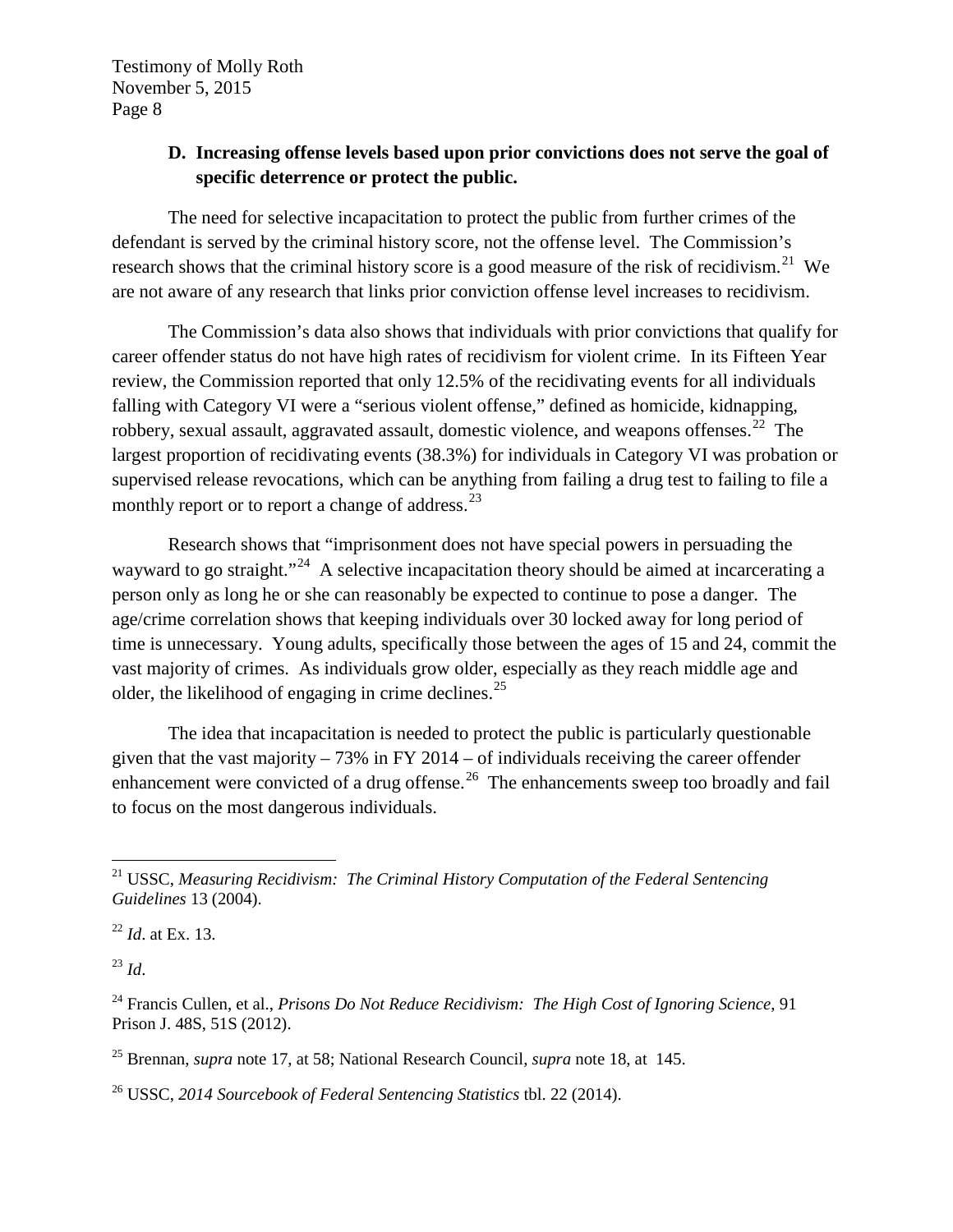# **E. The retributive or "just deserts" purpose of punishment does not warrant sentence increases based upon the nature of the past crime.**

Under the Commission's historical view of "just deserts," "punishment should be scaled to the offender's culpability and the resulting harms."<sup>27</sup> This rationale has been used to justify using prior convictions to increase the offense level. That rationale, however, ignores a crucial research finding that "all evidence on the effect of imprisonment on reoffending points to either no effect or a criminogenic effect."<sup>28</sup> The criminogenic "effect increased with longer amounts of time served."<sup>29</sup> Because many individuals convicted of crimes of violence have already served periods of incarceration, the criminogenic effect of those past sentences may well have contributed to the current offense, thereby undercutting the rationale of just deserts.<sup>30</sup>

The one size fits all approach of counting intentional crimes like murder the same as reckless aggravated assault also undermines any rationale of just deserts. The criminal justice system has long recognized that individuals who act intentionally are more culpable than those who are reckless. $31$  As discussed in more detail below, any prior criminal convictions used to increase offense levels should at least have a mens rea of intentionality.

Some people may argue that long periods of incarceration serve the needs of crime victims for retribution. No evidence supports that belief. But there is evidence to the contrary. For example, "[a] survey of Iowa burglary victims found 81 percent wanted restitution, 76 percent wanted community service, and only 7 percent wanted a prison sentence of a year or more."<sup>32</sup> Restorative justice also teaches us that victims have needs other than incarceration. They want to learn about why the offense happened, feel more in control, feel less isolated, receive some form of restitution, and deal with trauma that occurs as a result of the crime and the criminal justice process.<sup>33</sup> In any event, any retributive purpose of sentencing flowing from the crime of violence is served at the time of the original sentencing.

<sup>29</sup> *Id*. at 194.

<sup>30</sup> *Id*. at 150.

<sup>31</sup> *Enmund v. Florida*, 458 U.S. 782, 800 (1982) (quoting *Mullaney v. Wilbur*, 421 U.S. 684, 698 (1975)).

<sup>32</sup> Gene M. Lutz et al., Iowa Crime Research Initiative, *The 1997 Iowa Adult Crime Victimization Survey* (Apr. 1998).

 <sup>27</sup> USSG, Ch. 1, Pt. A. *See* Aaron J. Rappaport, *Unprincipled Punishment: The U.S. Sentencing Commission's Troubling Silence About the Purpose of Punishment*, 6 Buff. Crim. L. Rev. 1043, 1064 (2003).

<sup>28</sup> National Research Council, *supra* note 18, at 150.

<sup>33</sup> *See generally* Howard Zehr, *The Little Book of Restorative Justice* 14-15 (2002).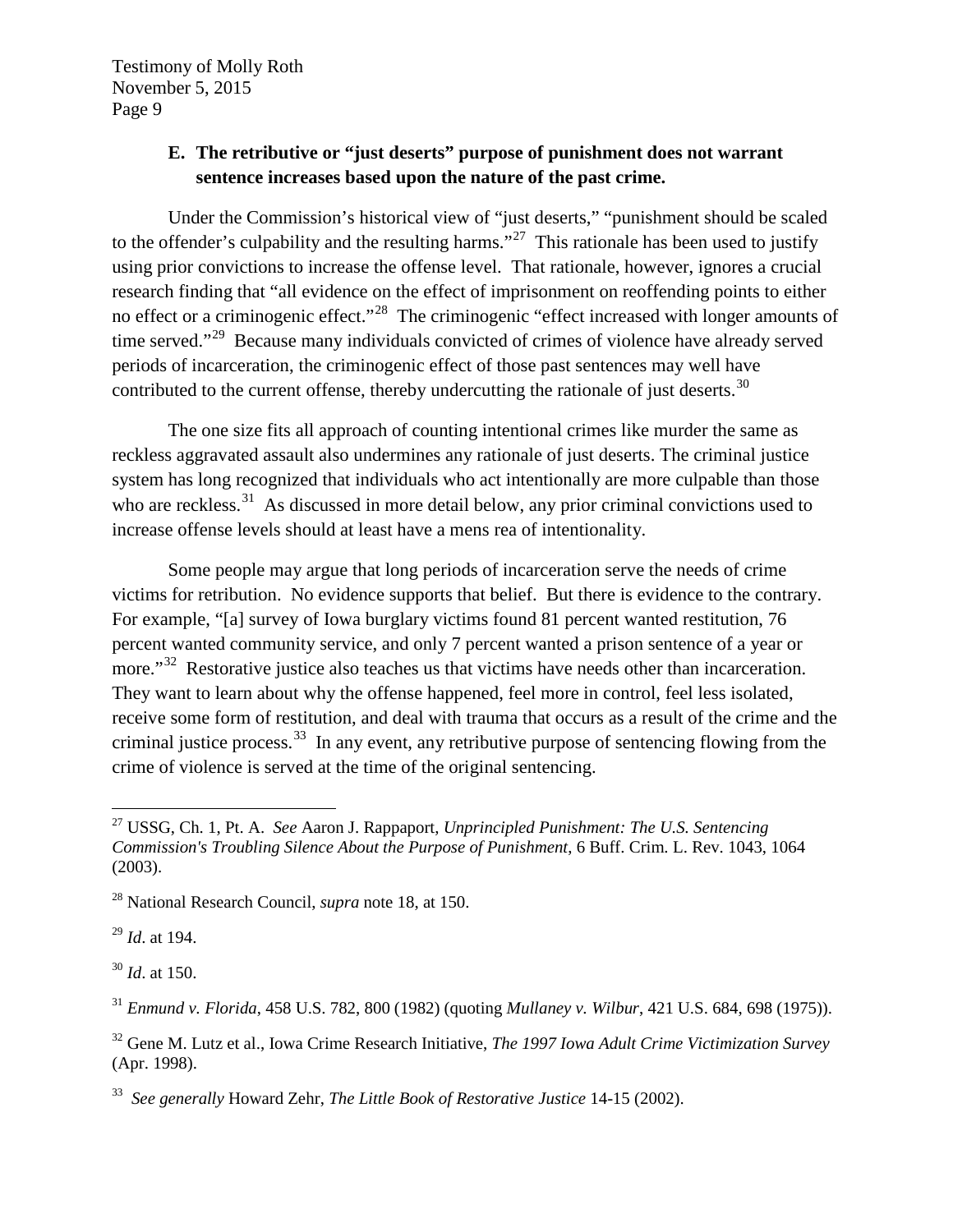# **F. The rehabilitative purposes of sentencing cannot support a sentence of imprisonment.**

The Supreme Court held in *Tapia v. United States*, 131 S. Ct. 2382 (2011), that neither the statutory purposes of sentencing in 18 U.S.C. § 3553(a)(2) nor the Commission's organic statute permit the use of imprisonment as a means of promoting rehabilitation or correctional treatment. Accordingly, this purpose of sentencing is in no way served by increasing offense levels based upon prior criminal history.

# **II. In Making Decisions on How to Use Crimes of Violence to Increase Sentence Length, the Commission Should be Mindful of the Disparate Impact such Sentences have on People of Color.**

Black individuals bear the brunt of the severe enhancements under §2K21.1 and §4B1.1 because of increased exposure to policing rather than increased involvement in violent crime. In FY 2014, 60% of individuals sentenced under the career offender guideline were black compared to 21.5% white.<sup>34</sup> Of those who received a base offense level of 24 under  $\S 2K2.1$  (at least two felony convictions of either a crime of violence or a controlled substance offense), 66.2% were black compared to 22% white.<sup>35</sup> And, of course, Hispanic individuals bear the brunt of  $\S2L1.2$ . Of the individuals receiving the 16-level increase under §2L1.2, 97.7% were Hispanic.<sup>36</sup>

That impact is not because either group is more involved in violent crime. In fact, the involvement of black individuals in violent crime has dropped since the early 1990s. Yet, as the National Research Council's Committee on Causes and Consequences of High Rates of Incarceration observed: "even though participation of blacks in serious violent crimes has declined significantly, disparities in imprisonment between blacks and whites have not fallen by much; the incarceration rate for non-Hispanic black males remains seven times that of non-Hispanic whites."37 Recent research from the Bureau of Justice Statistics also shows racial disparity in the number of black and Hispanic prisoners sentenced for violent offenses compared to whites.<sup>38</sup>

<sup>&</sup>lt;sup>34</sup> USSC Monitoring Dataset.

<sup>35</sup> *Id.*

<sup>36</sup> *Id.*

<sup>37</sup> National Research Council, *supra* note 18, at 60.

<sup>38</sup> Bureau of Justice Statistics, *Prisoners in 2014* 16 (2015).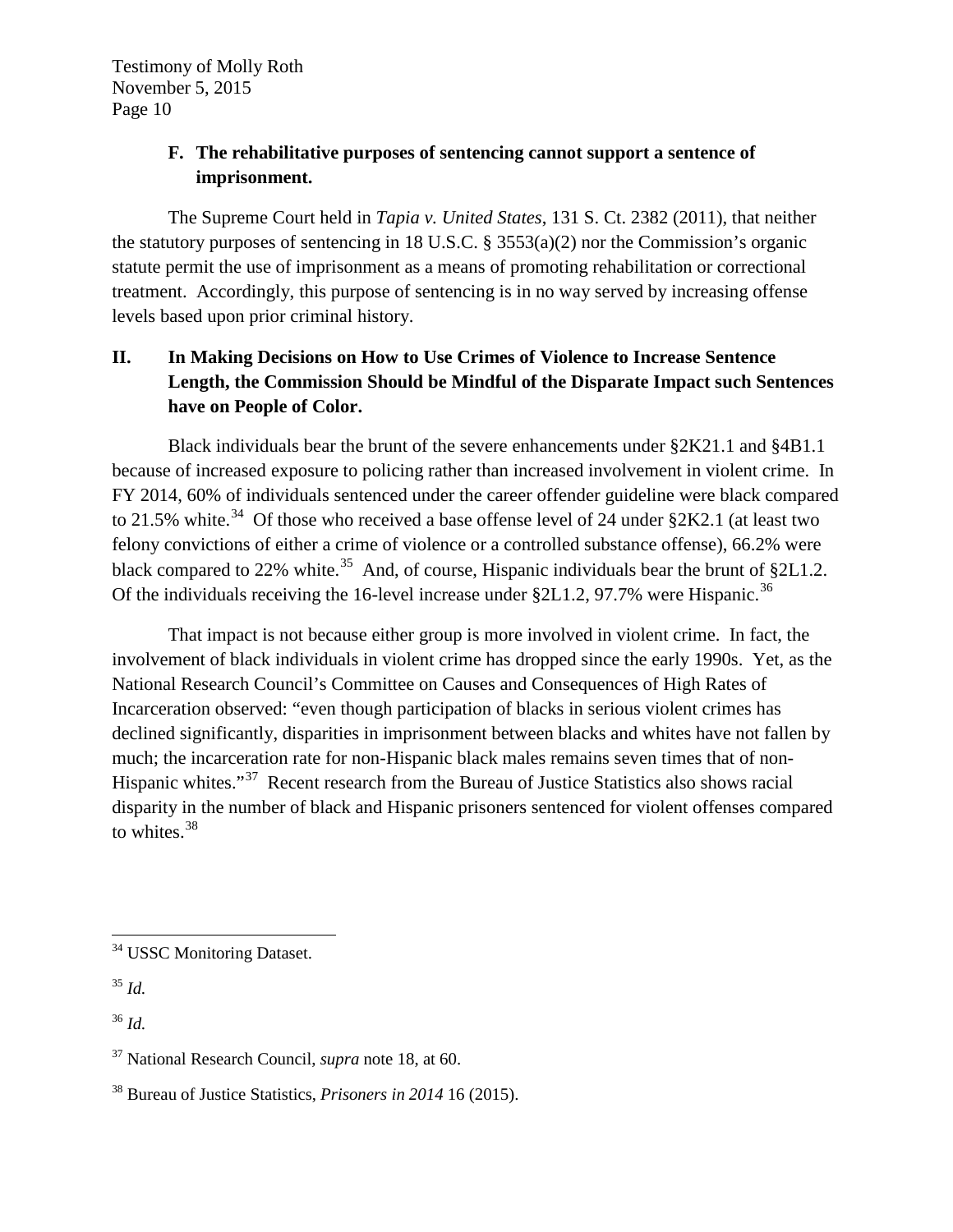By using prior convictions to enhance offense levels and criminal history, the Commission replicates disparities that occur in the state systems. As one commentator recently explained:

> [T] he criminal records of those subject to sentencing in federal court have been shaped at least in part by experiential differences in exposure to early and repeated police contact. As such, the "prior record" is hard to sustain as an objective and true measure of either criminal propensity or punishment desert.

Mona Lynch, Institutionalizing Bias: The Death Penalty, Federal Drug Prosecutions, and Mechanisms of Disparate Punishment, 41 Am. J. Crim. L. 91, 119 (2013).

To avoid the disparity arising from counting prior convictions, the Commission should carefully narrow the reach of the career offender guideline and other guidelines that increase offense levels based upon prior convictions.

#### Ш. Commission Data Show that §2K21.1(a)(2), §2L1.2(b)(1)(A), and §4B1.2 Often Call for Sentences Higher than Judges Deem Necessary to Satisfy the Purposes of Sentencing.

While Defenders do not have access to the data to determine the nature of the prior convictions that lead to the base offense level of 24 in  $\S 2K2.1(a)(2)$ , the 16-level enhancement under §2L1.2, or application of the career offender guideline, the available data continues to show that those guidelines are considered too high in a sizable percentage of cases.

In FY 2014, only 54.9% of individuals sentenced under §2K2.1 with a base offense level of 24 were sentenced within the guideline range.<sup>39</sup> Of the below guideline range sentences, 19.7% were government sponsored and 23.4% were other below guideline range sentences.



<sup>&</sup>lt;sup>39</sup> USSC Monitoring Dataset.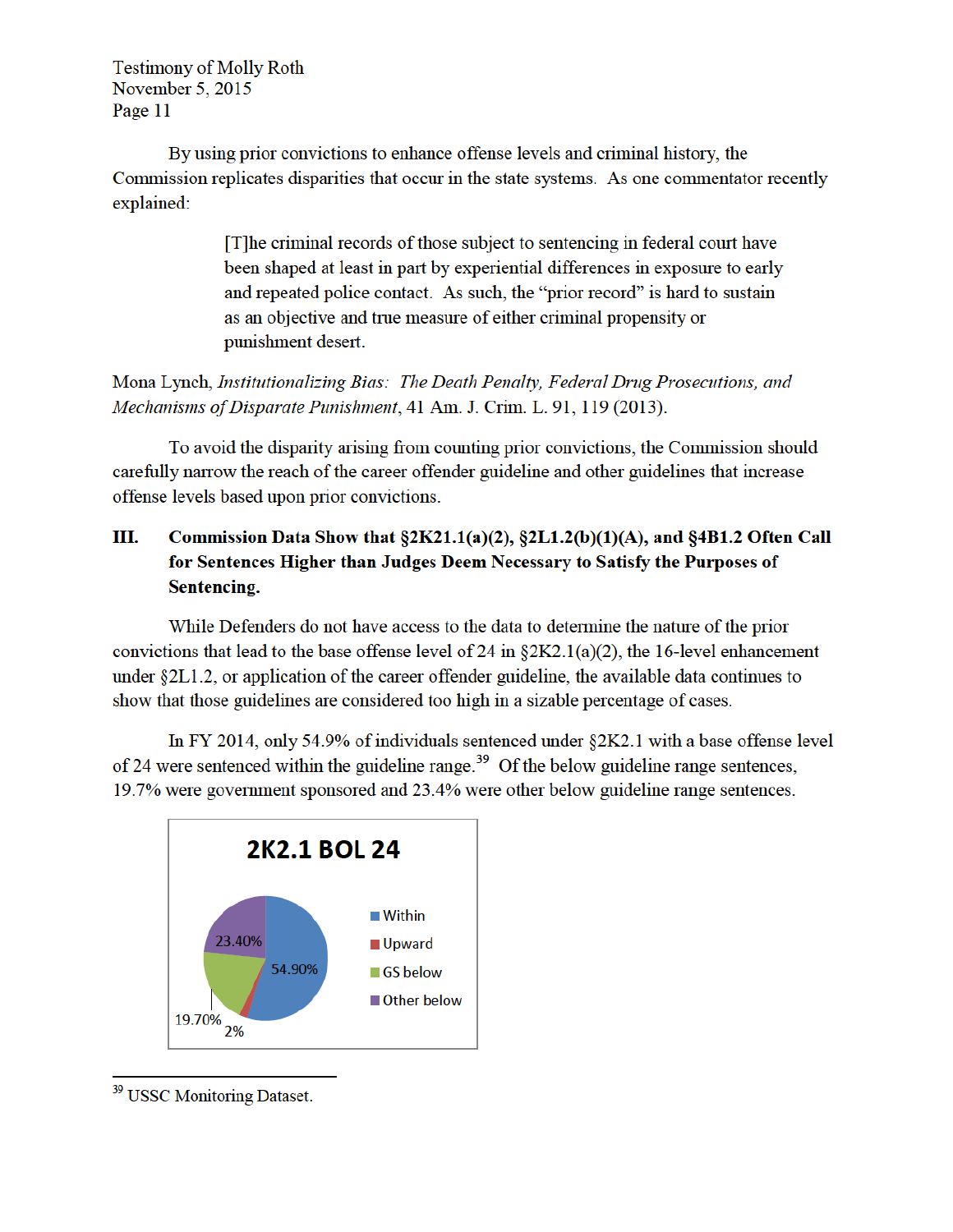For career offenders, the below guideline range was even greater. Only 27.5% percent of individuals with career offender status were sentenced within the range. Of the below guideline range sentences, 45.6% were government sponsored and 25.8% were other below range sentences.



Similar below guideline rates appear for those sentenced under §2L1.2 with a 16-level increase under  $\S2L1.2(b)(1)(A)$ . Only 27.4% percent of individuals subject to the 16-level enhancement were sentenced within the range. Of the below guideline range sentences, 34.7% were government sponsored and 37.8% were other below range sentences.

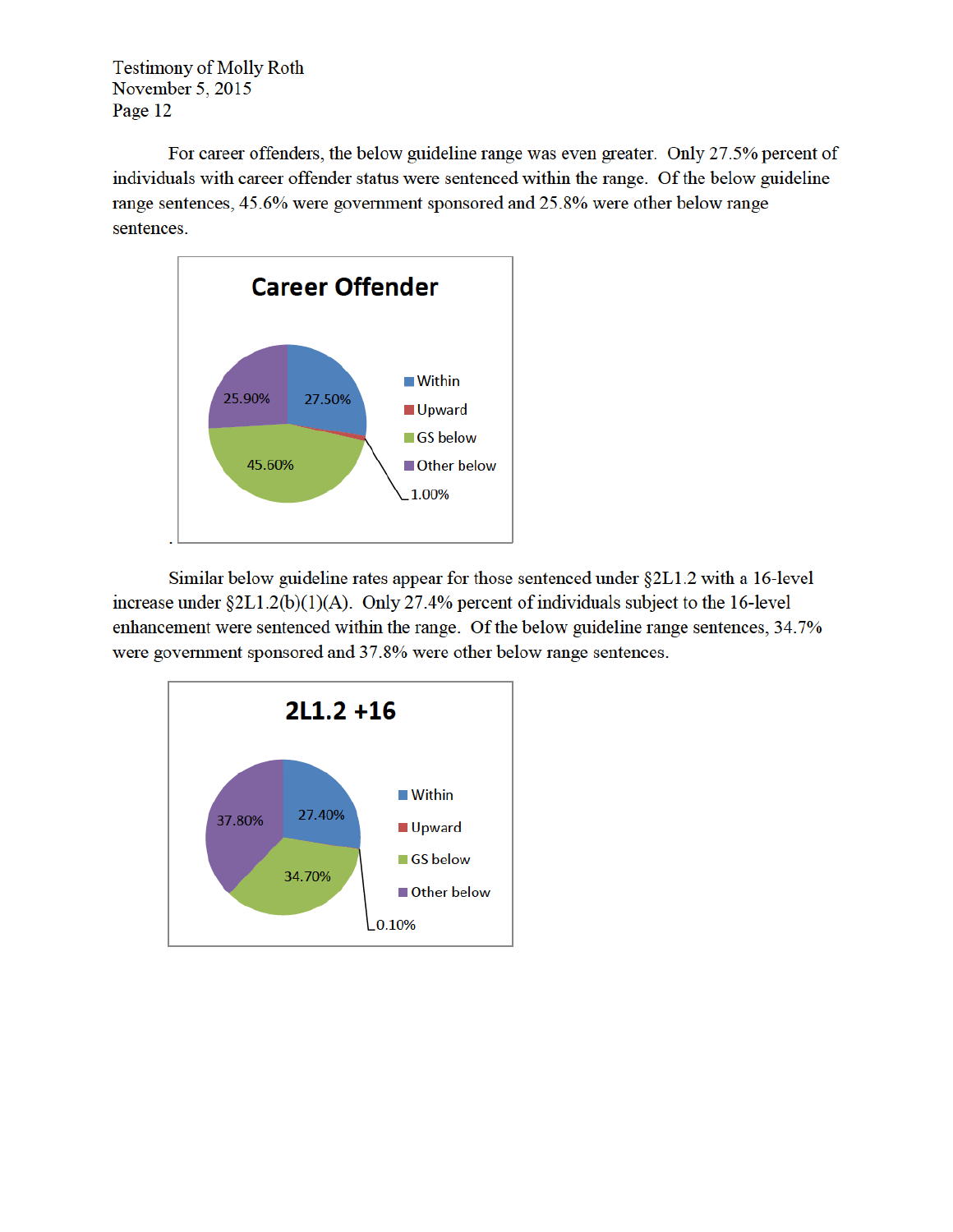#### **IV. The Commission Should Remove the Residual Clause from the Guidelines.**

We agree with the Commission's proposal to eliminate the residual clause because, as the government has conceded in litigation, $40$  it suffers from the same lack of clarity as the residual clause in 18 U.S.C. § 924(e) that the Supreme Court struck down in *Johnson v. United States*, 135 S. Ct. 2551, 2557 (2015), and that formed the basis for USSG §4B1.2(a)(2). Regardless of whether the constitutional vagueness doctrine applies to advisory sentencing guidelines.<sup>41</sup> the lack of clarity in the residual clause and "uncertainty about how much risk it takes for a crime to qualify" as a crime of violence "invites arbitrary enforcement by judges," *id.* at 2558, which

The Court GVR'd at least six direct appeal cases involving §4B1.2. *See*, *e.g.*, *Banks v. United States*, No. 15-5722, \_\_ S. Ct. \_\_, 2015 WL 4987655 (Oct. 19, 2015); *McCarthren v. United States*, No. 15-5654, \_\_ S. Ct. \_\_, 2015 WL 4916396 (Oct. 13, 2015); *Gonzales v. United States*, No. 14-9996, \_\_ S. Ct. \_\_, 2015 WL 2473125 (Oct. 5, 2015); *Maldonado v. United Stat*es, 135 S. Ct. 2929 (2015); *Smith v. United States*, 135 S. Ct. 2930 (2015); *Vinales v. United States*, 135 S. Ct. 2928 (2015). It has also GVR'd at least five cases filed under 28 U.S.C. § 2255, which raised *Johnson* related challenges to §4B1.2. *See Beckles v. United States,* 135 S. Ct. 2928 (2015); *Denson v. United States*, 135 S. Ct. 2931 (2015); *Jones v. United States*, 135 S. Ct. 2944 (2015); *Jones v. United States*, No. 15-5667, \_\_ S. Ct. \_\_, 2015 WL 4916474 (Oct. 13, 2015); *Wynn v. United States*, 135 S. Ct. 2945 (2015). Other guideline cases also have been gvr'd in light of *Johnson*. *See Talmore v. United States*, 135 S. Ct. 2937 (2015) (§2K1.1); *Cooper v. United States*, 135 S. Ct. 2938 (2015) (§7B1.1).

The Ninth Circuit has found that the language in 18 U.S.C. § 16(b) "suffers from the same indeterminacy the Supreme Court found in the Armed Career Criminal Act's 'residual clause.'" *Dimaya v. Lynch*, 2015 WL 6123546 (9th Cir. Oct. 19, 2015).

The Eighth Circuit remanded a case to the district court for consideration of a due-process vagueness challenge to the career offender guideline. *United States v. Taylor*, 2015 WL 5918562 (8th Cir. Oct. 9, 2015).

The court in *United States v. Litzy*, 2015 WL 5895199, at \*8 (S.D.W.V. Oct. 8, 2015), found "unpersuasive the notion that the Vagueness Doctrine does not apply to the Guidelines" and ruled that the "same vagueness problems plaguing the ACCA residual closure persist when applying the career offender enhancement's residual clause").

 <sup>40</sup> *See*, *e.g.*, *United States v. Townsend*, No. 14-3652 (3d Cir. Aug, 28, 2015) (government 28(j) letter conceding that *Johnson* invalidates residual clause in §4B1.2).

<sup>&</sup>lt;sup>41</sup> While the Eleventh Circuit has held that the vagueness doctrine does not apply to the guidelines, *United States v. Matchett*, 2015 WL 5515439, at \*8 (11th Cir. 2015), we do not think the Commission must take a position on the constitutional question to justify deleting the residual clause. If, however, the Commission deems it necessary to do so, we would welcome an opportunity to fully brief the legal issue, particularly given the number of career offender cases that the Supreme Court has granted, vacated, and remanded (GVR'd) in light of *Johnson* and the rulings by some courts that 18 U.S.C. § 16 and the guideline residual clause are unconstitutionally vague.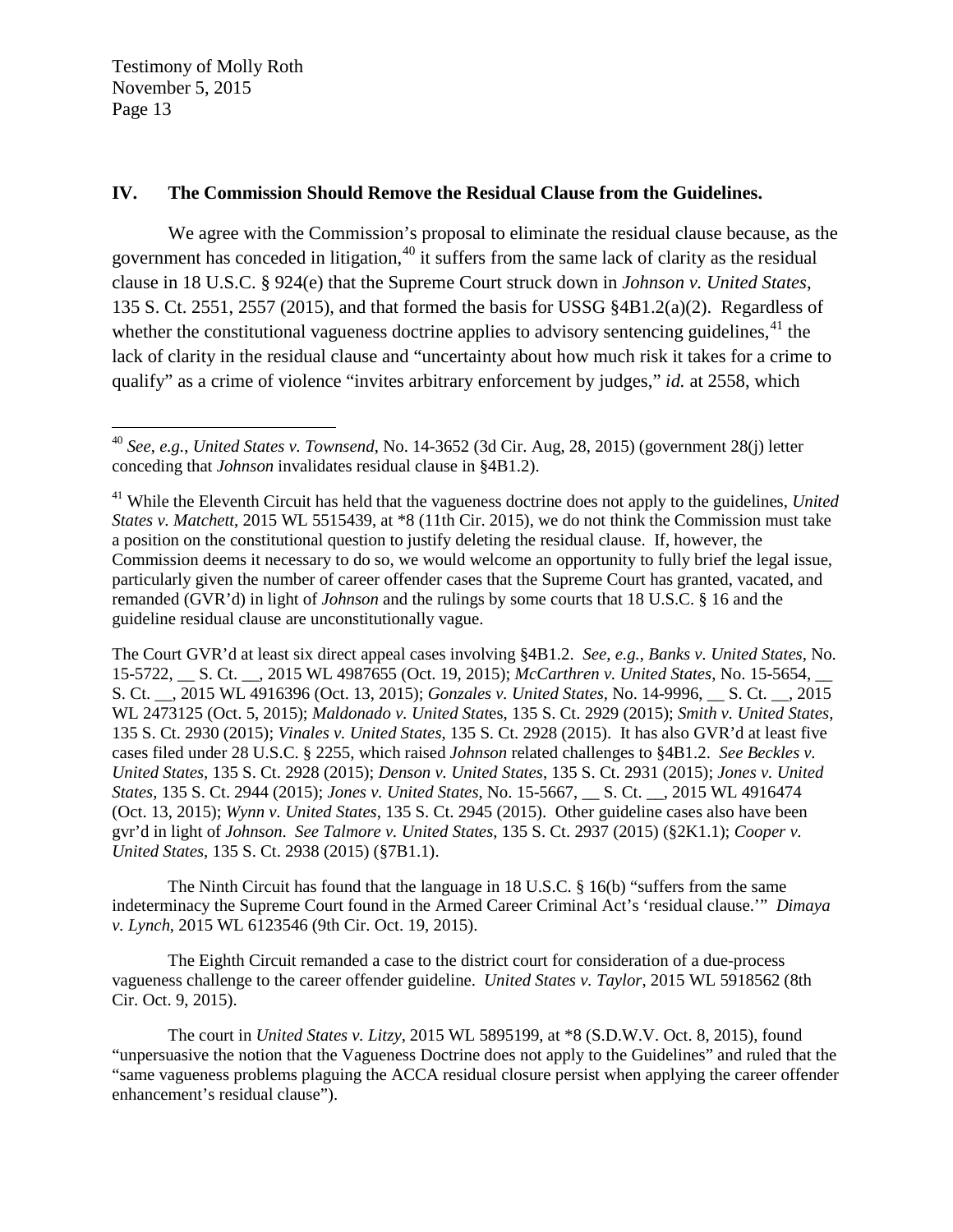leads to inconsistent application of the guidelines. The guidelines are "the starting point and the initial benchmark" for a sentencing decision to help "secure nationwide consistency," even if the judge later determines that the guideline recommendation does not meet the purposes of sentencing. *Gall v. United States*, 552 U.S. 38, 49 (2007).

The shortcomings of the "common sense" analysis used by many courts to interpret the residual clause provides further support for the Commission to remove the language in §4B1.2 and to delete any reference to 18 U.S.C. § 16(b).<sup>42</sup> As the Court explained in *Johnson*: "common sense is a much less useful criterion than it sounds" and the Court's previous decisions "failed to establish any generally applicable test that prevents the risk comparison required by the residual clause from devolving into guesswork and intuition." 135 S. Ct. at 2557. Moreover, "common sense" or intuition should not be used to decide whether to take away years of a person's liberty. *See United States v. Oliveira*, 798 F. Supp. 2d 319, 325 (D. Mass. 2011) (Gertner, J.) ("It is surely troubling that substantial punishment enhancement should turn on as ambiguous a category as the 'residual' clause of the ACCA."). The best solution to the problems caused by the residual clause is to abandon it altogether.

### **V. New Definitions of Enumerated Offenses Will Inevitably Lead to Confusion and Protracted Litigation Over which State Convictions Fit within the Definitions.**

Our comments here offer only a sampling of the myriad problems with the Commission's proposed definitions. Rather than simplifying the guidelines, the proposals add to complexity and increase the risk of judges, probation officers, and attorneys coming to different conclusions about the application of the guidelines.

If it creates new definitions, the Commission will be shunning existing case law and forcing probation officers, attorneys, and judges to undergo yet another lengthy analysis of whether a particular statute fits within the Commission's new definitions. Courts for years have undertaken the arduous task of analyzing the Model Penal Code, state statutes, and treatises, to determine the generic definitions of enumerated offenses and then deciding whether the prior conviction fit the generic definition. Since the Supreme Court's 2013 decision in *Descamps* v. *United States*, 133 S. Ct. 2276 (2013), more litigation has focused on the divisibility of state statutes that contain definitions broader than the generic definitions. But in many places, for many of the current enumerated offenses, the law is now settled.

 <sup>42</sup> *See*, *e.g*., *United States v. Jonas*, 689 F.3d 83, 87 (1st Cir. 2012) ("determination [of whether an offense falls within the residual clause of  $\S 4B1.2(a)(2)$  hinges on a commonsense assessment of the risk of violence that typically ensues during the commission of the crime"); *United States v. Sonnenberg*, 628 F.3d 361, 366 (7th Cir. 2010) ("best we can do is use common sense and experience" to decide if crime falls within §4B1.2(a)); *United States v. Alexander*, 609 F.3d 1250, 1257 (11th Cir. 2010) (court relies on its "own common sense analysis of whether this conduct poses a serious potential risk of physical injury").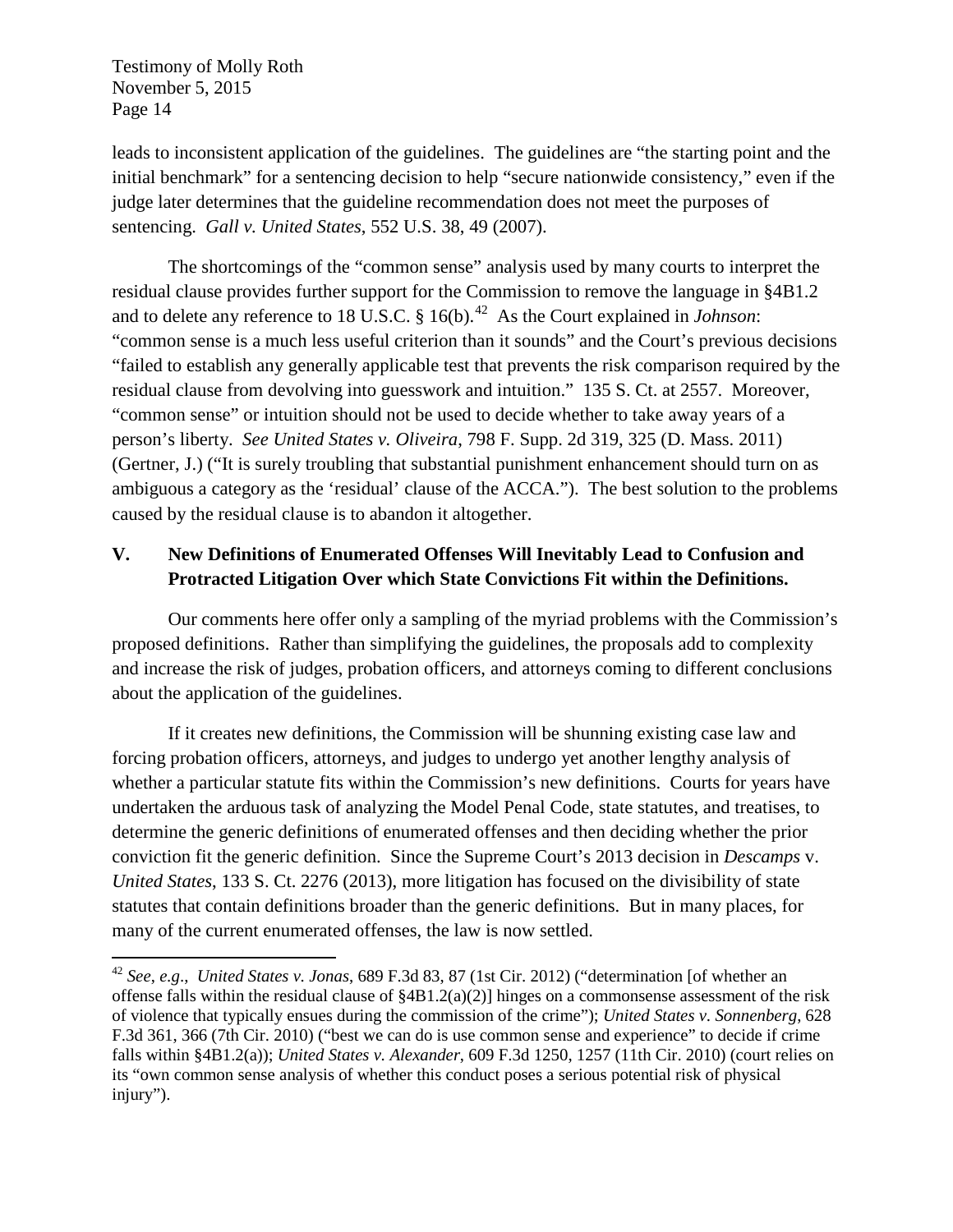With new definitions, attorneys, probation officers, and judges, will have to start from scratch: study the new definitions of the enumerated offenses, compare them to state statutes, determine if the state statute fits the enumerated offense definition, and if the state statute is overbroad, determine if it is divisible. This will be a difficult and time-consuming task for experienced lawyers who have spent years studying the generic definitions of current enumerated offenses. More troubling, however, is how new definitions will create more traps for attorneys who do not practice full-time federal criminal trial work and who have constraints on time, resources, and knowledge to be able to determine whether a probation officer is making the right legal analysis in identifying a particular prior conviction as a crime of violence.

One example of how new definitions will make existing case law obsolete and create confusion is the definition of kidnapping. The Commission's proposed definition of kidnapping is:

> an offense that includes at least (i) an act of restraining, removing, or confining another, (ii) an unlawful means of accomplishing that act; and (iii) at least one or more of the following aggravating factors: (I) the offense was committed for a nefarious purpose; (II) the offense substantially interfered with the victim's liberty; or (III) the offense exposed the victim to a substantial risk of bodily injury, sexual assault, or involuntary servitude.

The Ninth Circuit has used similar language in defining kidnapping, but lists two key elements in the conjunctive rather than disjunctive: "the generic definition of kidnapping 'encompasses, at a minimum, the concept of a 'nefarious purpose' motivating restriction of a victim's liberty' in addition to 'the unlawful deprivation of another person's liberty of movement.'" *United States. v. Marquez-Lobos*, 697 F.3d 759, 761 (9th Cir. 2012). If, as the Commission proposes, unlawful deprivation of another person's liberty of movement through any act of confining, restraining, or removing is sufficient, then the California kidnapping statute, which is quite broad, $43$  and which has previously been held not to qualify as a crime of violence, will undoubtedly be the subject of litigation.<sup>44</sup> What is likely to generate litigation about the California offense is the Commission's proposed language: "the offense substantially interfered with the victim's liberty." Does "carr[ying] a person into another . . . part of the same county" through a multitude of means "substantially interfere" with liberty?

<sup>&</sup>lt;sup>43</sup> Cal. Code § 207(a) provides: "every person who forcibly, or by any other means of instilling fear, steals or takes, or holds, detains, or arrests any person in this state, and carries the person into another country, state, or county, or into another part of the same county, is guilty of kidnapping."

<sup>44</sup> *See United States v. Moreno- Florean*, 542 F.3d 445, 449 (5th Cir. 2008) (Cal. Code §207(a) "sweeps more broadly than the generic, contemporary meaning of 'kidnapping.'").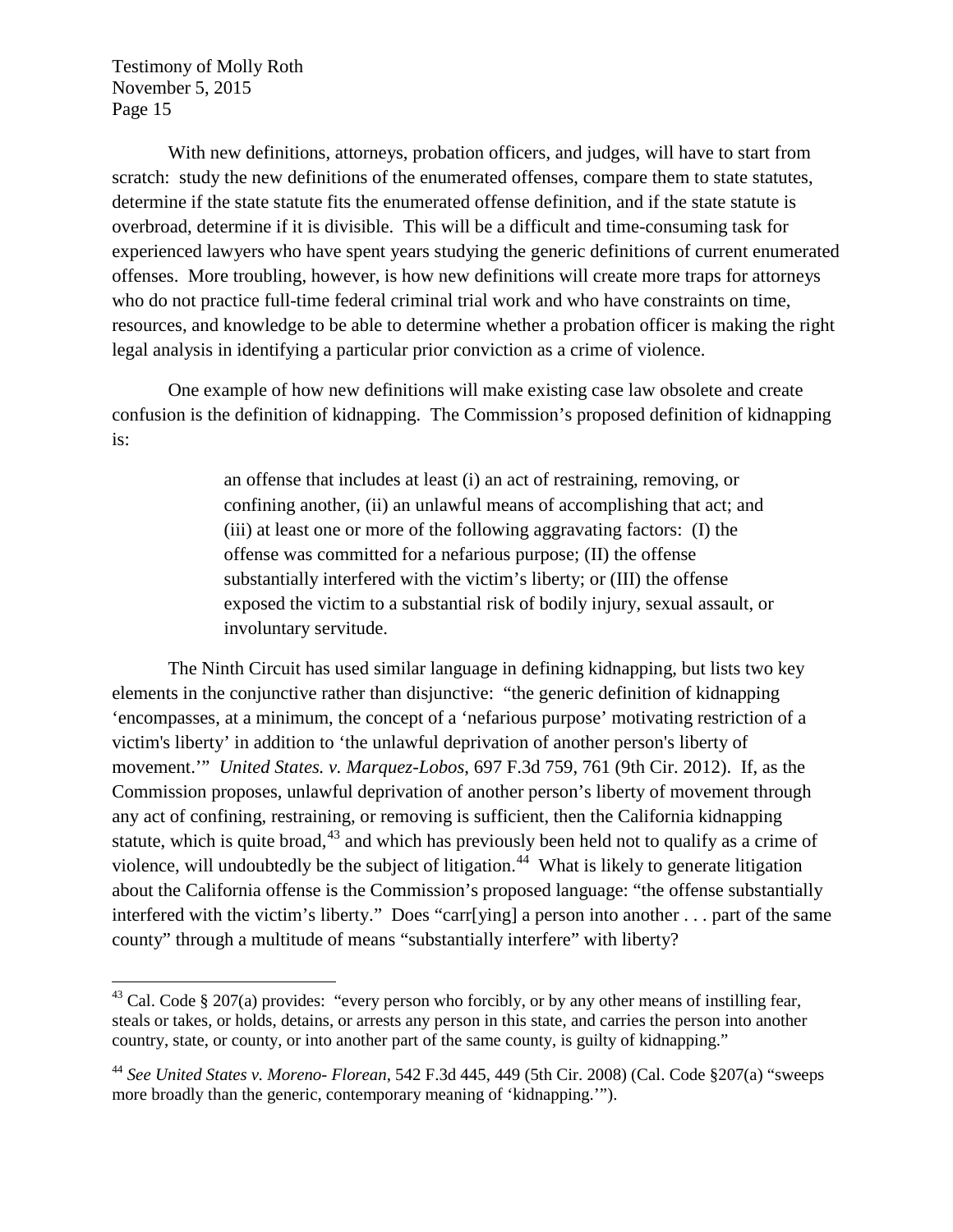The overbreadth of the Commission's proposed definition of kidnapping also upsets settled law. By defining kidnapping to include (i) an act of restraining, removing, or confining another, (ii) an unlawful means of accomplishing that act; and (iii) substantial interference with the victim's liberty, the Commission's definition is more like the Model Penal Code's definition of misdemeanor false imprisonment: "knowingly restrains another unlawfully so as to interfere substantially with his liberty."<sup>45</sup> True kidnapping must at least be accomplished through force, threats, or deception and done for some specific purpose.<sup>46</sup> The Commission's definition, however, contains no such requirements.

New definitions will require yet another round of complex litigation over the meaning of the terms used, and whenever a state statute is broader than the guideline definition, whether it is divisible. Because the definitions are different than set forth in established provisions, such as 18 U.S.C. § 3559(c), the Model Penal Code, or treatises, existing case law will not clarify the meaning of some of the ambiguous terms. The proposed definition of extortion provides another example of the type of issue likely to be litigated if the Commission adopts the proposed new definitions. The Commission's proposal defines extortion as "obtaining something of value from another by the wrongful use of (i) force, (ii) fear of physical injury, or (iii) threat of physical injury." Just as the child pornography guideline has generated litigation over the meaning of a "thing of value,"  $§2G2.2(b)(3)(B)$ ,<sup>47</sup> this definition will result in similar litigation. Extortion is commonly classified as an offense against property,<sup>48</sup> yet "obtaining something of value" could be interpreted to mean obtaining an admission from a person admitting to an illicit love affair.<sup>49</sup>

State definitions of extortion also vary widely and not all state statutes are clearly divisible.<sup>50</sup> For example, Florida contains a definition of extortion considerably broader than the proposed definition:

<sup>47</sup> *See*, *e.g.*, *United States v. Spriggs*, 666 F.3d 1284, 1288 (11th Cir. 2012) (discussing different views of Eighth and Eleventh Circuits on meaning of "expectation of receiving a thing of value").

<sup>48</sup> LaFave, *supra* note 46, § 20.4

<sup>49</sup> LaFave, *supra* note 46, § 20.4 (citing *Furlotte v. State*, 350 S.W.2d 72, 75 (Tenn. 1961)).

<sup>50</sup> *See* Iowa Code Ann. § 711.4 (Iowa statute includes threats to wrongfully injury property of another and to withhold testimony or information about a legal claim); *State v. Gant*, 597 N.W. 2d 501, 504-05 (Iowa 1999) (extortion statute covered refusal to provide information about whereabouts of victim's stolen property unless victim paid money for information); Haw. Rev. Stat. §§ 707-765 – 707-767 (statute includes reputational and other harms that do not require force, fear of physical injury, or a threat of physical injury); S.D. Codified Laws § 22-30A-4 (includes obtaining property by threat to "inflict any other harm which would not benefit the person making the threat"); Cal. Penal Code § 519 (West 2015)

 <sup>45</sup> *Model Penal Code* § 212.3 (2001).

<sup>46</sup> *Model Penal Code* § 212.1 (2001); Wayne R. LaFave, *3 Subst. Crim. L*. § 18.1 (2d ed. 2015).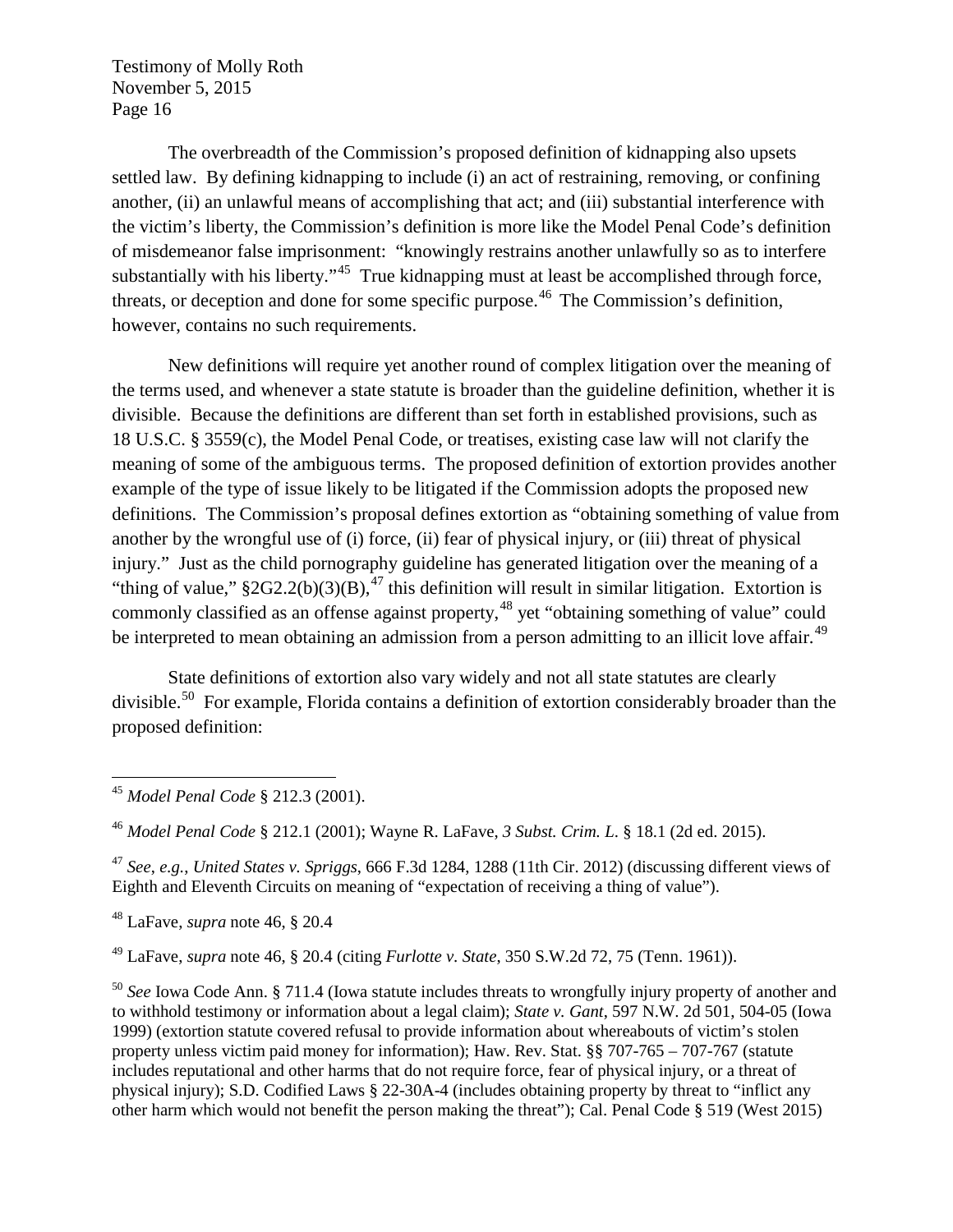> Whoever, either verbally or by a written or printed communication, maliciously threatens to accuse another of any crime or offense, or by such communication maliciously threatens an injury to the person, property or reputation of another, or maliciously threatens to expose another to disgrace, or to expose any secret affecting another, or to impute any deformity or lack of chastity to another, with intent thereby to extort money or any pecuniary advantage whatsoever, or with intent to compel the person so threatened, or any other person, to do any act or refrain from doing any act against his or her will, shall be guilty of a felony of the second degree.

#### Fla. Stat. Ann. § 836.05 (West 2015).

 $\overline{a}$ 

Massachusetts has a similarly broad statute.<sup>51</sup> The Massachusetts extortion statute, which can either be a felony or a misdemeanor, is broader than the proposed definition because it includes a malicious threat "to accuse another of a crime or offence (sic)," or to "injure the person *or property of another*," as well as the use or threatened use by a police officer or employee of a licensing authority of "the power or authority vested in him," with "intent thereby to extort money or any pecuniary advantage, or with *intent to compel any person to do any act against his will*." Because of the breadth of the state statutes regarding extortion, which are typically classified as crimes against property rather than crimes of violence, the Commission's proposed definition of extortion is fraught with peril.

The proposed definitions of robbery and aggravated assault also provide examples of how difficult it will be to determine the required elements of the offense. The Commission's proposed definition of robbery borrows from the Fifth Circuit's: "the misappropriation of

(includes obtaining property or "an official act of a public officer" by fear caused by threat to expose a secret, report immigration status, or expose or impute "a deformity, disgrace, or crime").

 $<sup>51</sup>$  The Massachusetts statute, Mass. Gen. Laws ch. 265 § 25, provides:</sup>

Whoever, verbally or by a written or printed communication, maliciously threatens to accuse another of a crime or offence, or by a verbal or written or printed communication maliciously threatens an injury to the person or property of another, or any police officer or person having the powers of a police officer, or any officer, or employee of any licensing authority who verbally or by written or printed communication maliciously and unlawfully uses or threatens to use against another the power or authority vested in him, with intent thereby to extort money or any pecuniary advantage, or with intent to compel any person to do any act against his will, shall be punished by imprisonment in the state prison for not more than fifteen years, or in the house of correction for not more than two and one half years, or by a fine of not more than five thousand dollars, or both.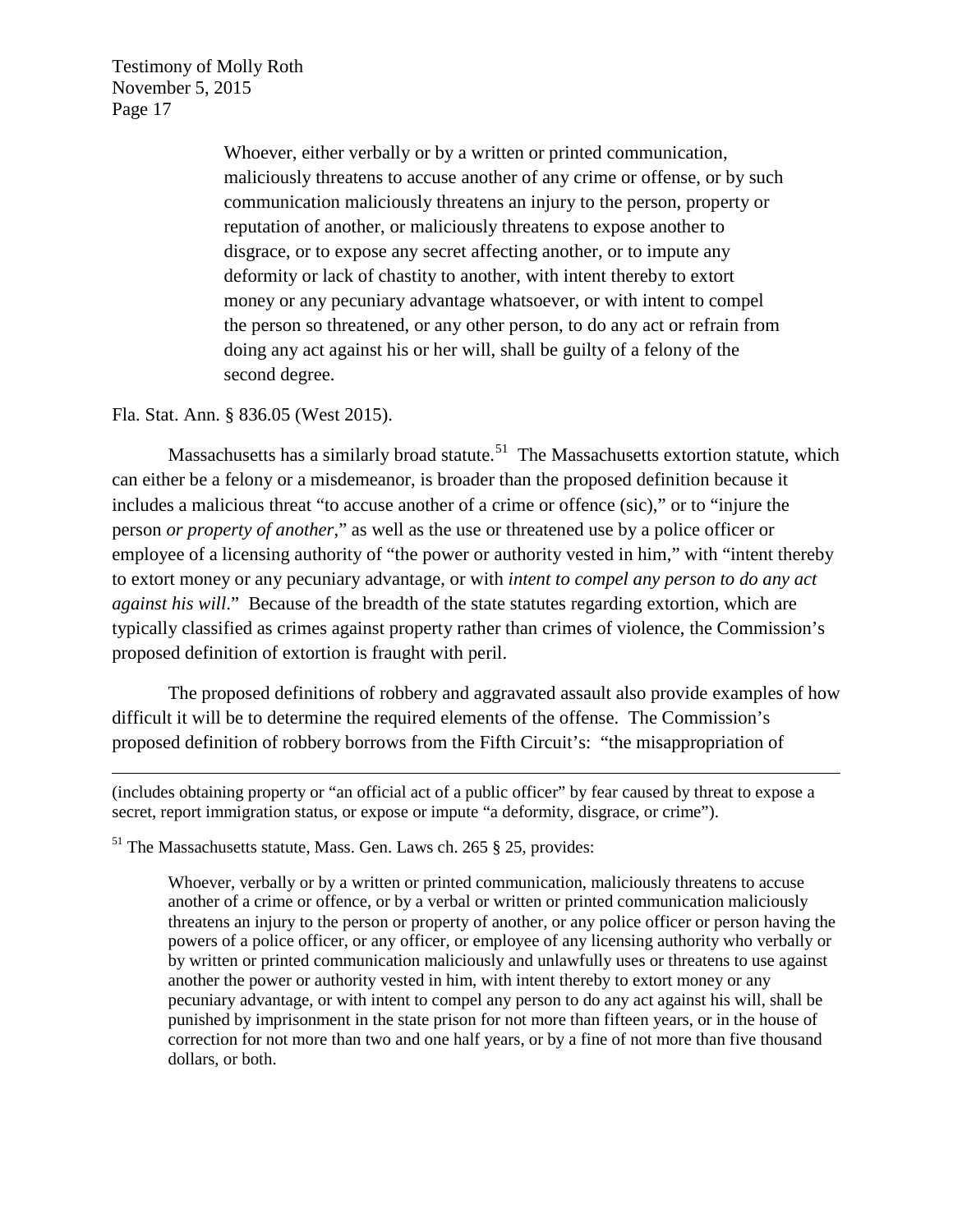property under circumstances involving [immediate] danger to the person." *United States v. Santiesteban-Hernandez*, 469 F.3d 376, 380 (5th Cir. 2006). While the Fifth Circuit purported to use the definition set forth in LaFave's treatise, it overlooked how LaFave sets forth eight specific elements of robbery:

> Robbery, a common-law felony, and today everywhere a statutory felony regardless of the amount taken, may be thought of as aggravated larceny misappropriation of property under circumstances involving a danger to the person as well as a danger to property—and thus deserving of a greater punishment than that provided for larceny. Robbery consists of all six elements of larceny—a (1) trespassory (2) taking and (3) carrying away of the  $(4)$  personal property  $(5)$  of another  $(6)$  with intent to steal it—plus two additional requirements: (7) that the property be taken from the person or presence of the other and (8) that the taking be accomplished by means of force or putting in fear.

Wayne R. LaFave, *3 Subst. Crim. L.* § 20.3 (2d ed.).

A definition that looks to "circumstances involving immediate danger to the person of another" rather than setting forth specific elements of how the taking of property must be accomplished is even more vague than the residual clause's term: "serious potential risk of physical injury to another." The focus on "circumstances" also invites a subjective analysis that is more focused on facts than elements and is inconsistent with the categorical approach.

What "circumstances" present "immediate danger"? Danger means "the possibility that you will be hurt or killed"; "the possibility that something unpleasant or bad will happen"; "a person or thing that is likely to cause injury, pain, harm or loss."52 "Immediate" means "happening or done without delay; happening or existing now; important now."53 If a person calls a neighbor and says: "*deliver the money to me in two minutes or I will come take it immediately*," is that a loss that happens quickly enough to be "immediate danger" or must the person be in the presence of the neighbor for the danger to be immediate? If a person is pickpocketed and loses some money, is that danger because "something unpleasant" happened? Depending upon how the courts answer such questions, an offense like larceny from the person could qualify as a crime of violence under the Commission's proposed definition of robbery.

 <sup>52</sup> *Merriam-Webster*, http://www.merriam-webster.com.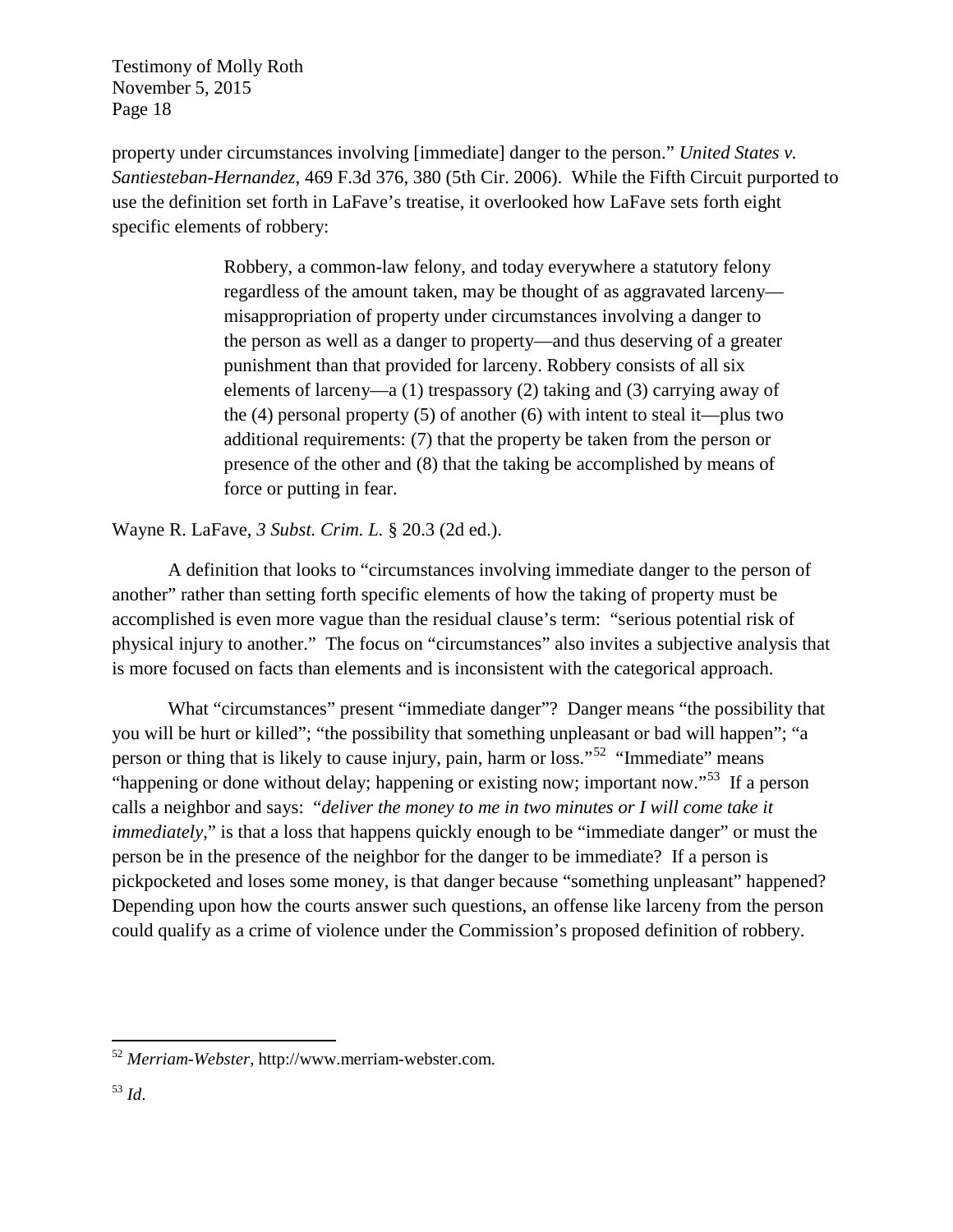The term "deadly weapon" in the aggravated assault proposal also suffers from an ambiguity that will lead to extensive litigation over its meaning. Does it mean the defendant's hands and feet as the Fifth Circuit ruled or must it be an "object extrinsic to the human body"?<sup>54</sup>

### **VI. Requiring that the State Classify the Offense as a Felony is a Step toward Fairer Sentences.**

The Commission has proposed amending §4B1.2 and related commentary to require that to qualify as a crime of violence or a controlled substance offense, a prior offense must not only be "punishable by imprisonment for a term exceeding one year" but also be "classified as a felony (or comparable classification) under the laws of the jurisdiction in which the defendant was convicted." The Commission also includes as a bracketed option the requirement that the prior offense be classified "at the time the defendant was initially sentenced" as a felony. Defenders support the proposal to include the requirement that the prior offense be classified by the convicting jurisdiction as a felony, but urge the Commission to reject the bracketed language that requires the classification to have occurred when the defendant was initially sentenced.

While Defenders support the proposed amendment, except for the bracketed language, we believe there is an even better approach that would more effectively measure the seriousness of prior offenses and avoid unwarranted disparity. Specifically, in addition to the proposed change that a prior offense be classified as a felony by the convicting jurisdiction, the guidelines also should require that all prior offenses receive three points under §4B1.1(a), unless the only reason they receive three points is because of a sentence imposed on revocation pursuant to  $§4A1.2(k),$ <sup>55</sup> and that the defendant actually have served at least one year and one month in prison.

That said, the Commission's proposed amendment, except for the bracketed language, is an important step in the right direction. The Commission's proposal (a) would work toward

 <sup>54</sup> The Fifth Circuit recently took a broad approach to the meaning of "deadly weapon." *United States v. Ucles*, 2015 WL 4480846 (5th Cir. 2015) ("for the purposes of the generic crime of 'aggravated assault,' the defendant's hands and feet may constitute a 'dangerous' or 'deadly weapon,' provided they are used in a manner known to be capable of producing death or serious bodily injury."). Other courts have ruled that a "deadly weapon" must be an object "extrinsic to the human body," not hands or feet. *People v. Aguilar*, 945 P.2d 1204 (Cal. 1997). *See generally* Christopher Vaeth, *Kicking as Aggravated Assault, or Assault With Dangerous or Deadly Weapon*, 19 A.L.R.5th 823 (originally published in 1994) (collecting cases that reach different conclusions).

<sup>&</sup>lt;sup>55</sup> Revocation sentences for new conduct are not a good measure of whether the original offense was serious enough to warrant the extreme enhancement of the career offender guideline, or enhancements to offense levels, such as in §2K2.1 and §2L1.2, in addition to criminal history. To the extent a revocation sentence is for *new* conduct, it is not relevant to the seriousness of the original offense – and it is the seriousness of the potentially qualifying offense that is being measured for career offender and Chapter Two enhancements.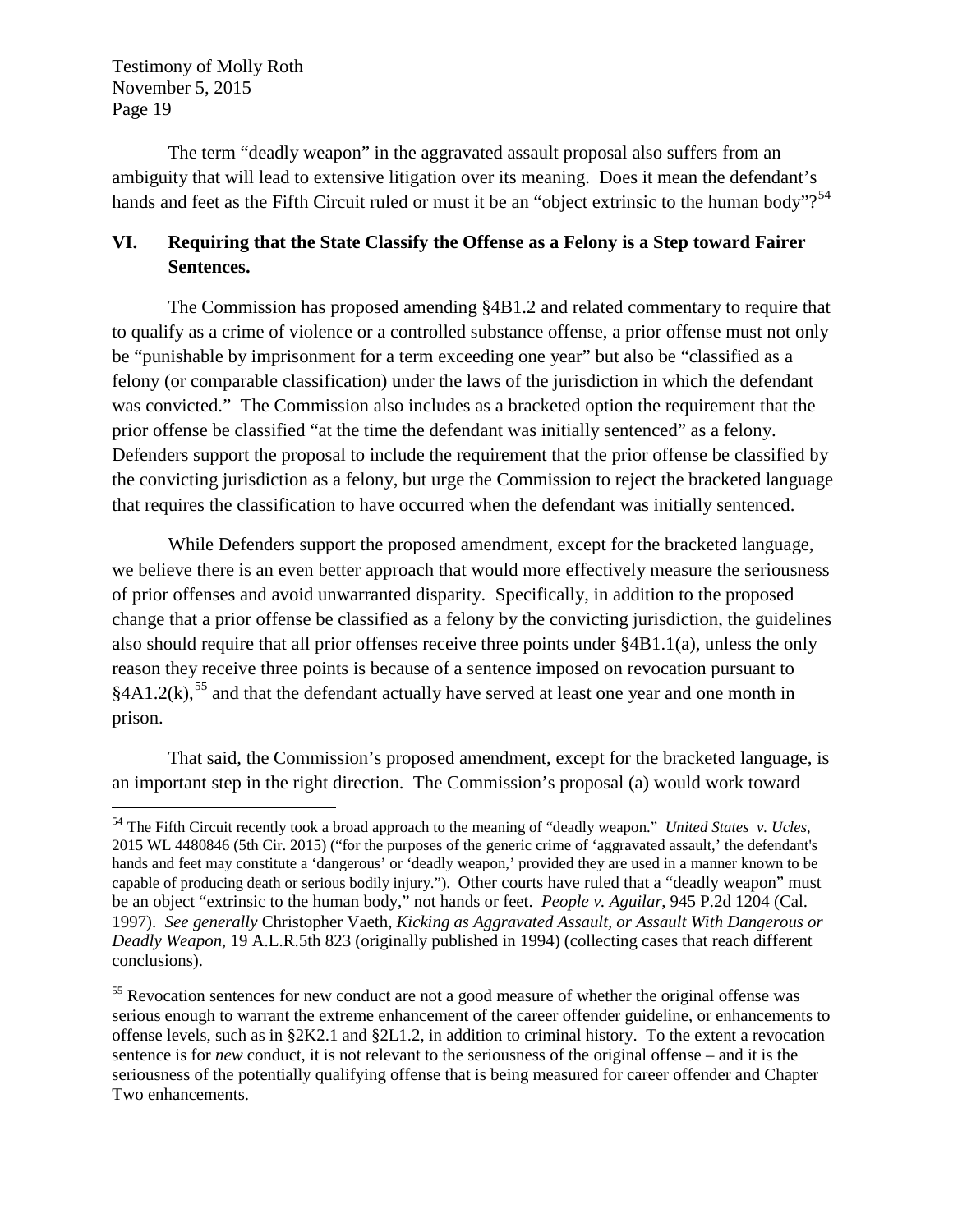better limiting the application of significant sentence enhancements of the career offender guideline and offense level enhancements in Chapter Two to situations where there are serious offenses in a person's past, (b) would help alleviate unwarranted disparity arising from the current definition of felony, and (c) is consistent with congressional intent.

The current definition of felony – which looks to the maximum allowable penalty, rather than sentence imposed, sentence actually served, or even whether the convicting jurisdiction classifies the offense as a felony – allows defendants to be classified as career offenders even when they have never, before their current federal offense, been charged, let alone convicted, of a felony. This is because in many states, including Colorado,<sup>56</sup> Iowa,  $57$  Maryland,  $58$ Massachusetts,<sup>59</sup> Michigan,<sup>60</sup> Pennsylvania,<sup>61</sup> South Carolina<sup>62</sup> and Vermont,<sup>63</sup> the maximum punishment is more than one year for many garden variety misdemeanors. The current definition, by looking at the maximum penalty and ignoring how the offense is classified by the state, calls for overly severe punishment for defendants with prior convictions that the convicting

<sup>58</sup> Assault in the second degree is a misdemeanor and carries a maximum sentence of 10 years. Md. Code Ann., Crim. Law § 3-203.

<sup>59</sup> Many Massachusetts misdemeanors are punishable by imprisonment for more than one year in a house of correction including simple assault, which under Massachusetts common law means "attempted battery" or "putting another in fear of an immediately threatened battery". *See* Mass. Gen. Laws Ann. ch. 265, § 13A ("Whoever commits an assault or an assault and battery upon another shall be punished by imprisonment for not more than 2 ½ years in a house of correction."); *Commonwealth v. Gorassi*, 733 N.E.2d 106, 109 (Mass. 2000). Other misdemeanors punishable by more than one year in a house of correction include resisting arrest. Mass. Gen. Laws Ann. ch. 268, § 32B (maximum term of imprisonment for resisting arrest is 2 ½ years in a house of correction).

 $60$  Michigan has "high court" misdemeanors that are punishable by a maximum of two years imprisonment. *See*, *e.g.*, Mich. Comp. Laws Ann. § 750.92 (Attempt to commit crime).

 $<sup>61</sup>$  Pennsylvania has misdemeanors with five, two and one year maximum terms of imprisonment. 18 Pa.</sup> Cons. Stat. Ann. § 106.

 $62$  S.C. Code Ann. § 16-1-100 (listing Class A misdemeanors with maximum terms of three years, including assault and battery in the second degree, S.C. Code Ann. § 16-3-600(D)).

 $63$  Vt. Stat. Ann. tit. 13, § 1 ("[A]ny offense whose maximum term of imprisonment is more than two years, for life or which may be punished by death is a felony. Any other offense is a misdemeanor.").

 <sup>56</sup> Colo. Rev. Stat. Ann. § 18-1.3-501 (maximum sentence for certain misdemeanors is 18 months imprisonment).

 $57$  The maximum penalty for aggravated misdemeanors is "imprisonment not to exceed two years." Iowa Code Ann. § 903.1(2).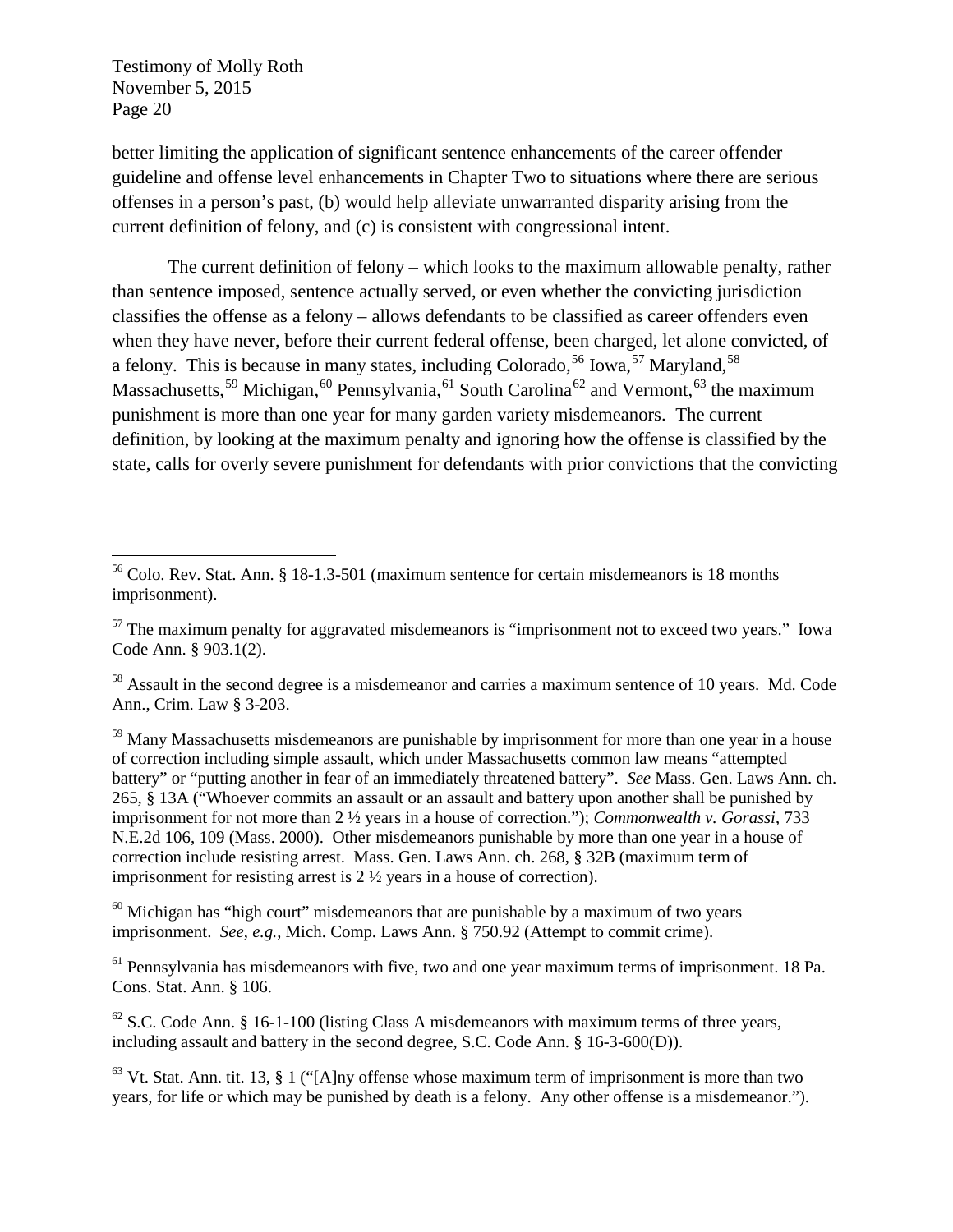jurisdiction have deemed to be minor.<sup>64</sup> The Commission's proposal would alleviate this problem.

Looking, as the Commission proposes, to how the convicting jurisdiction classifies the offense, would provide better information on the seriousness of the prior offenses. As Judge Sessions, former Chair of the Sentencing Commission has noted: "[A]lthough [the defendant's] two prior offenses are considered felonies for purposes of the Guidelines, he has in fact never before been charged with a felony. Both of the predicate offenses were classified as misdemeanors under Massachusetts law, which provides, at minimum, some indication as to the seriousness of the underlying conduct." *United States v. Colon*, 2007 WL 4246470, at \*6 (D. Vt. Nov. 29, 2007). Even the Armed Career Criminal Act, from which the Commission asserts the current definition of "crime of violence" was "derived,"<sup>65</sup> looks to how the prior offenses are classified by the convicting jurisdiction. *See* 18 U.S.C. § 921(a)(20)(B) (defining "crime punishable by imprisonment for a term exceeding one year" – as used in §  $924(e)(2)(B) -$  to exclude "any State offense classified by the laws of the State as a misdemeanor and punishable by a term of two years or less").

Adding the requirement that the convicting jurisdiction classify the prior offense as a felony would also help to relieve unwarranted disparity arising from the current definition. States fairly consistently designate similarly minor or serious offenses as either misdemeanors or felonies, but do not consistently provide a one-year maximum for misdemeanors. *See*, *e.g.*, *United States v. Ennis*, 468 F. Supp. 2d 228, 234 & n.11 (D. Mass. 2006) (noting that while "assault and battery is a misdemeanor in the overwhelming majority of states," because of how it is punishable in Massachusetts, "more Massachusetts offenders convicted of this – and another qualifying offense – may be put in the career offender category than elsewhere").

The Commission's proposed amendment is consistent with the intent of Congress. When Congress enacted 28 U.S.C. § 994(h) in 1984, the term "felony" was defined for all purposes under Subchapter I of Chapter 13 of Title 21 as follows: "The term 'felony' means any Federal or State offense classified by applicable Federal or State law as a felony." *See* 21 U.S.C. §§ 802(13), 951(b). That definition of "felony" was enacted as part of the Drug Abuse Prevention and Control Act of 1970 and remains today.

 <sup>64</sup> *See*, *e.g.*, *United States v. Thompson*, 88 Fed. App'x 480 (3d Cir. 2004) (misdemeanor conviction for simple assault for which defendant received sentence of probation qualified as career offender predicate); *United States v. Raynor*, 939 F.2d 191 (4th Cir. 1991) (misdemeanor conviction for assault on a law officer punished by unsupervised probation and \$25 fine qualified as career offender predicate); *United States v. Malloy*, 614 F.3d 852 (8th Cir. 2010) (aggravated misdemeanor conviction for interference with official acts causing bodily injury is a crime of violence under §4B1.2(a)(1)).

<sup>65</sup> USSG App. C, Amed. 268 (Nov. 1, 1989).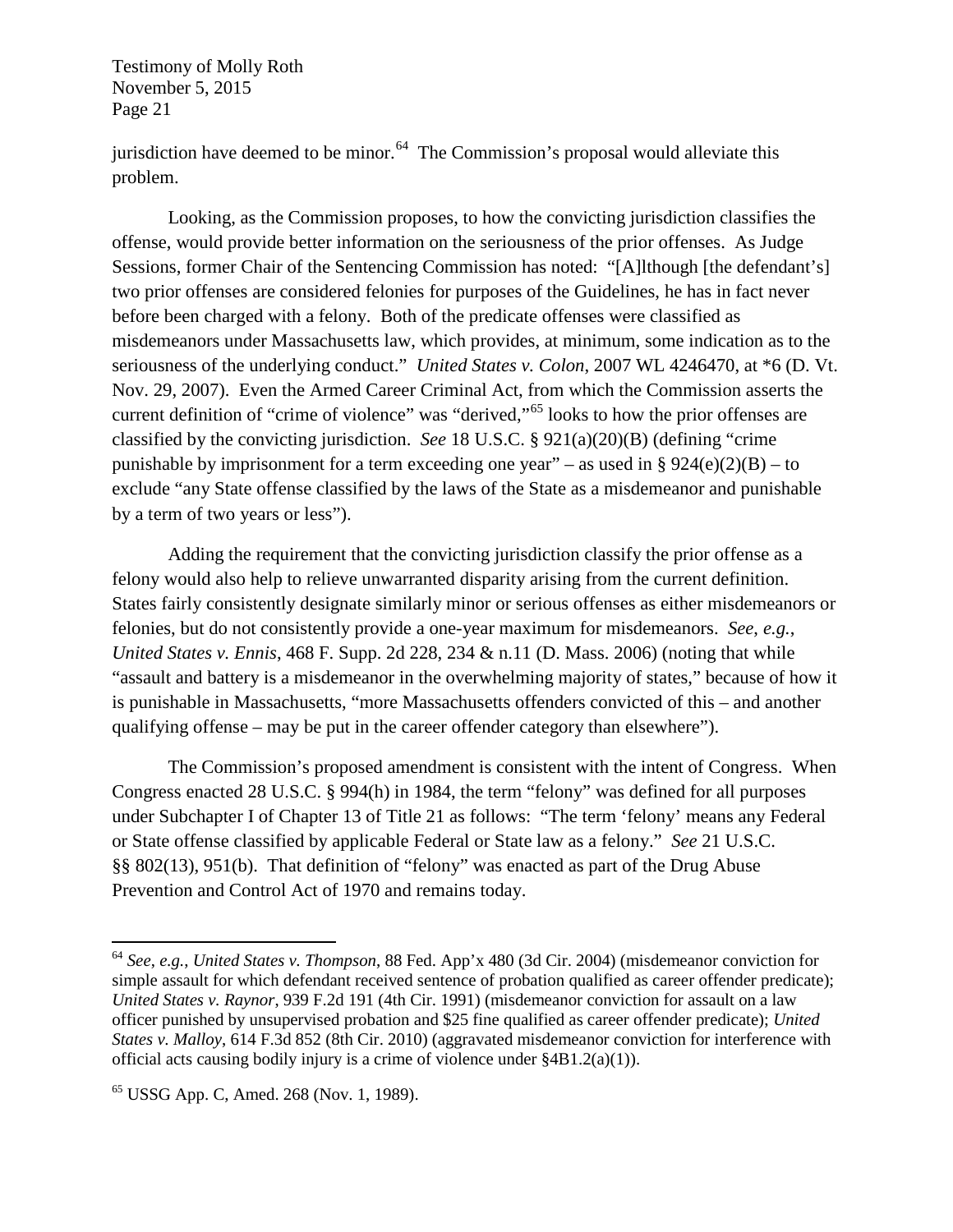While we encourage the Commission to adopt its proposal to consider how the convicting jurisdiction classifies the prior offenses, we urge the Commission to reject the bracketed language "at the time the defendant was initially sentenced." We see no benefit to the bracketed language and fear it introduces unnecessary complexity that could create confusion and unwarranted disparity. Defenders are particularly concerned about how this language might affect two specific situations: (1) state felony convictions that are deemed to be or converted to misdemeanors at some point in the state process, but not always when the defendant was "initially sentenced"; and (2) state-wide reclassifications of whole categories of offenses as a matter of law, such as occurred with California's Proposition 47 ("Prop. 47").

Some states authorize sentencing courts to convert a felony conviction to a misdemeanor at a point in time after a felony conviction, but not when the defendant is "initially sentenced." For example, in North Dakota, "[a] person who is convicted of a felony and sentenced to imprisonment for not more than one year is deemed to have been convicted of a misdemeanor upon successful completion of the term of imprisonment and a term of probation imposed as a part of the sentence. N.D. Cent. Code Ann.  $\S 12.1-32-02(9)$ . <sup>66</sup> Others authorize conversions at different points in time. For example, in Minnesota, a felony conviction can be deemed to be a misdemeanor at the initial sentencing. Minn. Stat. Ann. § 609.13, subdivision 1(1) ("the conviction is deemed to be for a misdemeanor or a gross misdemeanor if the sentence imposed is within the limits provided by law for a misdemeanor or gross misdemeanor"). A felony in Minnesota can also be "deemed to be a misdemeanor if the imposition of the prison sentence is stayed, the defendant is placed on probation, and the defendant is thereafter discharged without a prison sentence." Minn. Stat. Ann.  $\S$  609.13, subdivision 1(2).<sup>67</sup>

The Minnesota example highlights how the bracketed language adds unnecessary complexity, as questions may arise about what "initially sentenced" means in light of the different sentencing options in different states. The term may create confusion about whether a defendant is "initially sentenced" when the "prison sentence is stayed," Minn. Stat. Ann.

<sup>&</sup>lt;sup>66</sup> Indiana also allows some felonies to be converted to misdemeanors in certain circumstances after sentencing. *See* Ind. Code Ann. § 35-50-2-7(d).

 $67$  The Eighth Circuit has held that a Minnesota conviction that is deemed to be a misdemeanor under this subsection is still a felony for purposes of the career offender guideline. *See Hirman v. United States*, 613 F.3d 773, 776 (8th Cir. 2010) ("The fact remains that Hirman was convicted of crimes that were 'punishable by ... imprisonment for a term exceeding one year,' U.S.S.G. § 4B1.2, comment. (n.1), thereby exposing him to an enhanced sentence. The Minnesota courts' application of section 609.13 does nothing to alter this analysis."). While we believe this conclusion to be incorrect because Minnesota defines a misdemeanor as a "crime for which a sentence of not more than 90 days… may be imposed," Minn. Stat. Ann. § 609.13, it is nonetheless the current law in the Eighth Circuit.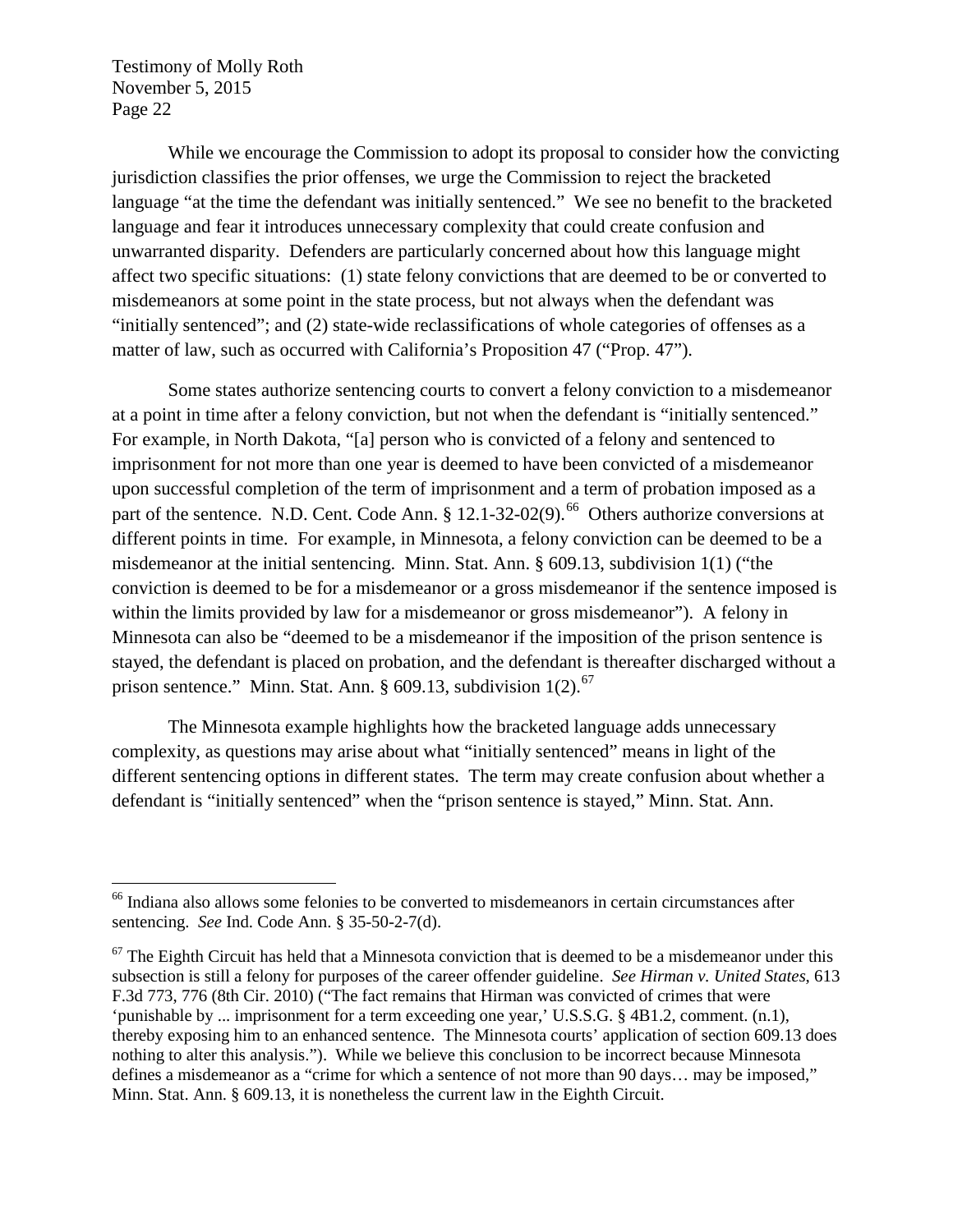§ 609.13, subdivision 1(2), or when the defendant is "discharged without a prison sentence," *id.*, or if a defendant is ever sentenced in such circumstances.<sup>68</sup>

The bracketed language also holds the potential to add confusion to the analysis of whether a California wobbler is a crime of violence under the guidelines.<sup>69</sup> While the bracketed language modifies only the proposed new requirement that the state court classify the prior offense as a felony, and does not alter the other requirement that the prior offense be "punishable by imprisonment for a term exceeding one year," and thus would not directly disrupt settled law on the "punishable" prong, it, nonetheless, could cause unnecessary confusion regarding whether a California wobbler is a crime of violence under the guidelines. The Ninth Circuit has held that to determine whether a prior California wobbler was "punishable by imprisonment for a term exceeding one year" for purposes of the career offender guideline, federal courts must consider "a state court's subsequent treatment of a wobbler." *United States v. Bridgeforth*, 441 F.3d 864 (2006). In *Bridgeforth*, the defendant had previously been convicted in California for assault. The state court initially suspended the sentence, placed the defendant on probation, and later terminated probation and sentenced him to 365 days in the county jail. Later still, the state court declared the offense a misdemeanor. 441 F.3d at 867. Citing Cal. Penal Code §17(b), that deemed the conviction to be a misdemeanor for all purposes (based on the sentence of 365 days in county jail), the Ninth Circuit held that the "conviction does not qualify as an offense 'punishable by imprisonment for a term exceeding one year,'" and therefore did not qualify as a crime of violence under the career offender guideline. *Id.* at 872. Although the Commission's bracketed language should not affect the Ninth Circuit's holding in *Bridgeforth* regarding the "punishable" requirement, it could cause confusion by adding perplexity to an already complex issue.

Critically, also unclear is whether "initially sentenced" would include state-wide mandatory reclassifications of felonies as misdemeanors, such as happened in California with Prop. 47. While it is still too early to determine what impact Prop. 47 may have on federal

 <sup>68</sup> *See also* Utah Code Ann. § 76-3-402(2) (allowing conviction to a lower degree of offense after the court has "suspend[ed] the execution of the sentence and place[d] the defendant on probation," "the defendant has been successfully discharged from probation" and other conditions have been satisfied); Ariz. Rev. Stat. § 13-604(A) (The court may place defendant convicted of certain class 6 felonies on probation and "refrain from designating the offenses as a felony or misdemeanor until the probation is terminated. The offense shall be treated as a felony for all purposes until such time as the court may actually enter an order designating the offense a misdemeanor.").

 $69$  "Under California law, a wobbler 'is a misdemeanor for all purposes' when the judgment results in a punishment 'other than imprisonment in the state prison' or when, after a grant of probation without imposition of sentence, the state court 'declares the offense to be a misdemeanor.'" *United States v. Bridgeforth*, 441 F.3d 864, 870 (9th Cir. 2006) (citing Cal. Penal Code § 17(b)(1), (3)).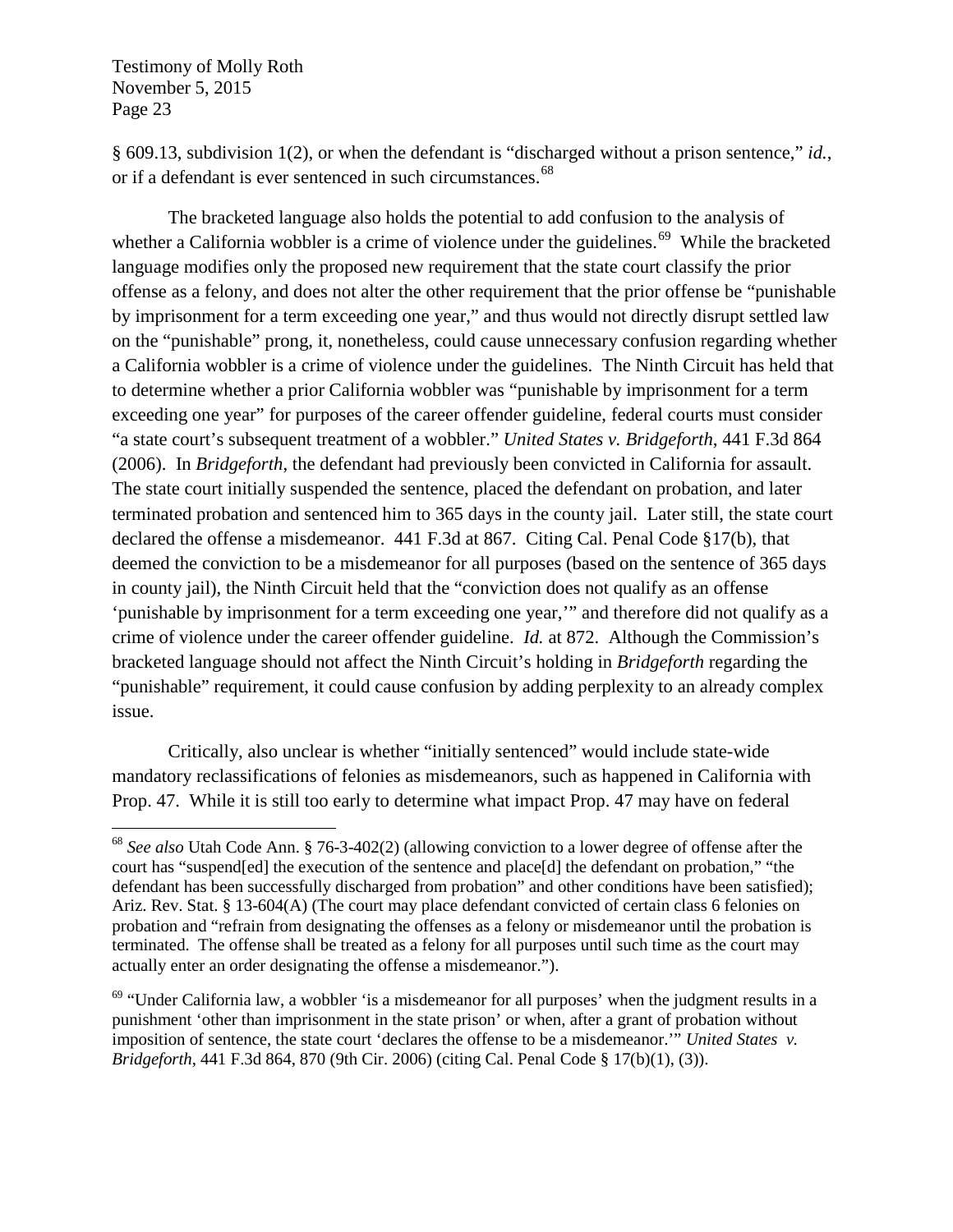sentence enhancements, we mention it here because, given the wide-spread interest among the states in reducing prison populations and being smart on crime, there may be more state-wide reclassifications in other states in the future. In California, in November 2014, voters enacted the Safe Neighborhood and Schools Act, also known as Prop. 47. Prop 47 enacted California Penal Code § 1170.18, which explicitly makes the Act retroactive. It also provides that a person who has completed his sentence for a conviction of a felony may file an application with the court to have the felony conviction designated as a misdemeanor. Section 1170.18(g) provides that if the application satisfies the criteria in subsection  $(f)$  – that is, if the person would have been guilty of a misdemeanor if Prop 47 had been in effect at the time of the offense – then the court shall designate the felony offense as a misdemeanor (i.e., it is a non-discretionary re-designation), so long as the applicant does not have any disqualifying prior convictions. By retroactively redesignating certain offenses as misdemeanors, California effectively has said that these offenses have always been misdemeanors. But it is unclear whether these re-designated offenses would satisfy the "initially sentenced" requirement in the Commission's bracketed language.

### **VII. Defining a "Crime of Violence" by Reference to the Elements Clause Captures Many Serious Crimes and Helps Simplify the Analysis.**

Defenders have long taken the position that the elements clause presents the most workable definition of a crime of violence. While many courts have not decided on the reach of the elements clause because they often relied on the residual clause instead, numerous offenses have been held to satisfy the elements clause.

For example, the Fifth Circuit has held that an offense requiring use of a deadly weapon has "as an element the requisite intentional use of physical force." *United States v. Tavarez-Grado*, 2015 WL 5674959 (5th Cir. 2015).<sup>70</sup> In the same vein, the court has ruled that merely touching a person with a deadly weapon in a "rude, insulting, or angry manner," involves at the least the "threatened use of physical force." *United States v. Dominguez*, 479 F.3d 345, 347 (5th

 $70$  Colorado's crime of menacing at the time of Tavarez–Grado's conviction was defined as follows:

A person commits the crime of menacing if, by any threat or physical action, he knowingly places or attempts to place another person in fear of imminent serious bodily injury. Menacing is a class 3 misdemeanor, but, if committed by the use of a deadly weapon, it is a class 5 felony.

Colo. Rev. Stat. § 18-3-206 (1999). The court concluded that because the defendant pled guilty to felony menacing, the conviction necessarily includes as an element "use of a deadly weapon." The court relied upon its earlier decision in *United States v. Velasco*, 465 F.3d 633, 640 (5th Cir. 2006), which held that an Illinois aggravated battery that required the "use" of a deadly weapon (as opposed to mere possession) had as an element the requisite intentional use of physical force to constitute a crime of violence under §2L1.2. *See also United States v. Melchor-Meceno*, 620 F.3d 1180, 1185 (9th Cir. 2010) (Colorado menacing requires threat of force).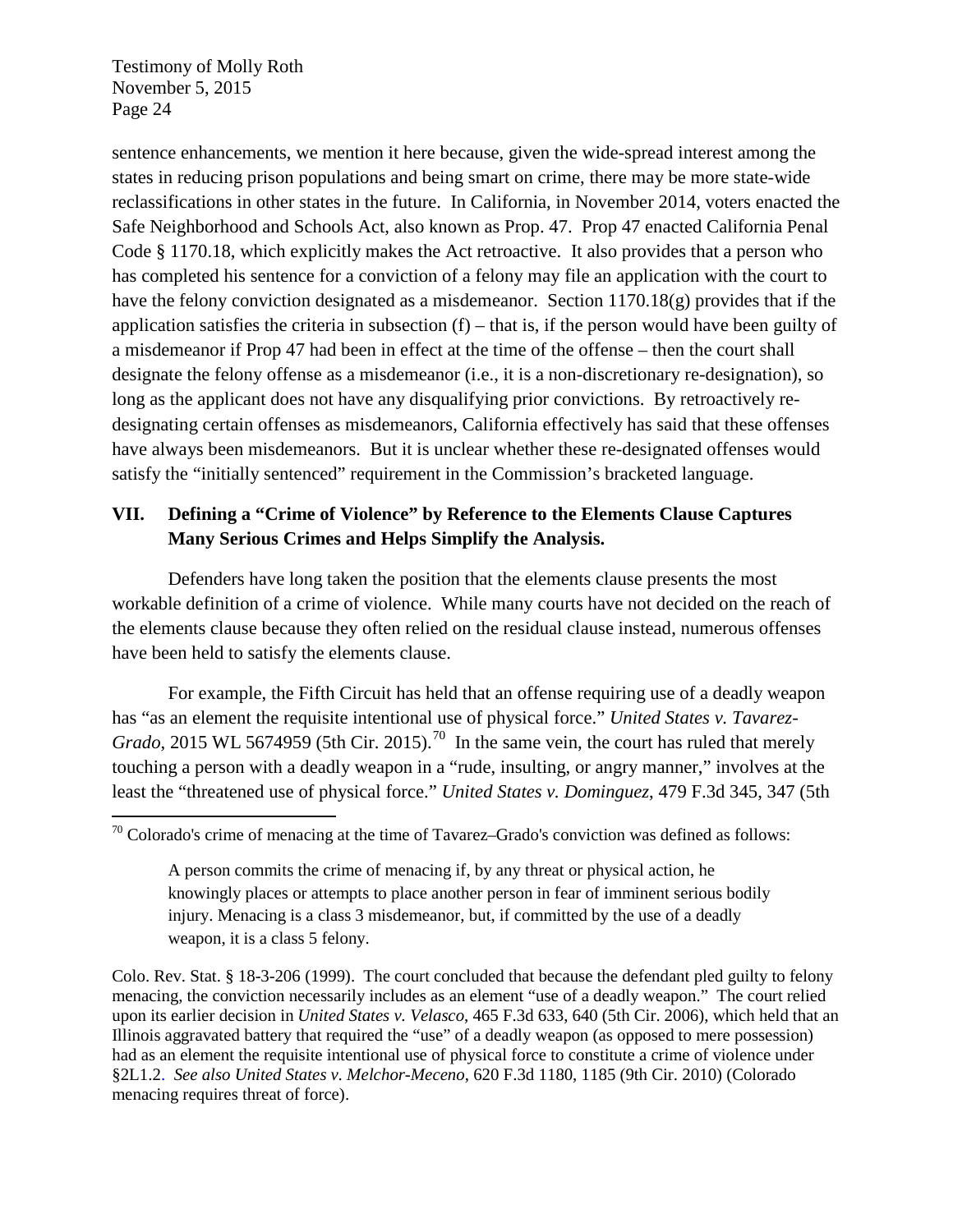Cir. 2007) (Florida aggravated battery). The Tenth Circuit has followed the same rationale in finding that a Kansas conviction for aggravated battery against a police officer qualified as a violent crime. *United States v. Treto-Martinez*, 421 F.3d 1156, 1159 (10th Cir. 2005) ("all intentional physical contact with a deadly weapon done in a rude, insulting or angry manner does constitute physical force"). *See also United States v. Silva*, 608 F.3d 663, 670 (10th Cir. 2010) (New Mexico aggravated assault of engaging in conduct with a deadly weapon that causes the victim to believe he or she was about to receive a battery includes an element of violent force).

The "threatened use of physical force against the person of another" also has been held to cover statutes that prohibit the use of a "fear of unlawful injury." *United States v. De La Fuente*, 353 F.3d 766, 770 (9th Cir. 2003). This rationale has been used to cover robbery, brandishing a firearm in a threatening manner, as well as mailing a threat to injure with anthrax poisoning. *See United States v. Melchor-Meceno*, 620 F.3d 1180, 1186 (9th Cir. 2010); *Bolanos v. Holder*, 734 F.3d 875, 877 (9th Cir. 2013) (collecting cases).

The Sixth Circuit has held that an intentional crime that requires "proof of physical injury or serious physical injury" satisfies the elements clause. *United States v. Collins*, 799 F.3d 554, 597 (6th Cir. 2015) (Kentucky second degree assault qualified as crime of violence under elements clause);<sup>71</sup> *United States v. Anderson*, 695 F.3d 690 (6th Cir. 2012) (Ohio aggravated assault).<sup>72</sup> Similarly, the Third Circuit ruled that New Jersey third-degree aggravated assault statute qualified under the elements clause because it required proof that defendant "knowingly caused bodily injury to another" even though physical force was not a standalone element). *United States v. Horton*, 461 F. App'x 179, 184 (3d Cir. 2012). While courts have not uniformly interpreted the elements clause,<sup>73</sup> many have found that numerous other offenses fall within it.<sup>74</sup>

 $71$  A person is guilty of second degree assault under Kentucky law if: (a) he intentionally causes serious physical injury to another person; or (b) he intentionally causes physical injury to another person by means of a deadly weapon or a dangerous instrument; or (c) he wantonly causes serious physical injury to another person by means of a deadly weapon or a dangerous instrument. Ky. Rev. Stat. Ann.  $$508.020(1)(a)-(c).$ 

 $<sup>72</sup>$  Under Ohio law, aggravated assault is committed when a person "while under the influence of sudden</sup> passion or in a sudden fit of rage, either of which is brought on by serious provocation occasioned by the victim that is reasonably sufficient to incite the person into using deadly force ... knowingly: (1) [c]ause[s] serious physical harm to another ... [or] (2) [c]ause[s] or attempt[s] to cause physical harm to another by means of a deadly weapon or dangerous ordnance. Ohio Rev. Code Ann. § 2903.12(A).

<sup>73</sup> For example, the Fifth Circuit seems to have misread the ruling in *Horton* by overlooking how the Third Circuit relied both on the fact that bodily injury was caused, and that the defendant acted purposefully or knowingly. *United States v. Martinez-Flores,* 720 F.3d 293, 299 n.9 (5th Cir. 2013).

<sup>74</sup> *See*, *e.g.*, *De Leon Castellanos v. Holder*, 652 F.3d 762, 764 (7th Cir. 2011) (Illinois domestic battery conviction, which required that defendant knowingly or intentionally cause bodily harm, even if it resulted from nonviolent "intellectual force," met elements clause; concluding that "degree of injury has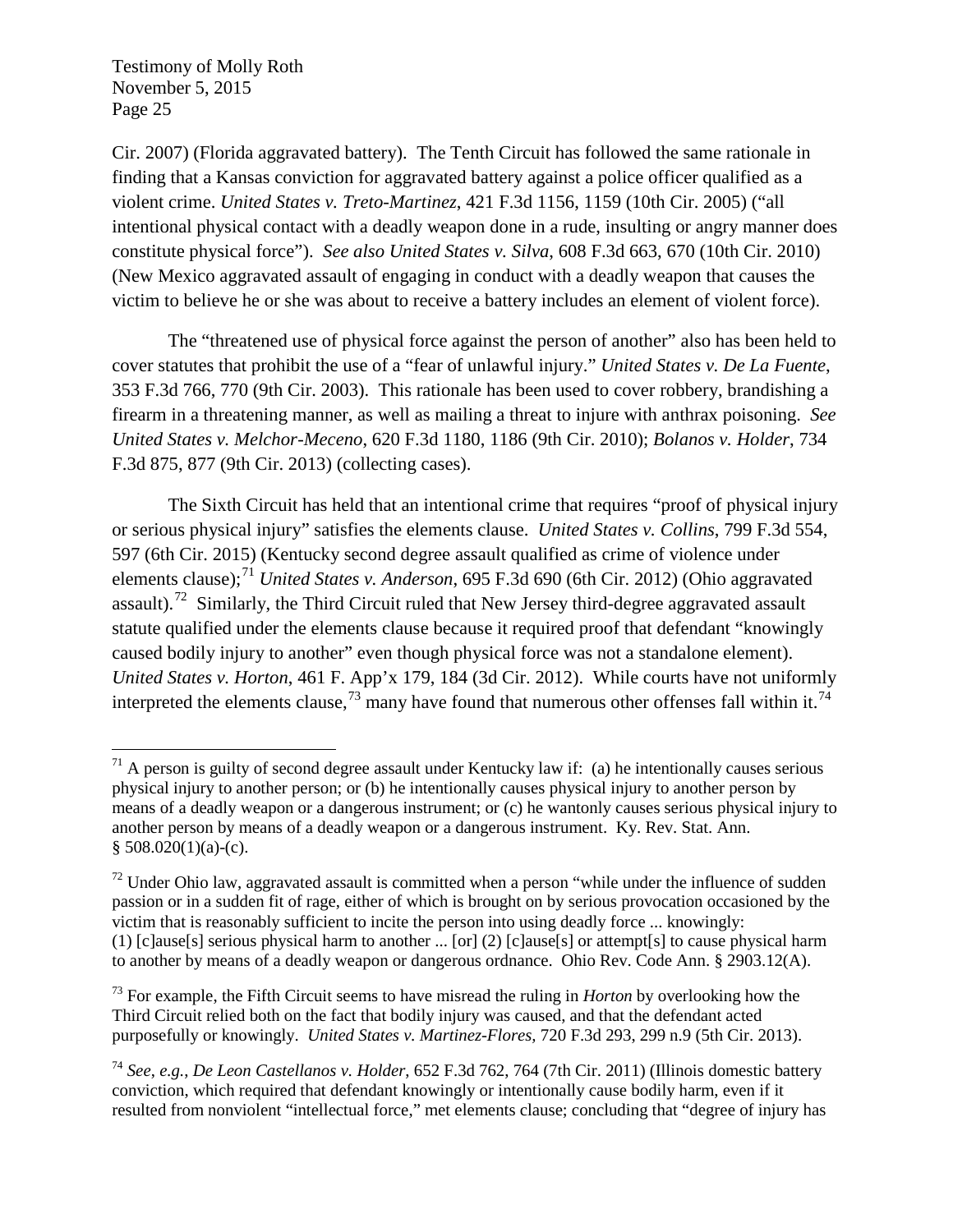While the analysis under the elements clause still requires research into how state courts construe their statutes, the analysis is less complex than it would be for the proposed enumerated offenses because it focuses only on discrete elements. The only complication that may arise is when the statute at issue has multiple elements, some of which satisfy the force clause and some of which do not. In those cases, the court must determine whether the statute is divisible and if so, use the modified categorical approach to decide if the conviction qualifies. But because courts will have to conduct that analysis with only one set of elements rather than seven or eight more, the process will be streamlined and less likely to generate circuit conflicts and inconsistent application.

That some state statutes do not satisfy the elements clause because they are too loosely worded to be considered divisible and reach a broad range of conduct does not justify the Commission expanding definitions to encompass more state statutes. The "anomaly" of having statutes with "names connoting violence" that are "sometimes deemed not to be crimes of violence," "arises largely because many states have stretched these violence-connoting rubrics to encompass" a wide range of conduct.<sup>75</sup> As the First Circuit observed, "driving under the influence and accidentally causing serious injury thus gets grouped together with pistol-whipping a bank teller."<sup>76</sup> That states choose to define crimes so broadly should not result in treating everyone convicted under a broad state statute as a violent criminal subject to a lengthy period of incarceration upon committing a federal offense.

Defining crimes of violence by reference to the elements clause is also consistent with Congress's intent in directing the Commission to promulgate the career offender guideline.

<sup>75</sup> *United States v. Fish*, 758 F.3d 1, 17 (1st Cir. 2014).

 $\overline{a}$ 

<sup>&#</sup>x27;a logical relation to the "use of physical force"'"); *United States v. Gibbs*, 626 F.3d 344, 353 (6th Cir. 2010) (second-degree home invasion, Mich. Comp. Laws § 750.110(a)(3)); *United States v. Soto-Sanchez*, 623 F.3d 317 (6th Cir. 2010) (Michigan conviction for attempted kidnapping is a crime of violence under 18 U.S.C.A. § 16(a)); *Lloyd v. United States*, 2015 WL 5918380 (M.D. N.C. 2015) (North Carolina robbery has as an element the use, attempted use, or threatened use of physical force against the person of another); *United States v. Presley*, 52 F.3d 64, 69 (4th Cir. 1995) (Virginia robbery qualified under elements clause); *Dixon v. United States*, 588 F. App'x 918, 922-24 (11th Cir. 2014) (Florida aggravated battery, Fla. Stat. Ann. § 784.045 – whoever in committing a battery "intentionally or knowingly causes great bodily harm, permanent disability, or permanent disfigurement" or "uses a deadly weapon"); *United States v. Romo-Villalobos,* 674 F.3d 1246, 1251 (11th Cir. 2012) (resisting officer with violence under Fla. Stat. § 843.01 satisfies elements clause); *United States v. Curtis*, 645 F.3d 937, 940 (7th Cir. 2011) ("discharg[ing] a firearm in the direction of another person or in the direction of a vehicle he or she knows or reasonably should know to be occupied by a person" under 720 Ill. Comp. Stat. 5/24- 1.2(a)(2)); *United States v. Villavicencio-Burruel*, 608 F.3d 556, 562-63 (9th Cir. 2010) (making criminal threats under Cal. Pen. Code § 422, which requires a threatened use of violent physical force against another person).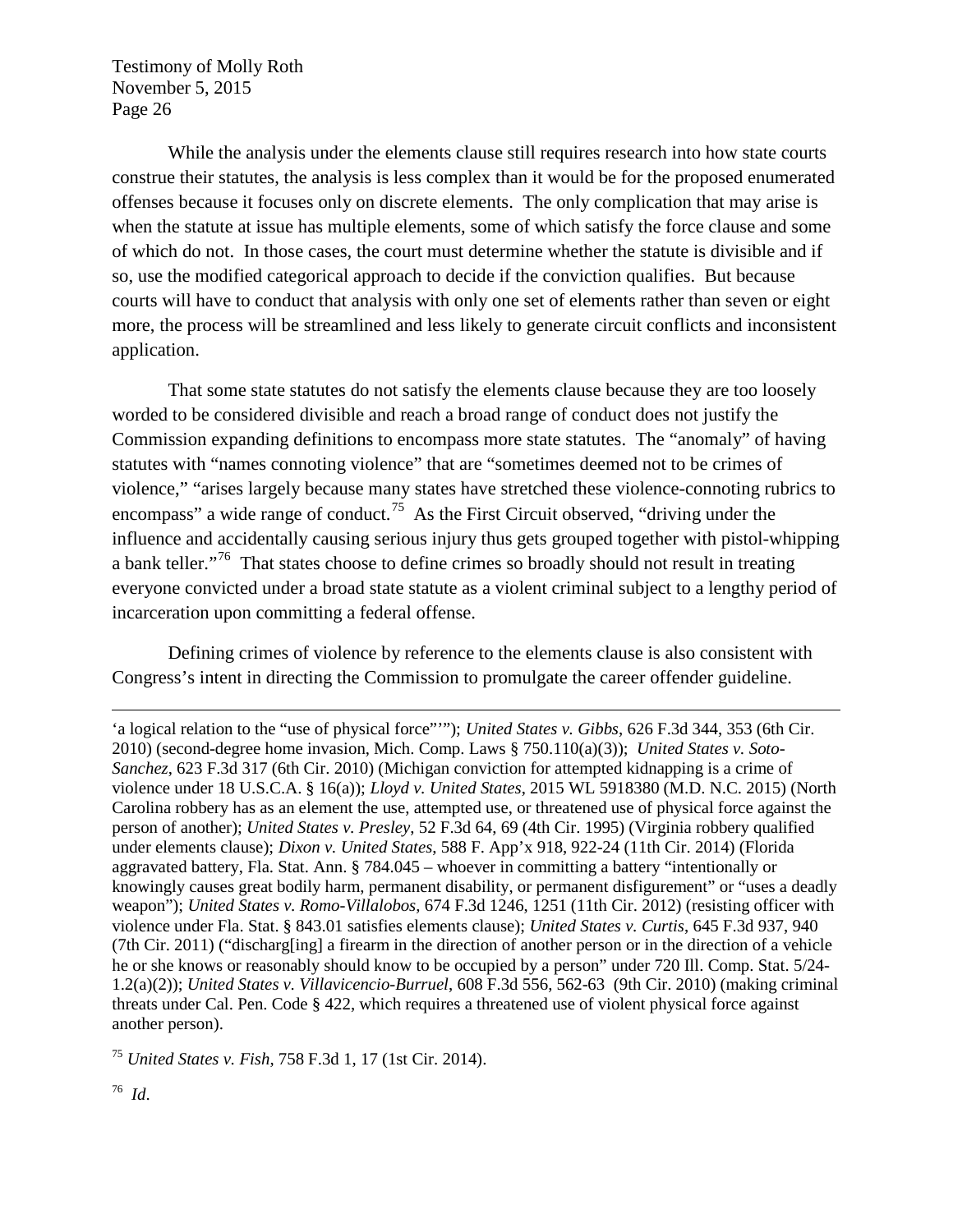Nothing in the legislative history of the statute shows that Congress envisioned an expansive definition of crimes of violence. Instead, Congress had in mind a relatively small number of repeat offenders [who] are responsible for the bulk of the violent crime on our streets," i.e., those "who stab, shoot, mug, and rob." 128 Cong. Rec. 26512, 26518 (daily ed. Sept. 30, 1982).

# **VIII. Principles of Proportionality Call for a Narrower Range of Offenses to Qualify as Crimes of Violence.**

For the guidelines to set forth a list of enumerated offenses with broad definitions undercuts the principle of proportionality. Proportionality requires that "appropriately different sentences" are imposed for "criminal conduct of differing severity." USSG, Ch. 1, Pt. A (1), p.s. While uniformity and proportionality often work against each other, the use of enumerated offenses, particularly those with broad definitions, would result in extreme disproportionality.

2A1.1 First Degree Murder 143 2A1.2 Second Degree Murder 38 2A1.3 Voluntary Manslaughter 29 2A1.5 Conspiracy or Solicitation to Commit Murder 33 2A2.1 Assault with Intent to Commit Murder; Attempted Murder  $\vert$  33, 27 2A2.2 Aggravated Assault 14 2A3.1 Criminal Sexual Abuse; Attempt 38, 30 2A3.2 Statutory Rape 18 2A3.4 Abusive Sexual Contact; Attempt 20, 16, 12 2A4.1 Kidnapping, Abduction, Unlawful Restraint 32 2B21.1 Burglary of a Residence or Other Structure 17, 12 2B3.1 Robbery 20 2B3.2 Extortion by Force or Threat of Injury or Serious Damage 18 2K1.4 Arson: Property Damage by Use of Explosives 24, 20, 16

As the table below shows, the base offense levels in the guidelines show that the proposed enumerated offenses vary significantly in offense severity.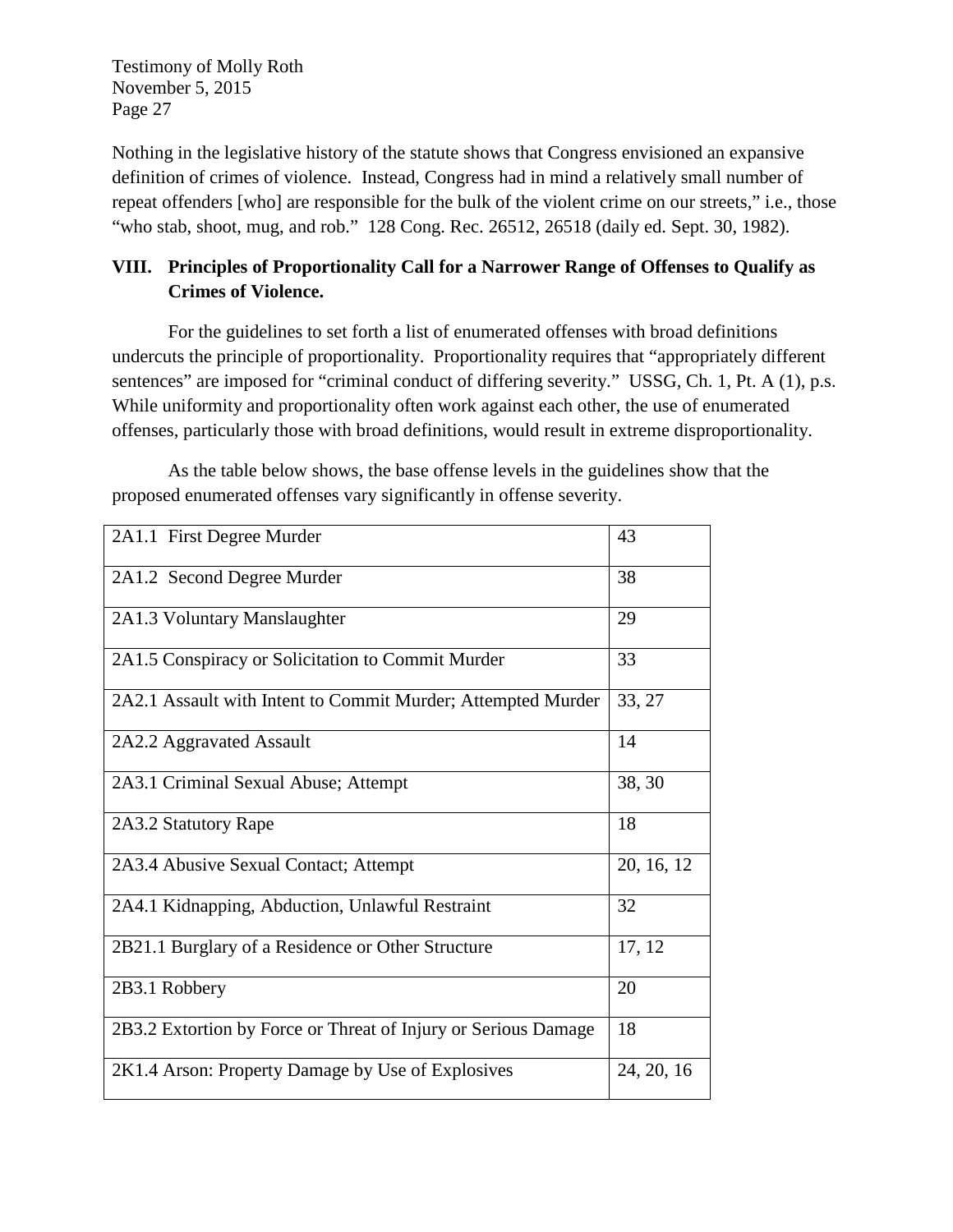By treating rape the same as statutory rape; aggravated assault with a deadly weapon the same as a simple assault; robbery the same as burglary; arson of an occupied house the same as arson of an unoccupied vehicle; all such offenses the same as a drug offense, the enumerated offenses undercut proportionality.77

Disproportionate guideline calculations are what we see on a regular basis. Here are three examples of cases where the career offender guideline produced a range of 188-235 months:

- Conviction for manufacturing 3.4 grams of a mixture or substance containing methamphetamine; prior convictions for a nine-year-old aggravated robbery in which no one was hurt, burglary of a commercial building closed for business, and arson of an unoccupied vehicle in an open field.
- Conviction for selling  $1/2$  to  $2kg$  of cocaine to a confidential informant; two prior drug distribution cases that occurred eleven and thirteen years before – one was for the sale of 2.9 grams of cocaine for \$220; the other was for the sale of 1 gram of cocaine for \$100.
- Conviction for armed bank robbery; prior convictions for burglary of dwellings, robbery of a gasoline station, robbery of a woman, escape from the county jail.

These are different offenses committed by individuals with notably different criminal histories. Most people would likely believe these individuals, based only on their current offense and criminal history, warrant different punishment. Under the current career offender guideline, however, proportionate punishment is elusive. The time is ripe for the Commission to take responsibility for "rationally implement $\left[\text{ing}\right]$ "<sup>78</sup> a career offender guideline as Congress envisioned. If the Commission believes it does not have the authority to make all the necessary

<sup>78</sup> S. Rep. No. 98-225, at 175.

 $77$  Nor is the answer to the proportionality problem to abandon the categorical approach. The primary statutes that led the Commission to increase sentences for crimes of violence, 18 U.S.C. § 924(e) and 28 U.S.C. § 994(h), require that the defendant have a prior "conviction" for a specified offense, not that he committed such a crime. *See Moncrieffe v. Holder*, 133 S. Ct. 1678, 1683 (2013) (categorical approach applies because "'[C]onviction' is 'the relevant statutory hook.'" (quoting *Carachuri–Rosendo v. Holder*, 130 S. Ct. 2577, 2588 (2010)); *Shepard v. United States*, 544 U.S. 13, 17 (2005) (explaining rationale behind the categorical approach in *Taylor*). Moreover, the Supreme Court has ruled unequivocally that an "elements-based inquiry" rather an "evidence-based one" "averts 'the practical difficulties and potential unfairness of a factual approach.'" *Descamps v. United States*, 133 S. Ct. 2276, 2287 (2013). The Court noted that state court documents may contain information that is "downright wrong" because defendants frequently have no incentive to challenge factual allegations that are not relevant to the elements and how an evidence-based approach would "deprive some defendants of the benefits of their negotiated plea deals." *Id*. at 2289.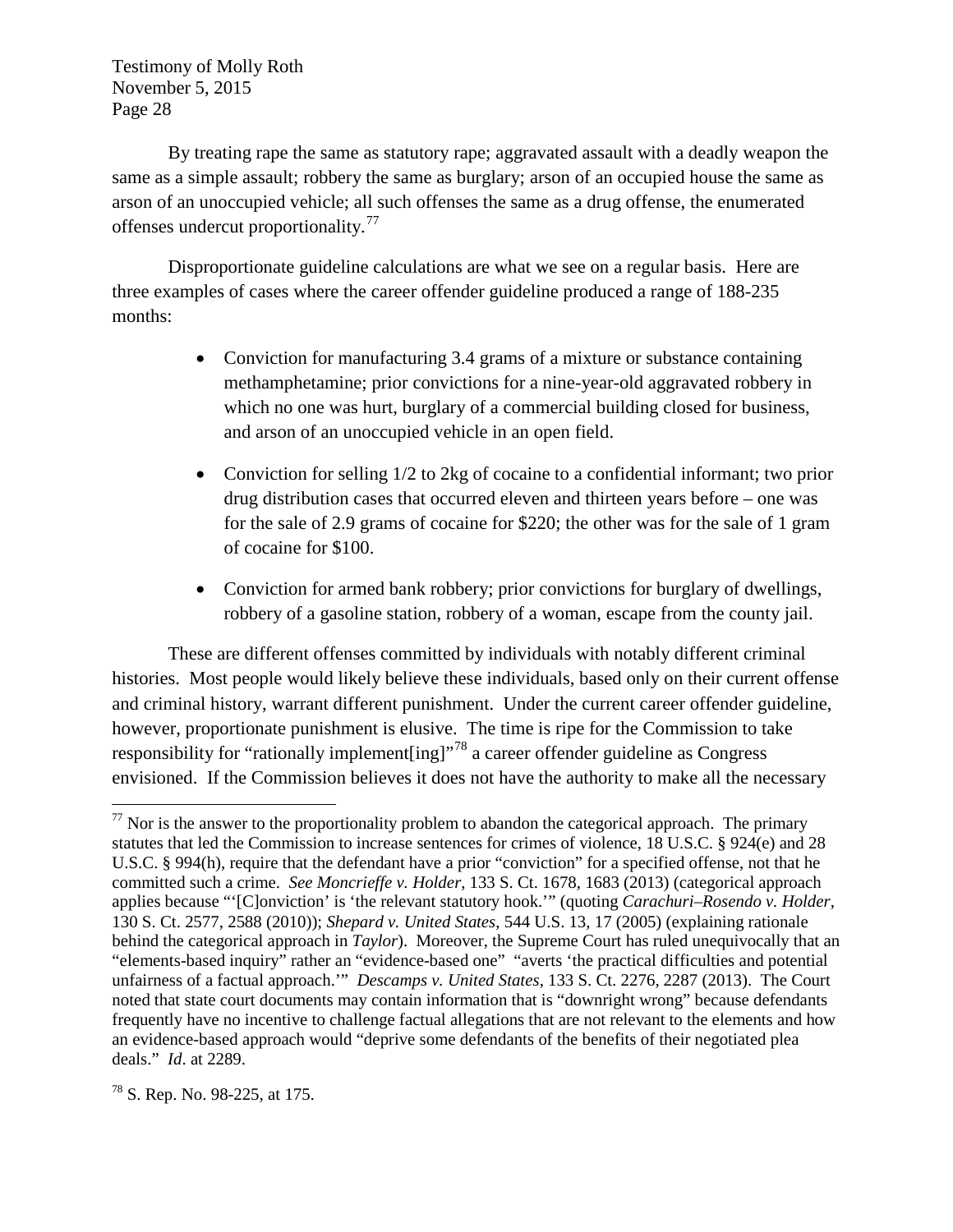changes, then it should ask Congress to amend 28 U.S.C. § 994(h). The Commission can no longer remain silent about the unnecessary and unreasonably long prison sentences produced by the career offender guideline.

### **IX. Intentional Conduct, not Recklessness, Should be an Essential Element of any Crime Classified as a Crime of Violence.**

**A. Including reckless offenses in the definition of crimes of violence expands the definition beyond what Congress intended and what can fairly be characterized as violent.** 

If the Commission desires to use prior convictions to raise both offense levels and the criminal history category, and use a list of enumerated offenses in doing so, it should at least limit the convictions to those that involve the most dangerous intentional conduct and exclude crimes that require only recklessness. The reason is simple: the subjective awareness of the risk of an injury, followed by an injury, is not the same as intentionally causing injury to a person, so that individuals who commit violent offenses intentionally are more blameworthy than those who act recklessly. Indeed, "American criminal law has long considered a defendant's intention-and therefore his moral guilt-to be critical to 'the degree of [his] criminal culpability.'"<sup>79</sup> Moreover, if the Commission were to classify reckless crimes as violent, it would "blur the distinction between the 'violent' crimes Congress sought to distinguish for heightened punishment and other crimes." *Leocal v. Ashcroft*, 543 U.S. 1, 11 (2004).

Just as the Supreme Court took note of the context of the statutory definition of "crime of violence" and "violent felony" in *Leocal* and *Johnson v. United States*, 559 U.S. 133 (2010) ("*Johnson I*"), the Commission should not forget that the "ordinary meaning of [the] term [crime of violence], combined with § 16's emphasis on the use of physical force against another person (or the risk of having to use such force in commit a crime) suggests a category of violent, active crimes."<sup>80</sup> Even common-law battery, which covered only offensive touching, required the "intentional application of unlawful force against the person of another."<sup>81</sup>

The Commission's proposed definition of aggravated assault is also contrary to the Supreme Court's interpretation of the meaning of crime of violence under 18 U.S.C. § 16 - and its interpretation of the "otherwise" clause in 18 U.S.C. § 924(e). In *Leocal*, the Court held that driving under the influence of alcohol and causing serious bodily injury was not a crime of

 <sup>79</sup> *Enmund,* 458 U.S. at 800 (quoting *Mullaney v. Wilbur*, 421 U.S. 684, 698 (1975)).

<sup>80</sup> *Leocal*, 543 U.S. at 11.

<sup>81</sup> *Johnson I*, 559 U.S. at 139.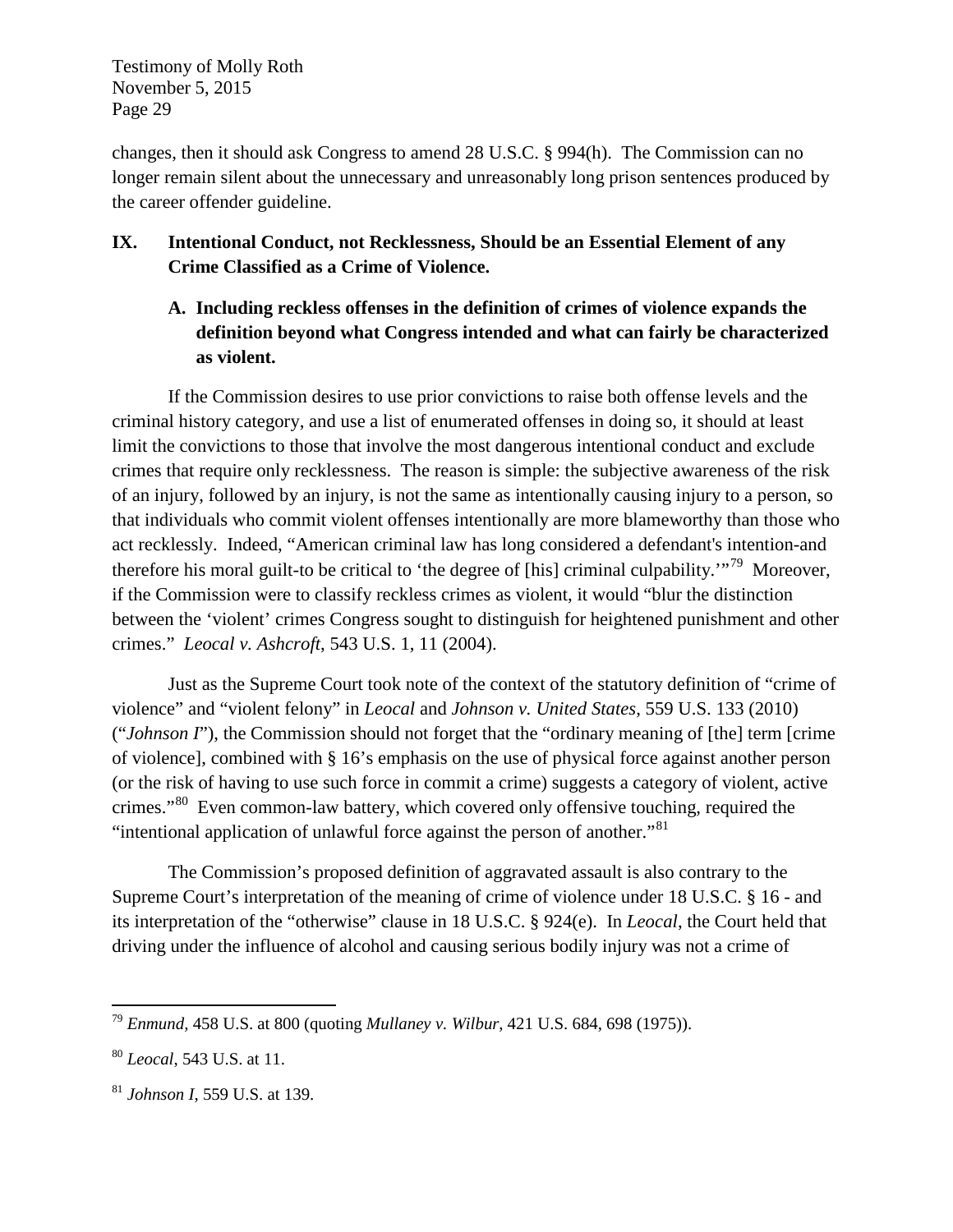violence under either 18 U.S.C. §§ 16(a) or 16(b).<sup>82</sup> The Court determined that the residual clause in § 16(b) covered "offenses that naturally involve a person acting in disregard of the risk that physical force might be used against another in committing an offense," but made clear that "reckless disregard . . . relates not to the general conduct of the possibility that harm will result from a person's conduct, but to the risk that the use of physical force against another might be required in committing a crime."<sup>83</sup>

Enumerated offense definitions that include recklessness are also not consistent with the Supreme Court's earlier interpretation of the otherwise clause in 18 U.S.C. § 924(e). In *Begay v. United States*, 553 U.S. 137 (2008), the Court held that driving under the influence of alcohol was not a violent felony because it did not involve purposeful, violent, or aggressive conduct. While the Court has since held that the residual clause in § 924(e) is unconstitutional, *Begay's*  reasoning as to the limits that should be placed on the definitions of violence is sound.

Because many courts have followed the analysis in *Leocal* and/or *Begay* in concluding that recklessly causing injury is insufficient to define a crime of violence or violent felony, the Commission should not ignore that precedent and sweep in offenses that have not previously counted as crimes of violence. *See Jimenez–Gonzalez v. Mukasey*, 548 F.3d 557, 560 (7th Cir.  $2008$ ) (collecting cases).<sup>84</sup> If the Commission were to adopt definitions that have a lesser standard than set forth in *Leocal* and *Begay*, the guidelines would be more expansive than necessary and not consistent with what Congress intended in the career offender provision or elsewhere. Over twenty years ago, the Third Circuit recognized that the residual clause in § 16(b), which focuses on a substantial risk that physical force may be used rather than the risk of physical injury as set forth in §4B1.2, refers to the risk of having to use intentional force. *United States v. Parson*, 955 F.2d 858, 866, 874 (3d Cir. 1992). Because §4B1.2 adopted broader language, the court, joined by then-Circuit Court of Appeals Judge Alito, noted that the "term 'career offender' implies an ongoing intent to make a living through crime, and it is doubtful that one can make a career out of recklessness." *Id.* <sup>85</sup> The court also encouraged the

 <sup>82</sup> 543 U.S. at 11.

<sup>83</sup> *Id.* at 10.

<sup>84</sup> *United States v. Fish*, 758 F.3d 1, 9 (1st Cir. 2014) ("§ 16(b) does not reach recklessness offenses"). *Fernandez-Ruiz v. Gonzales*, 466 F.3d 1121, 1130 (9th Cir. 2006) (en banc); *Singh v. Gonzales*, 432 F.3d 533 (3d Cir. 2006); *Bejarano-Urrutia v. Gonzales*, 413 F.3d 444 (4th Cir. 2005); *United States v. McMurray*, 653 F.3d 367 (6th Cir. 2011) (recklessly causing serious bodily injury to another is not a violent felony under either the force clause or otherwise clause); *United States v. Torres-Villalobos*, 487 F.3d 607, 612 (8th Cir. 2007); *United States v. Perez-Vargas*, 414 F.3d 1282 (10th Cir. 2005).

<sup>&</sup>lt;sup>85</sup> Writing separately, then-Circuit Judge Alito specifically noted: "I fully agree that the broad definition of a 'crime of violence' in USSG § 4B1.2(1) merits reexamination by the Sentencing Commission." 955 F.2d at 875 (Alito, J., concurring).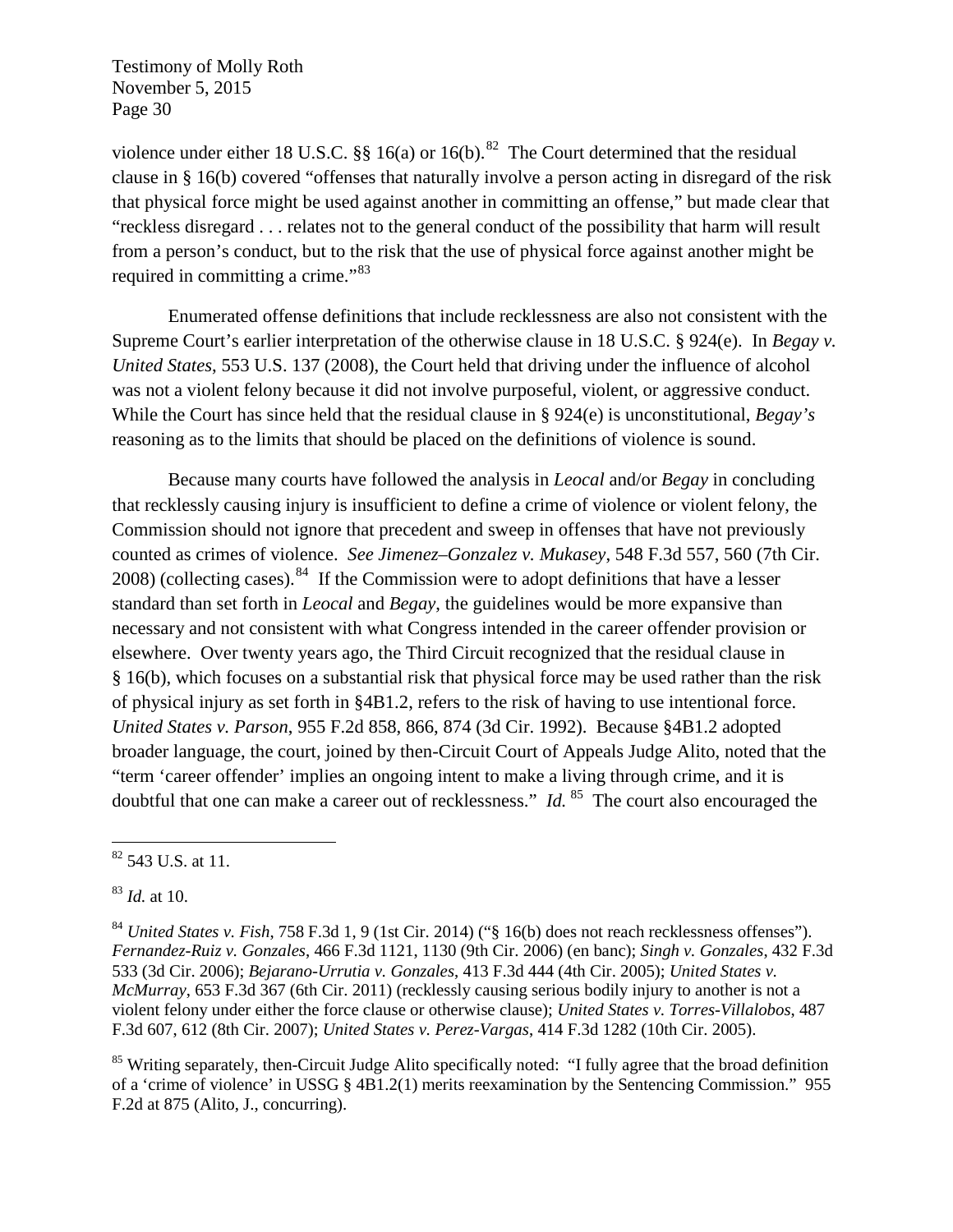Commission to "reconsider its career offender Guidelines to the extent that they cover such 'pure recklessness' crimes." *Id*. The Commission would be taking a major step backwards if it were to include recklessness in the definition of crime of violence.

# **B. The proposed definition of aggravated assault, which includes mere recklessness, is particularly troubling because it would call for harsh sanctions for the less blameworthy and upset existing law in many Circuits.**

We do not understand the rationale behind the Commission's proposal to adopt the Fifth Circuit's view of aggravated assault<sup>86</sup> by expanding the definition beyond that followed in the Model Penal Code and several circuits, but to not request comment on an existing circuit conflict over the generic definition of aggravated assault.

The Commission's proposed definition of aggravated assault differs from the Model Penal Code in two significant ways. First, the proposed definition covers offenses where the actor causes injury purposely, knowingly, or recklessly, but the Model Penal Code requires that the actor cause the injury "purposely, knowingly or recklessly under circumstances manifesting *extreme indifference to the value of human life*."<sup>87</sup> Second, the proposed definition includes "purposely, knowingly, or recklessly causing bodily injury to another through use of a deadly weapon," but the Model Penal Code includes only "purposely or knowingly" causing bodily injury to another with a deadly weapon.<sup>88</sup> The language "extreme indifference to the value of human life" has caused a Circuit split about whether certain state statutes fit within the generic definition of aggravated assault.<sup>89</sup> *See generally United States v. Ocampo-Cruz*, 561 F. App'x

<sup>87</sup> Model Penal Code, § 211.1(2), Aggravated Assault.

<sup>88</sup> *Id*.

 <sup>86</sup> *United States v. Mungia-Portillo,* 484 F.3d 813, 816-17 (5th Cir. 2007) (Tennessee aggravated assault statute, Tenn. Code, § 39-13-102, that requires only ordinary reckless conduct qualifies as an aggravated assault; "fact that the Tennessee statute defines 'reckless' differently than the Model Penal Code is not fatal, and we find this difference in definition to be sufficiently minor").

<sup>89</sup> *Compare Mungia-Portillo,* 484 F.3d at 816-17 *with United States v. Castro-Martinez*, 2015 WL 4939656 \*6 (6th Cir. 2015) ("generic crime of aggravated assault requires a mens rea 'of at least recklessness under circumstances manifesting extreme indifference to the value of human life'"; Arizona assault statute, Ariz. Rev. Stat. §  $13-1203(A)(1)$ , "encompassed conduct beyond the generic crime because it can be committed with a mens rea of ordinary recklessness."); *United States v. Esparza-Herrera*, 557 F.3d 1019, 1023 (9th Cir. 2009) (rejecting Fifth Circuit's approach in *Mungia-Portillo* and concluding that "ordinary recklessness is a broader mens rea requirement for aggravated assault than is 'recklessness under circumstances manifesting extreme indifference to human life'"; noting that 33 states require a heightened form of recklessness; and finding that Arizona aggravated assault statute that covers simple assault with a simulated weapon, Ariz. Rev. Stat. § 13-1204(A)(11) was not a generic aggravated assault that qualified as a crime of violence). *See also United States v. McMurray*, 653 F.3d 367, 377 (6th Cir. 2011) ("Because recklessly causing serious bodily injury to another does not qualify as a 'violent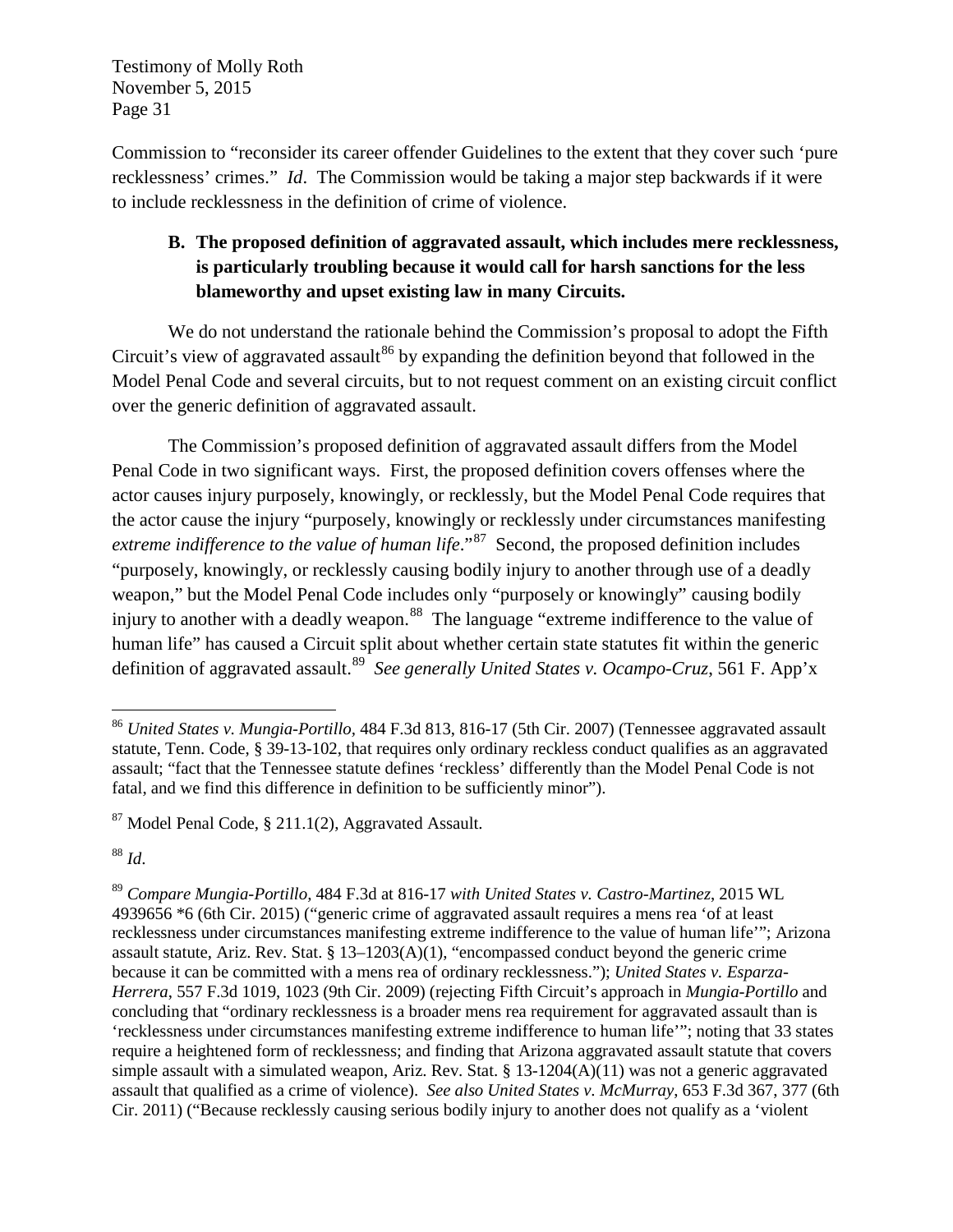$\overline{a}$ 

361, 364 (5th Cir. 2014) (noting that several circuits "have held that any offense with a mens rea lesser than the extreme recklessness required for Model Penal Code aggravated assault does not meet the generic, contemporary meaning of 'aggravated assault,'" but the Fifth Circuit has held "a statute requiring mere recklessness falls within 'the plain, ordinary meaning of the enumerated offense of aggravated assault'").

## **X. The Commission Should Revise the Definition of Controlled Substance Offense in §4B1.2.**

For many years, Defenders have shared with the Commission our concern that the guideline's definition of controlled substance offense is unduly broad and sweeps in far more offenses than Congress intended under 28 U.S.C. § 994(h). To be classified as a controlled substance offense, only prior offenses with the following elements should be counted:

- 21 USC § 841 (manufacture, distribute, or dispense, or possessed with intent to manufacture, distribute or dispense a controlled substance; create, distribute, or dispense, or possess with intent to distribute or dispense, a counterfeit substance)
- 21 USC § 952(a) (importation of specific controlled substances)
- 21 USC § 955 (possession of specific controlled substances on board vessels arriving in or departing from the United States)
- 21 USC § 959 (manufacture or distribution outside the United States)
- 46 USC § 70503 (manufacture, distribution or possession of controlled substances on vessels).

Courts have held that the Commission's interpretation of 29 U.S.C. § 994(h) to also include state offenses was not unreasonable, but have not ruled that an alternative interpretation would be incorrect.<sup>90</sup> Section 994(h) cannot reasonably be interpreted as requiring the

felony' under either the 'use of force' clause or the 'otherwise' clause, Tennessee's aggravated-assault statute, § 39–13–102 (1991), is not categorically a 'violent felony.'"); *United States v. Ossana*, 638 F.3d 895, 900-03 (8th Cir. 2011) (Arizona aggravated assault statute of recklessly causing physical injury to another, which encompassed "reckless driving where the defendant's actions caused an injury" does not qualify as a crime of violence).

 $90$  Early on, the Ninth Circuit observed: "because it is not at all clear that Congress intended to exclude state convictions from the definition of 'prior felony conviction,' we cannot say the Commission's interpretation is unreasonable." *United States v. Rivera*, 996 F.2d 993, 996 (9th Cir. 1993). Notably, the Court did not rule that prior state convictions must be included.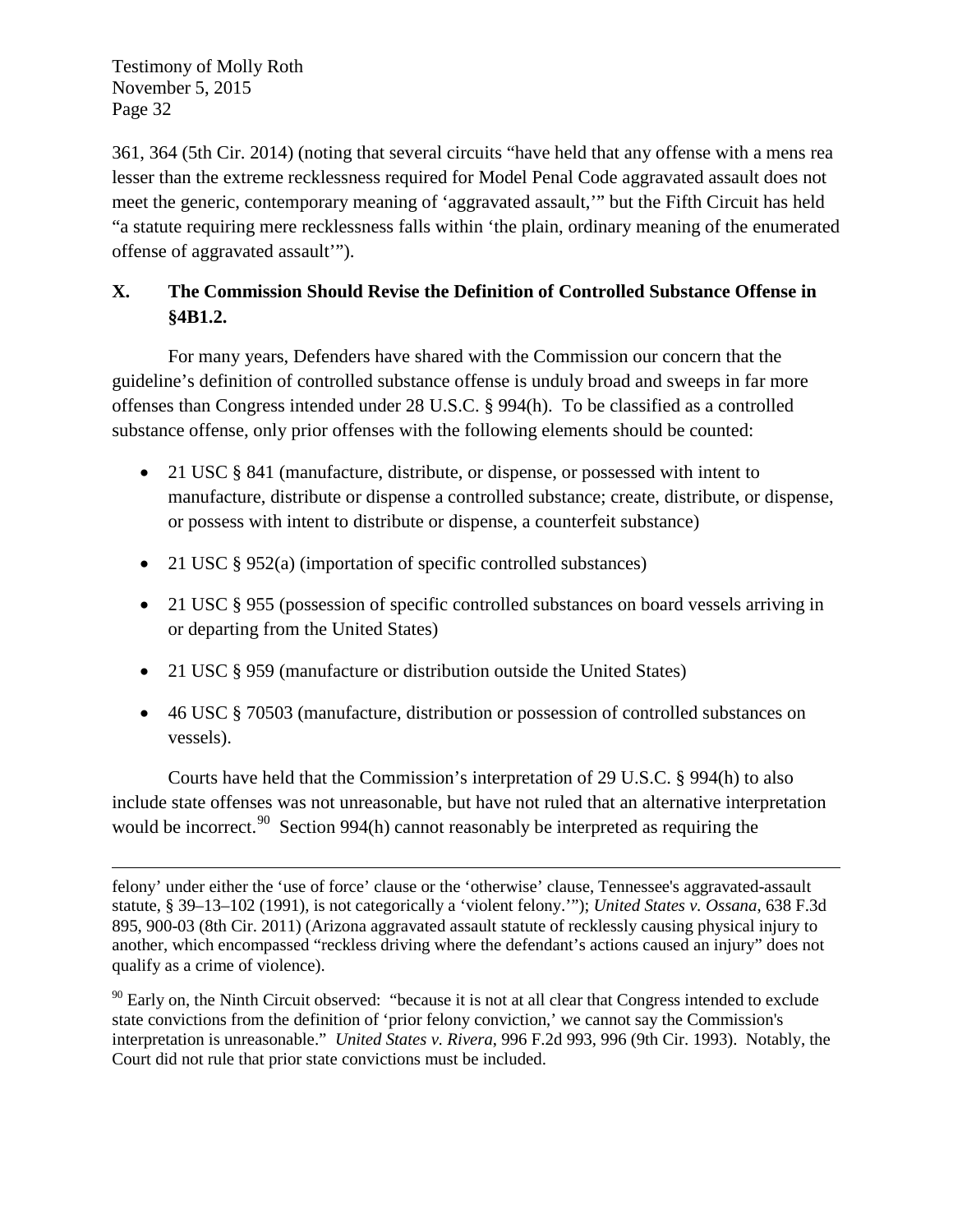Commission to include state drug offenses. Unlike 8 U.S.C.  $\S 1101(a)(43)$ , which defines aggravated felony and expressly states that the term "applies to an offense described in this paragraph whether in violation of Federal or State law," § 994(h) contains no reference to state offenses. Accordingly, it is within the Commission's authority to count only the federal convictions described in § 994(h) rather than state convictions. Alternatively, the Commission should identify controlled substances offenses as state or federal felony offenses that have the elements of the offenses set forth in § 994(h): (a) knowingly or intentionally; (b) manufactured, distributed, dispensed, imported or exported, or possessed with intent to do any of the foregoing; (c) a controlled substance. To ensure that only serious drug offenses are counted, Defenders also recommend that the offense be punishable by imprisonment of ten years or more.<sup>91</sup>

In addition to removing state drug offenses from the reach of the career offender guideline or at least requiring that they have the same elements of the federal offenses expressly mentioned in § 994(h) and be punishable by imprisonment of ten years or more, the Commission should remove other federal offenses not mentioned in § 994(h). Section 994(h) does not cover conspiracy to commit a controlled substance offense. It makes no reference to any offense described in 21 U.S.C. § 846 or other inchoate offenses. The Commission originally provided no justification for expanding the definition to include conspiracies, attempts, or aiding and abetting. But then when courts found that the Commission exceeded its authority under § 994(h) by including such crimes,  $^{92}$  the Commission relied on its general authority under 28 U.S.C. § 994(a)-(f). USSG App. C, Amend. 528 (Nov. 1, 1995). That same general authority allows the Commission to narrow the career offender guideline by omitting conspiracies, attempts, and aiding and abetting.

#### **XI. Burglary is not a Crime of Violence.**

The Commission should exclude burglary altogether from the guidelines' definition of "crime of violence," and recommend to Congress that burglary should not be classified as a violent crime.

Strong empirical evidence shows that burglary is not a crime of violence. A federallyfunded study released earlier this year of nearly 38 million attempted and completed burglaries during the 10-year period ending in 2007, found that physical injury was reported in only 2.7% of all burglaries.  $93$  Even when threatened violence is considered, it, together with actual injury,

 <sup>91</sup> *See* 18 U.S.C. § 924(e)(2)(A)(ii).

<sup>92</sup> *See*, *e.g.*, *United States v. Price*, 990 F.2d 1367 (D.C. Cir. 1993).

<sup>93</sup> Richard S. Culp, Ph.D., et al., *Is Burglary a Crime of Violence? An Analysis of National Data 1998- 2007*, at 29 (2015), https://www.ncjrs.gov/pdffi s1/nij/grants/248651.pdf.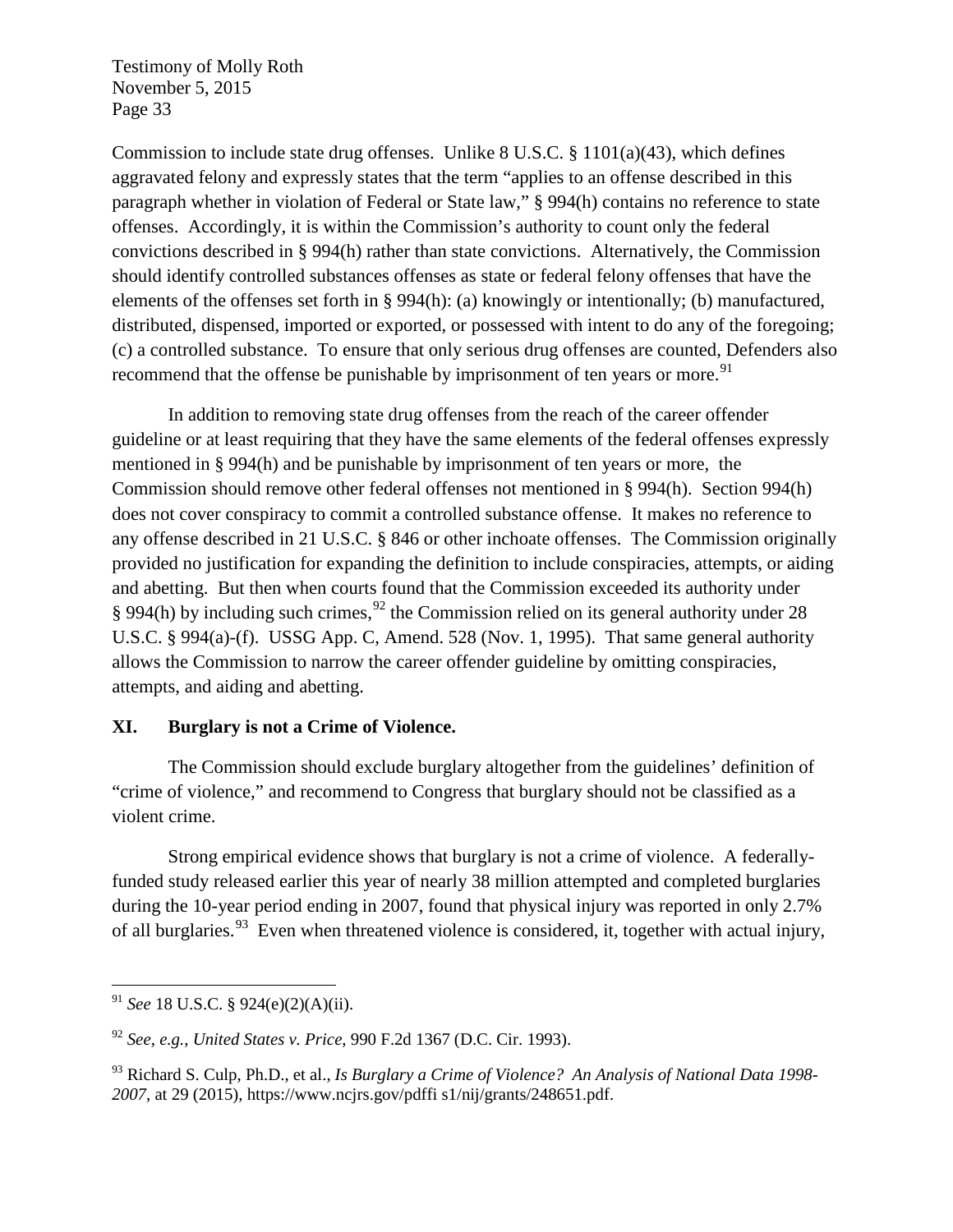occurred in only 7.6% of all burglaries.<sup>94</sup> And the rate of violence was lower in rural areas and small to medium sized cities where "fewer than .9% (NIBRS estimate) of burglaries involve violence."95 In only 2.4% of all burglaries did "victims report[ ] the offender was armed with a weapon."<sup>96</sup> An earlier study found that even in household burglaries that involved violence, the perpetrators infrequently armed themselves with firearms; only 12.4% possessed a firearm.<sup>97</sup>

The research shows that "burglars go to great lengths to avoid occupied targets."<sup>98</sup> And, the vast majority – 74% – of burglaries are "committed against an unoccupied structure."<sup>99</sup> When violence occurs, serious injury is rare: information from one database revealed that "simple assault accounts for half of all violent burglaries."100 Another study found that between 2003 and 2007, household burglaries ending in homicide made up only 0.0004% of all burglaries.<sup>101</sup>

While one study found, based on information from one database, that "residential burglaries were significantly more likely to result in violence than were non-residential burglaries," it also found that "[v]iolence occurred in only 1.2% (N=27.293) of residential burglaries, compared to an even lower number of .17% in non-residential (N-1.559) offenses" and "violent residential burglaries accounted for only .8% (N=27,293) of all burglaries that occurred over the [ten-year] study period."<sup>102</sup>

<sup>95</sup> *Id.* at 34.

<sup>97</sup> *See* Shannan Catalano, U.S. Dep't of Justice, Bureau of Justice Statistics, *National Crime Victimization Survey: Victimization During Household Burglary* 8 (2010), http://www.bjs.gov/content/pub/pdf/vdhb.pdf.

<sup>98</sup> Culp, *supra* note 93, at 38. *See also* Deborah Weisel, U.S. Dep't of Justice, Office of Community Oriented Policing Services, *Burglary of Single Family Homes* 8 (2002) (Most burglars "tak[e] great care to avoid" "occupied homes."), http://www.cops.usdoj.gov/pdf/e07021611.pdf.

<sup>99</sup> Culp, *supra* note 93, at 38. An earlier study, looking at five, instead of ten, years of data reached a similar conclusion, finding that in 72.4% of household burglaries between 2003 and 2007 no one was home. *See* Catalano, *supra* note 97, at 1.

<sup>100</sup> Culp, *supra* note 93, at 34.

 <sup>94</sup> *Id.*

<sup>&</sup>lt;sup>96</sup> *Id.* at 30. Another study of inmates in state and federal correctional facilities in 1997 found that only 1 in 25 individuals serving a state sentence for burglary possessed a firearm during the offense. Caroline Harlow, U.S. Dep't of Justice, Bureau of Justice Statistics, *Firearms Use by Offenders: Survey of Inmates in State and Federal Correctional Facilities* 3, tbl. 4 (2001).

<sup>101</sup> Catalano, *supra* note 97, at 10.

<sup>102</sup> Culp, *supra* note 93, at 39-40.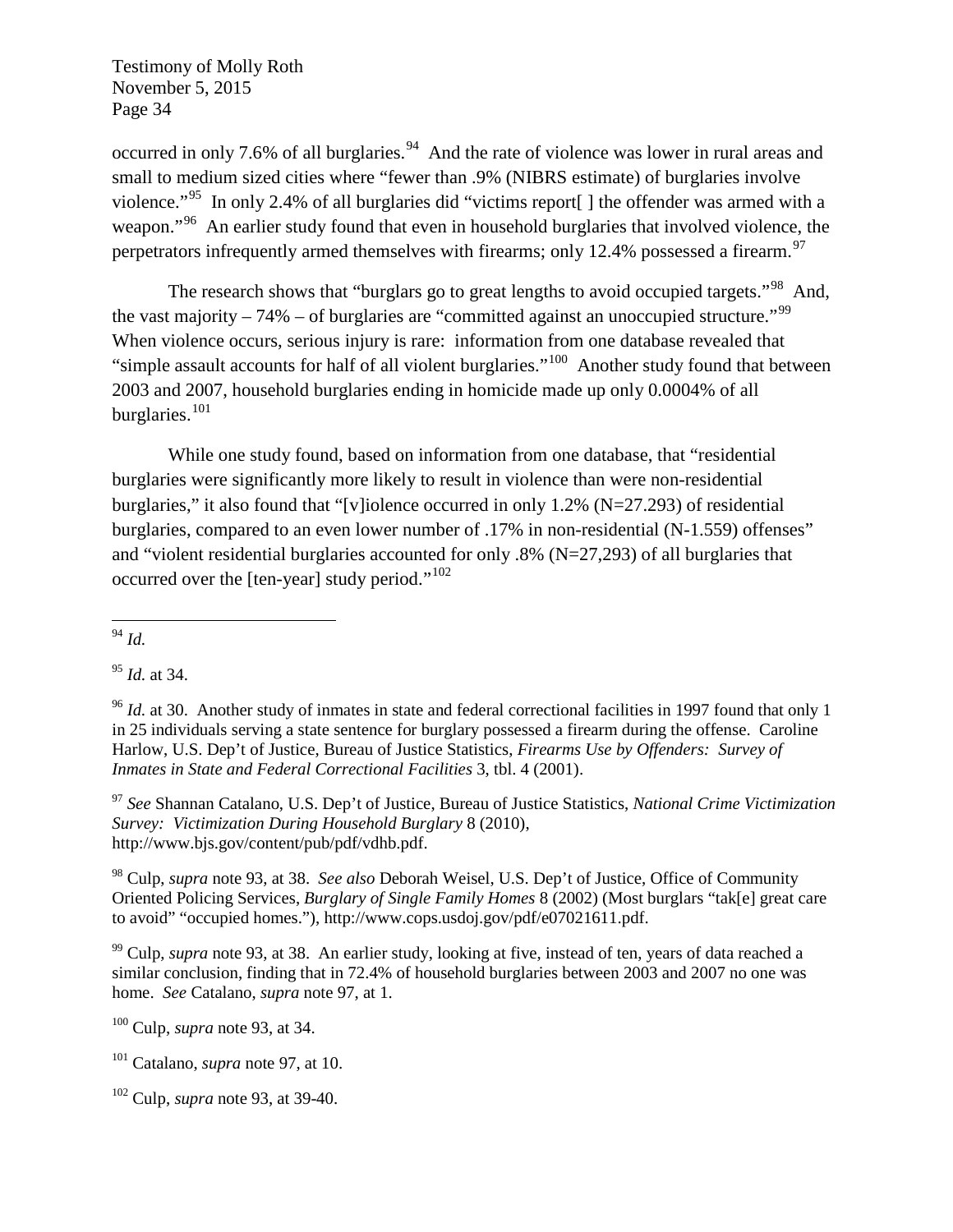This evidence supports the conclusion that burglary is a property offense, not a violent offense, and should not be treated on par with a violent offense against a person..

Indeed, burglary was not a crime of violence until tough-on-crime politics and politicians cast it as such, despite the absence of any empirical evidence to justify the decision.<sup>103</sup> Prior to crime reform efforts in the mid-1980s, burglary was viewed as a non-violent property offense.<sup>104</sup> For example, around the same time Congress deemed burglary to be a violent crime, the Supreme Court twice reached the opposite conclusion. In *Solem v. Helm*, 463 U.S. 277 (1983), the defendant challenged his life sentence, prescribed by a recidivist statute, under the Eighth Amendment. The Court found Mr. Helm's current offense – "uttering a 'no account' check for \$100 – and all of his prior offenses – including three third degree burglary convictions – were "nonviolent and none was a crime against a person."105 Less than two years later, in *Tennessee v. Garner*, 471 U.S. 1 (1985), the Supreme Court held that "the fact that Garner was a suspected burglar could not, without regard to the other circumstances, automatically justify the use of deadly force" by the police officer who shot and killed the unarmed Mr. Garner while he was fleeing.<sup>106</sup> The Court reasoned:

> While we agree that burglary is a serious crime, we cannot agree that it is so dangerous as automatically to justify the use of deadly force. The FBI classifies burglary as a 'property' rather than a 'violent crime…. Although the armed burglar would present a different situation, the fact than an unarmed suspect has broken into a dwelling at night does not automatically mean he is physically dangerous. In fact, the available statistics demonstrate that burglaries only rarely involve physical violence. During the 10-year period from 1973-1982, only 3.8% of all burglaries involved violent crime. $107$

 $105$  463 U.S. at 297 & nn. 22-23. The Court noted that "the third-degree burglary statute covered entering a building with the intent to steal a loaf of bread." *Id.* at 297 n.23.

 $106$  471 U.S. at 21.

<sup>107</sup> *Id.*

 <sup>103</sup> For a discussion on this political, rather than empirical, decision, *see* Letter from Marjorie Meyers, Chair, Federal Defender Guideline Committee, to the Honorable Patti B. Saris, Chair, U.S. Sentencing Comm'n, at 12- 15 (July 23, 2012).

 $104$  Even today, burglary is often – and rightly – classified as a property offense, not a violent offense. *See*, *e.g.*, Harlow, *supra* note 96, at 3, tbl. 4 (classifying burglary as a property offense, and not as a violent offense); Federal Bureau of Investigation, *Crime in the United States 2014* (classifying burglary as a property crime, and not as a violent crime), https://www.fbi.gov/about-us/cjis/ucr/crime-in-theu.s/2014/crime-in-the-u.s.-2014/offenses-known-to-law-enforcement/property-crime.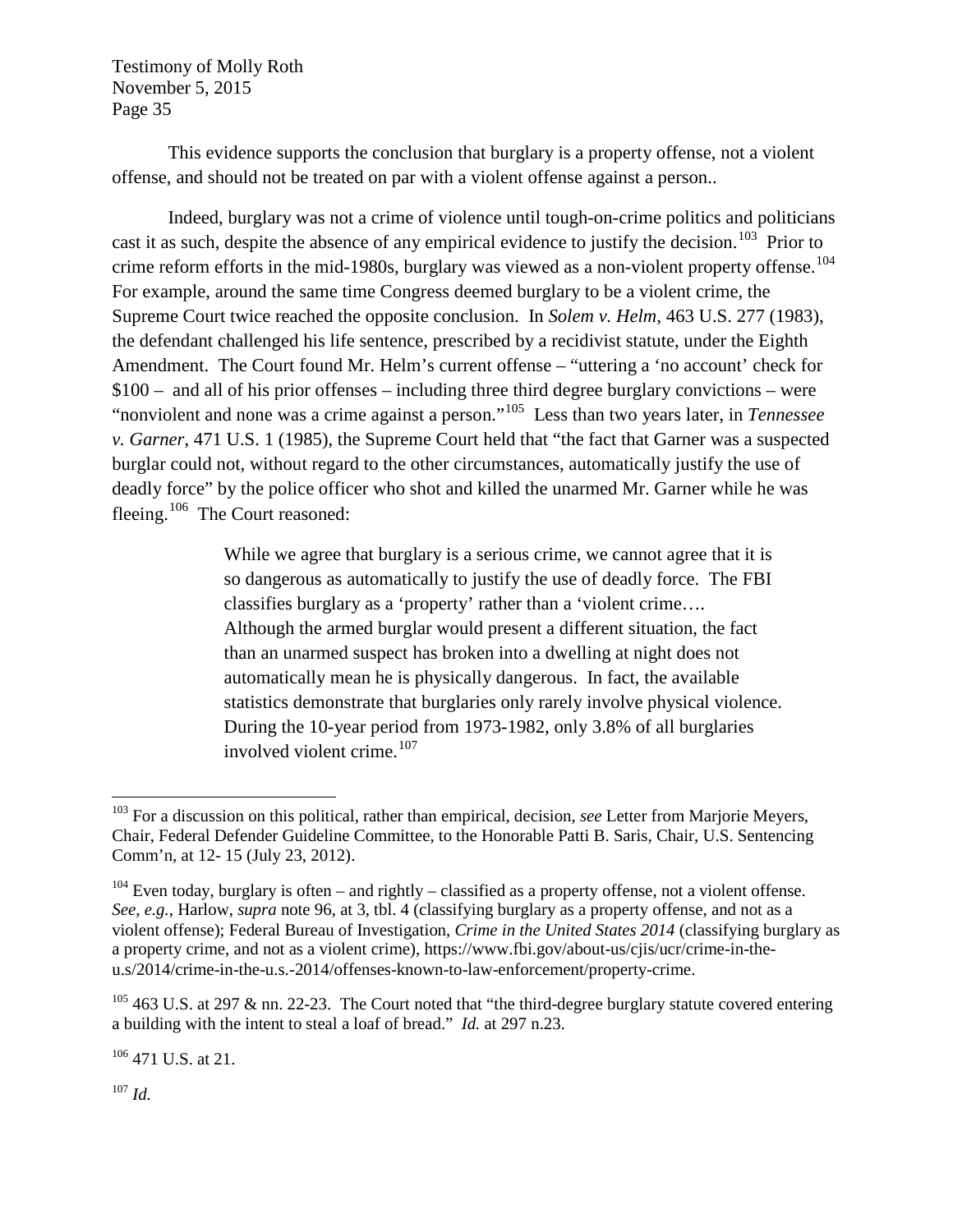The Commission should lead the way in righting the wrong that has been committed since the mid-1980s of punishing people who committed burglary without violence as if they committed a violent crime.<sup>108</sup> Because of the powerful evidence about the non-violent nature of the vast majority of burglaries – residential and otherwise – and the compelling need for the country to be smarter about who we put in prison and for how long, we urge the Commission to fully exclude burglary from the guidelines' violent felony provisions, and to call on Congress to do the same with statutory definitions.<sup>109</sup>

The proposal to remove burglary from the list of violent offenses that work to dramatically increase punishment for new offenses is "not to denigrate the experience of burglary victimization."<sup>110</sup> The victim's perception of violence can be taken into account "without regarding the offense as violent."<sup>111</sup> Treating what are predominantly non-violent offenses as violent offenses for purposes of the guidelines' significant recidivist enhancements results in unwarranted, disproportionately lengthy and expensive incarceration.<sup>112</sup> And when a

<sup>110</sup> Culp, *supra* note 93, 58.

<sup>&</sup>lt;sup>108</sup> Even though the ACCA has been interpreted to sweep in burglaries of all buildings or other structures, *Taylor v. United* States, 495 U.S. 575, 598 (1990), the Commission – rightly – has never endorsed recidivist guideline enhancements for prior burglaries of non-dwellings. The original guidelines included in the commentary, a definition of crime of violence, which referenced 18 U.S.C. § 16, and specified: "The Commission interprets [§ 16] as follows…. Conviction for burglary of a dwelling would be covered; conviction for burglary of other structures would not be covered." §4B1.2, comment. (n.1) (1987). In 1989, the Commission amended the guidelines to include in the text of §4B1.2 a new definition of "crime of violence," "derived from 18 U.S.C. § 924(e)." USSG App. C, Amend. 268 (reason for amendment) (Nov. 1, 1989). With this amendment, the Commission specified in both the text and the commentary that crime of violence includes "burglary of a dwelling." USSG App. C, Amend. 268 (Nov. 1, 1989). Later, in 2001, when the Commission amended §2L1.2, it added to the commentary that a crime of violence includes "burglary of a dwelling." USSG App. C, Amend. 632 (Nov. 1, 2001). In 2012, the Commission considered and rejected the idea of expanding the definition of crime of violence in §4B1.2 beyond burglary of a dwelling." 77 Fed. Reg. 2778, 2791-2792 (Jan. 19, 2012). The Commission should now go one step further, and based on the strong empirical evidence, exclude burglary from the guidelines' definitions of violent crimes.

<sup>109</sup> Not all statutes defining violent felonies include burglary. *See* 18 U.S.C. § 3559(c)(2)(F) (defining "serious violent felony" to include many crimes such as murder and assault to commit rape, but not burglary).

 $111$  *Id.* at 59 (noting that "victims are often reassured when they learn who the offender is, why they committed the crime, why they chose that target, and to know they will not be able to return. Considering that in approximately 40% of these cases, it turns out that the victim was personally acquainted with the offender in some way, this approach is more helpful to victims than simply assuring them that punishment will be severe.").

<sup>&</sup>lt;sup>112</sup> Insofar as any particular burglary features unusually aggravated circumstances, a district court can always account for that fact by selecting a higher point within a guideline range, finding that the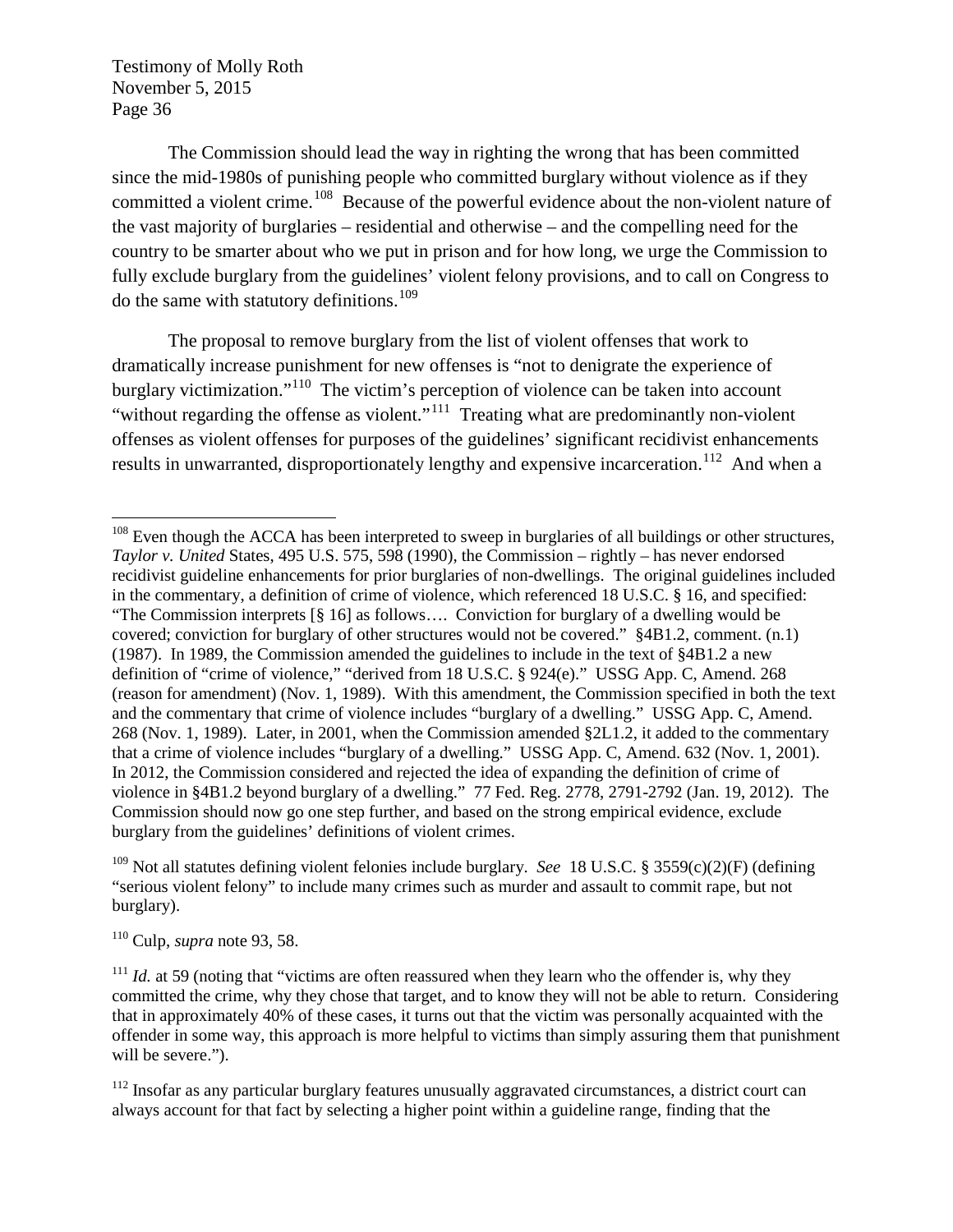burglary also involves a violent offense, such conduct can be charged as a separate offense, and any conviction for a violent felony would then be subject to any relevant recidivist enhancements.

The mistake of classifying burglary as a crime of violence is an expensive one with grave consequences not only for individuals convicted of these offenses, and over-punished as if they had committed a violent felony instead of a non-violent property offense, but also on the prison population and society as a whole. More defendants are convicted each year of burglary than of murder, manslaughter, sexual assault, and robbery – combined.<sup>113</sup> This is not surprising because of the broad scope of so many state burglary statutes.<sup>114</sup>And enhancing sentences on the basis of these burglaries is an expensive proposition, with each additional year in prison currently costing  $$30,621$ ,  $^{115}$  and federal prisons still well over capacity despite recent efforts to reduce the federal prison population.<sup>116</sup> Appropriations to the Bureau of Prison have grown exponentially

 $\overline{a}$ defendant's criminal history score is underrepresented and departing upward pursuant to §4A1.3, or varying upward in the exercise of discretion under 18 U.S.C. § 3553(a).

<sup>113</sup> *See* U.S. Dep't of Justice, Bureau of Justice Statistics, *Felony Sentences in State Courts* tbl.1.1 (Dec. 2009), available at http://bjs.ojp.usdoj.gov/index.cfm?ty=pbdetail&iid=2152. The Justice Department survey estimated that in 2006 there were just shy of 100,000 burglary convictions entered in state courts, whereas there were about 42,000 robbery convictions, 33,000 sexual assault convictions, and far fewer murder and manslaughter convictions. *Id.* 

<sup>114</sup> *See*, *e.g.*, *Taylor*, 496 U.S. at 591 (noting that Texas defines burglary so broadly that it includes theft from coin-operated vending machine or automobile (citing Tex. Penal Code Ann. §§ 30.01-30.05), and California includes entry though unsecured window on an unoccupied auto as well as entry of a store open to the public with intent to commit theft); *United States v. Wilson*, 168 F.3d 916, 927 (6th Cir. 1999) (noting that burglary in Illinois includes "when without authority [a person] knowingly enters or without authority remains within a building, house trailer, water craft, aircraft, motor vehicle…, railroad car, or any part thereof, with intent to commit therein a felony or theft" (citing 720 Ill. Comp. Stat. Ann. 5/19- 1)); *Illinois v. Beauchamp*, 944 N.E.2d 319 (Ill. 2011) (upholding burglary conviction for theft of rear hatchback window from SUV); *United States v. Grisel*, 488 F.3d 844, 850 (9th Cir. 2007) (en banc) (describing Oregon burglary statute reaching "any booth, vehicle, boat, aircraft or other structure adapted for carrying on business therein"); *United States v. Stymiest*, 581 F.3d 759, 768 (8th Cir. 2009) (describing South Dakota statute, which defines "structure" to include "motor vehicles, watercraft, aircraft, railroad cars, trailers, and tents"); *United States v. McFalls*, 592 F.3d 707, 715 (6th Cir. 2010) (describing South Carolina statute reaching "uninhabitable sheds up to 200 yards from a generic dwelling"); *United States v. Giggey*, 551 F.3d 27 (1st Cir. 2008) (Defendant was convicted in Maine for burglarizing The Pit Stop Redemption bottle redemption center in an effort to collect "empties" that could be "re-redeemed" for five-cents each.).

<sup>115</sup> Memorandum from Matthew G. Rowland, Chief, Probation and Pretrial Services Office, to Chief U.S. Pretrial Services Officers and Chief U.S. Probation Officers, regarding Costs of Community Supervision, Detention and Imprisonment (Information) (June 16, 2015).

<sup>116</sup> *Oversight of the Bureau of Prisons: First Hand Accounts of Challenges Facing the System, Hearing before the Committee on Homeland Security and Governmental Affairs, United States Senate*, 114th